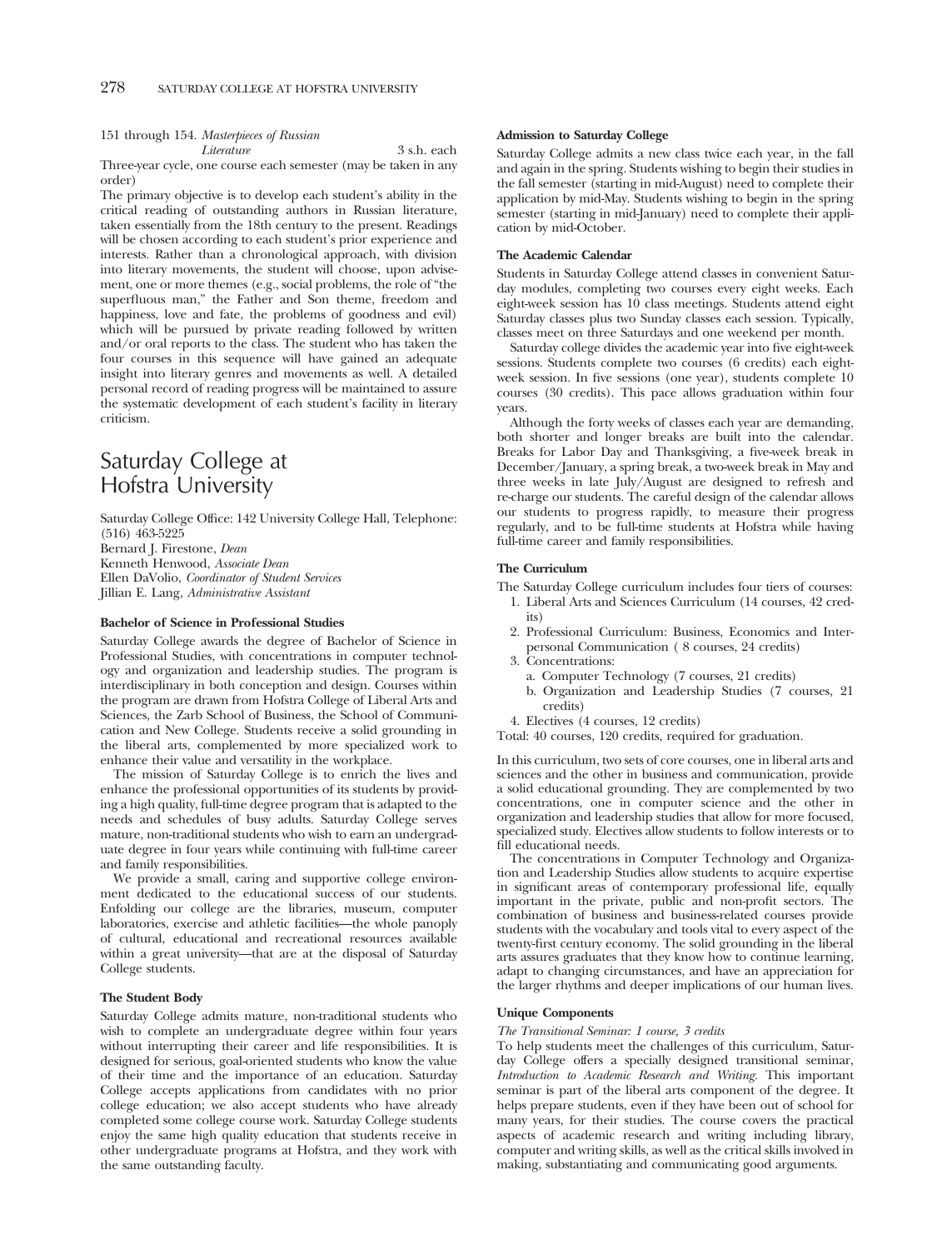|                   | SATURDAY COLLEGE FOUR-YEAR COURSE SCHEDULE |                                       |                                |                             |                                                     |  |  |  |  |
|-------------------|--------------------------------------------|---------------------------------------|--------------------------------|-----------------------------|-----------------------------------------------------|--|--|--|--|
| Year 1            | Session 1                                  | Session 2                             | Session 3                      | Session 4                   | Session 5                                           |  |  |  |  |
| A.M.              | Transitional                               | Mathematics                           | Psychology                     | Speech Comm.                | Sociology                                           |  |  |  |  |
|                   | Seminar IS 91                              | MATH 13C                              | PSY <sub>1</sub>               | SPCM 7                      | SOC <sub>4</sub>                                    |  |  |  |  |
| P.M.              | English<br>ENGL 1                          | English<br>ENGL <sub>2</sub>          | Comp. Sci.<br>CSC <sub>5</sub> | Economics<br><b>ECO 101</b> | Nat. Sci.<br>NSC $11 +$<br>$(30 \text{ min.}$ lab.) |  |  |  |  |
| YEAR <sub>2</sub> | Management                                 | Sociology                             | Sociology                      | Interpersonal               | Comp. Sci.                                          |  |  |  |  |
| A.M.              | <b>MGT 101</b>                             | <b>SOC 80</b>                         | <b>SOC 81</b>                  | Comm. SPCM 4                | CSC 50 (CT)                                         |  |  |  |  |
| P.M.              | Philosophy                                 | Poli. Sci.                            | Marketing                      | Accounting                  | Psychology                                          |  |  |  |  |
|                   | PHI 14                                     | <b>PSC 144</b>                        | <b>MKT 101</b>                 | ACCT 101                    | PSY 34 (OLS)                                        |  |  |  |  |
| YEAR 3            | English                                    | English                               | Sociology                      | Sociology                   | Elective #2                                         |  |  |  |  |
| A.M.              | ENGL <sub>52</sub>                         | ENGL 30                               | <b>SOC 107</b>                 | SOC 206 (OLS)               |                                                     |  |  |  |  |
| P.M.              | Intn'l Bus.<br>IB 150                      | <b>Business Law</b><br><b>BLAW 20</b> | Comp. Sci.<br>CSC 52 (CT)      | Elective #1                 | Comp. Sci.<br>CSC 54 (CT)                           |  |  |  |  |
| Year 4            | Comp. Sci.                                 | Comp. Sci.                            | Psychology                     | Psychology                  | Elective #4                                         |  |  |  |  |
| A.M.              | CSC 56 (CT)                                | CSC 58 (CT)                           | <b>PSY 181 (OLS)</b>           | <b>PSY 183 (OLS)</b>        |                                                     |  |  |  |  |
| P.M.              | Anthropology<br>ANTH 112 (OLS)             | Psychology<br><b>PSY 180</b>          | Comp. Sci.<br>CSC 60 (CT)      | Elective #3                 | Comp. Sci.<br>CSC 62 (CT)                           |  |  |  |  |

(CT) Computer Technology Concentration

(OLS) = Organization and Leadership Studies Concentration

The Concentration in Computer Technology: 7 courses or 21 credits

The concentration in *Computer Technology* seeks to give students a broad-based background in computer applications, as well as depth in several key areas. Students will learn the fundamentals of computer systems (hardware and software), programming techniques, productivity tools, database management, networking, and e-commerce. Emphasis is placed on learning how to use computer-based tools for research and work. Each course provides a balance of theory and practical knowledge of computer systems. A capstone course requires each student to demonstrate mastery of these subjects by creating a prototype e-commerce web site.

#### The Concentration in Organization and Leadership Studies

#### 7 courses or 21 credits

The concentration in Organization and Leadership Studies is designed to introduce students to the fundamental theoretical and practical issues in the realm of organizational analysis. The concentration provides students with a better understanding of the dynamics of organizational life in a variety of settings (e.g., industrial, public, voluntary, and non-profit sectors). This course of interdisciplinary study emphasizes the variety of factors that shape the nature of organizations. These include the psychological and motivational aspects of organizational participants, the role of leadership, the structure and process of intra- and inter-organizational relations, and the multicultural dimensions of organizations operating within the modern global economy. The courses in this concentration are grounded in the theoretical and research contributions from the social sciences as they pertain to organizational and work-life issues. The courses lead up to a *capstone* experience in which students are expected to integrate their knowledge and understanding of organizations and leadership in the context of an original research project.

#### **ELIGIBILITY, ADVANCED STANDING, TRANSFER CREDITS**

Students' previous course work and life experiences may be converted into credits through several methods. Students may earn advanced standing toward a degree through the following avenues:

#### **Transfer Credits**

Transfer credit is granted for appropriate courses completed at accredited colleges or universities. Students may transfer up to 60 credits from a two-year school and up to 90 credits from a four-year school; 30 credits must be completed in residence at Hofstra to complete a degree.

#### $\bullet$  CLEP

The College Level Examination Program (CLEP) is a series of examinations that provide the opportunity to demonstrate knowledge through life experiences. These examinations are available in various subject areas in the liberal arts and sciences and must be taken prior to the junior year.

### *Credit by Examination/Credit for Prior Learning*

Credit by Examination

Undergraduates with clearly developed strengths may seek to earn course credit toward their degrees by taking special examinations. This option is available to matriculated\* students who are already progressing within Saturday College.

 Credit for Prior Learning This program is intended primarily for people 25 years of age and older. It permits students to seek undergraduate credit for college-level knowledge that has been acquired in nontraditional ways. This option is available to matriculated\* students who are already progressing within Saturday College.

# **Financial Aid**

Financial aid, both scholarships and federal and state loans, are available to eligible students in Saturday College. Financial aid packages are tailored separately for each student. Those interested in receiving financial aid should complete the necessary application forms as soon as possible. Corporate tuition reimbursement programs are another way of financing the cost of returning to school.

<sup>\*</sup>Matriculated Student: A student who has successfully satisfied all admission requirements and has been officially accepted into a degree program at the University.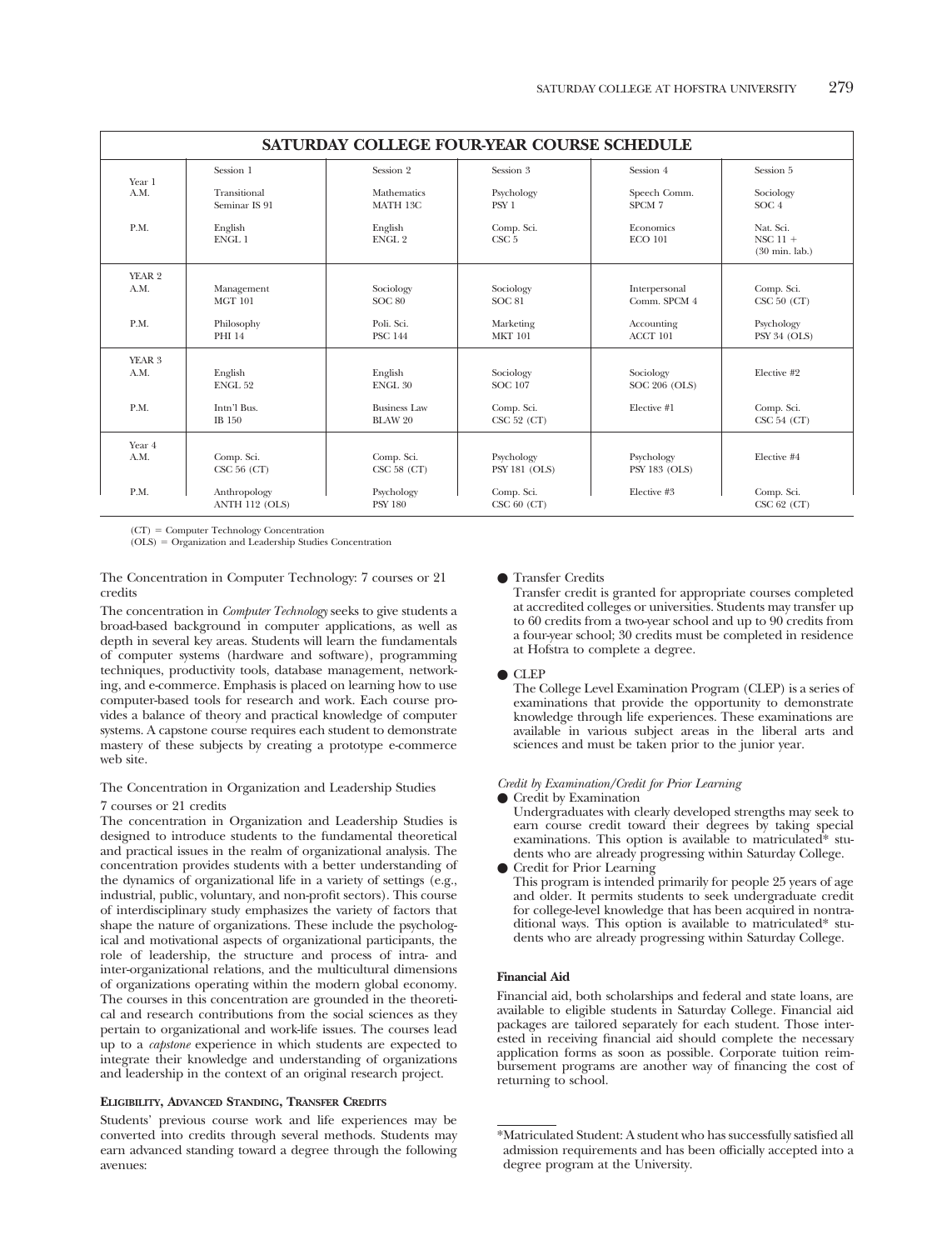# COURSE DESCRIPTIONS

#### 1. *Liberal Arts and Sciences Curriculum*

IS 91. *Transitional Seminar: Introduction to* 

*Academic Research and Writing* 3 credits The Saturday College Transitional Seminar seeks to familiarize adult and non-traditional students with the process of academic research and writing. The course covers the practical aspects of academic research and writing, including library, computer and writing skills, as well as the critical skills involved in making, substantiating and communicating good arguments.

ENGL 1-2. *Composition* (3 credits each) 6 credits First semester: an introduction to explository writing at the college level, with an emphasis on analysis and argument. Assignments in reading and writing are coordinated; the English Proficiency Examination is given as part of the course. Second semester: continued instruction in expository writing, and an introduction to literature. Most reading and writing assignments are organized around a central theme. Includes a Shakespeare play and a documented essay. Prerequisite: ENGL 1.

#### **Humanities** 6 credits

3 cr. in appreciation and analysis, literature course

3 cr. in creative participation

ENGL 52. *The American Experience in Context*  Readings from major American authors, 1865 through the present. Prerequisite: ENGL 1 or permission of chairperson.

#### SPCM 7. *Public Speaking*

Examination of the theory and practice of public communication. Emphasis on critical thinking, listening, and the art of criticism. Practice in speech composition and delivery, stressing principles of clarity, interest, and audience analysis. Speeches to inform and persuade are stressed.

#### Natural Science, Mathematics/Computer Science 9 credits

3 cr. in natural sciences

3 cr. in mathematics

3 cr. in computer science

NSC 11. *The Physical Sciences* 

Ideas in astronomy, physics and chemistry that have changed the world from the Greek era to the Space Age. Emphasis on the nature of science; historical and humanistic backgrounds; current science-related issues. (2 hours lecture, 2 hours laboratory-recitation.) For non-science majors.

#### MATH 13C. *Elementary Mathematical Models Through Computers*

Through the use of calculators and computers, students are introduced to a variety of mathematical functions and their application as models for describing and predicting in business, the sciences and the liberal arts. Models include sequences and the linear, polynomial and exponential functions. Mathematical basics are reviewed and no prior experience with computing technology is assumed. Prerequisite: two years of high school mathematics.

#### CSC 5. *Overview of Computer Science*

Computers, algorithms and programming: computer hardware and software systems. Programming of numerical and non-numerical algorithms. Survey of computer applications. Brief history of computer science; computers and society.

#### **Social Sciences** 6 credits

3 cr. in behavioral sciences

3 cr. in history and philosophy

SOC 4. *Contemporary Society* 

An introduction to basic concepts of sociology and their application to specific aspects of contemporary American and other societies.

#### PHI 14. *Introduction to Ethics I*

Critical examination of major theories in ethics with readings drawn from classical and contemporary sources. The aim is to clarify and illuminate the processes of evaluation, decision and ethical action through the study of important works in the history of ethics.

#### **Cross-Cultural**

PSC 144. *Asian Politics and Government* 3 credits A comparative study of government and the political process in selected Asian countries, the politics of transition to modern nation-states.

#### **Additional Requirements**

PSY 1. *Introduction to Psychology* 3 credits Methods of investigation and basic principles of psychological functioning, including perception, motivation, learning and personality theory; introduction to abnormal psychology, including case studies, diagnostic terminology and diverse treatment modes. Various other psychological topics will be considered. Prerequisite to all other psychology courses.

SOC 80. *Statistics in Sociology* 3 credits Use of basic statistical analysis to examine sociological data. Topics include measure of central tendency and dispersion, probability, inference and hypothesis testing, analysis of variance and correlations. A component on the utilization of the computer for statistical data analysis is included (3 hour lecture, 1 hour laboratory).

SOC 81. *Research Method in Sociology* 3 credits Covers the fundamental issues associated with research in the social sciences. Topics include research design, conceptualization and measurement, reliability, validity and sample designs. Principal techniques of data collection in sociology, including experiments, surveys, participant observation and content analysis are examined. Laboratory exercises include work on research techniques, as well as experience with the utilization of the computer for data entry and analysis (3 hours lecture, 1 hour laboratory).

Total: 42 credits

### 2. *Professional Curriculum*

ACCT 101. *Financial Accounting* 3 credits Introductory course in the practical applications of financial accounting. Topics include an introduction to financial statements, analysis of the statements, accounting information systems, accounting concepts involved in accounting for cash, accounts receivable, inventory, long lived assets, liabilities and stockholders equity. Ethical issues in accounting are explored. Computer-based applications for accounting and use of the Internet are employed. Prerequisite: sophomore standing or above. Credit given for this course or ACCT 1, or 10, or 201. (Formerly ACCT 1; 10)

MKT 101. *Principles of Marketing* 3 credits An intensive analysis of the concepts, structure and operation of the domestic and international marketing system, the development and evaluation of marketing plans, industrial and final consumers, product planning, agencies and functions of distribution, promotion and publicity, pricing, legislation, ethics, social responsibility and environmental issues. Prerequisite: sophomore class standing or above.

#### BLAW 20. *Introduction to Legal Systems, Environment*

*and Contracts* 3 credits Introductory course explaining the nature and ethics of law on a domestic and international scale, its sources, its relation to profit and not-for-profit organizations, and to society and government; law as an instrument of social change with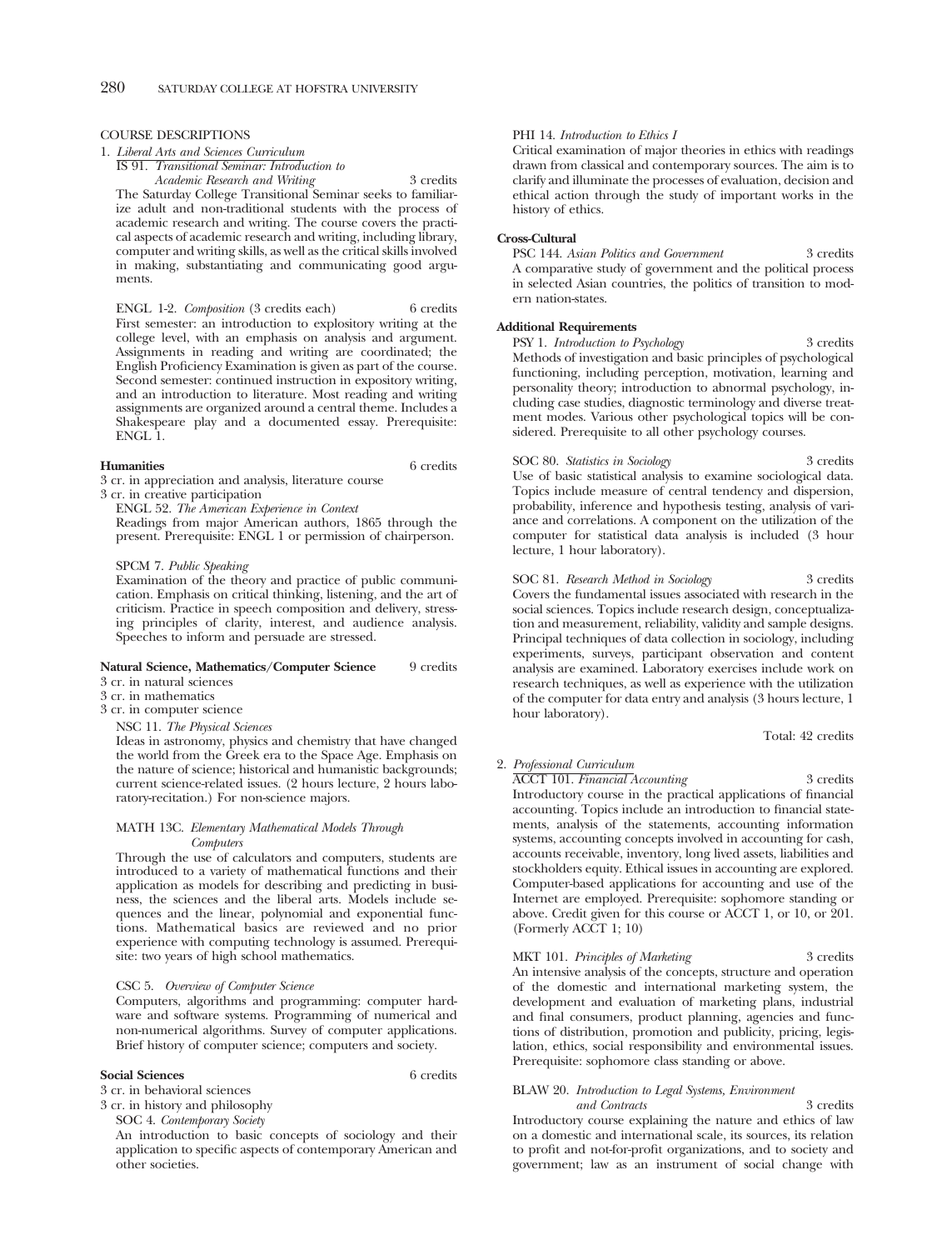reference to regulatory agencies, labor relations, antitrust, consumerism, environmental issues and contracts.

MGT 101. *Introduction to Management* 3 credits A comprehensive analysis of the functions and processes of management in profit and not-for-profit organizations. Classical and contemporary theories of organizational behavior and design; ethical, political, global, social and environmental considerations. Prerequisite: sophomore class standing or above.

IB 150. *Introduction to International Business* 3 credits Course focuses on exploring terminology, scope, status and evolving patterns of international business. Specifically, the course addresses the role of social, cultural, political, ethical, technological, environmental and economic factors in the international context; the impact of global forces on business at home and abroad; role of governments in promoting and predicting business interests at home and abroad; role of international agencies in the functioning of business; and the interlink between managerial, operational, marketing, and financial functions of doing business abroad. Prerequisite: sophomore class standing or above.

#### ECO 101. 3 credits

A new course created by the Department of Economics/ Geography, combining material from ECO 1 (macroeconomics) and ECO 2 (microeconomics) in a one-semester course. Similar to ECO 201.

ENGL 30. *Business Communication* 3 credits An examination of, and systematic practice in writing strategies and styles, with the objective of selecting those modes most effective in interpersonal/organizational contexts. Emphasis on the mastery of professional language, the application of logic to syntactic structures and the development of library research skills. Further expansion of modes of discourse and proper structure and tone as well as analysis of the roles of ethics and psychology in written expression. Prerequisites: ENGL 1-2.

#### School of Communication:

SPCM 4. *Interpersonal Communication* 3 credits This course provides an examination of concepts and fundamental principles of dyadic communication and develops an appreciation for the ways in which interpersonal relationships develop, endure and deteriorate. Interpersonal interaction in social, professional, and familial contexts and interviewing situations are addressed. (Formerly SCO 3.)

Total 24 credits

#### 3. *Concentrations*

Students take two concentrations, each consisting of 21 credits:

# A. COMPUTER TECHNOLOGY

The concentration in computer technology seeks to give students a broad-based background in computer applications, as well as depth in several key areas. Students learn the fundamentals of computer systems (hardware and software), programming techniques, productivity tools, database management, networking and e-commerce. Emphasis is placed on learning how to use computer-based tools for research and work. Each course provides a balance of theory and practical knowledge of computer systems. A capstone course requires each student to demonstrate mastery of these subjects by creating a prototype e-commerce Web site.

#### CSC 50. *Fundamentals of Object-Oriented Programming* 3 credits

Familiarizes students with essential concepts of object-oriented programming using the Java language. Course covers basic

systems concepts, including hardware architecture and software. The notion of an object and class design are discussed. Applets and applications are explored. Coverage of Java syntax, including fundamental language components, selection structures, repetition structures and data structures. Hands-on exposure to the Java development environment. Some HTML syntax coverage. Course requirements include homework exercises and completion of several programming projects.

### CSC 52. *Fundamentals of Systems*

*Analysis* 3 credits Provides students with an overview of the issues and methodologies relevant to systems analysis and design. Lectures focus on the five phases of the system development life cycle: planning, analysis, design, implementation, and operation and support. Laboratories focus on learning software tools available for systems analysis and design. Students will work in teams on all phases as they explore a variety of realistic case studies. Other topics include rapid prototyping, CASE tools, client/server systems software engineering and project management tools. Requirements include completion of in-class and homework laboratory projects as well as presentation of a complete analysis report to the class. Prerequisite: CSC 5 or equivalent.

CSC 54. *Fundamentals of Data Communications* 3 credits Introduction to data communications, history, evolution and current trends. Hardware issues, including signals, media, terminals, communications backbones and transmission methods. Protocols, including OSI, TCP/IP, and LANs. Course includes an introduction to networking, including WANs, the Internet and distributed systems. Course requirements include homework exercises, a programming project, and research paper on a topic of interest and presentation of findings. Prerequisite: CSC 50.

#### CSC 56. *Fundamentals of Database Management Systems* 3 credits

Introduction to database management systems (DBMS). Familiarizes students with the fundamental issues and terminology of DBMS. Relations models, SQL, normalization. Design methodologies are covered in lectures and through a series of laboratory experiments. Typical functions of a DBMS and DBMS administration are covered. Advanced topics include distributed systems, client/server systems, and object-oriented systems. Course requirements include several laboratory exercises. Prerequisites: CSC 5 (or equivalent, CSC 50).

CSC 58. *Fundamentals of JavaScript Programming* 3 credits JavaScript is a powerful programming tool that facilitates the use of multimedia graphics, animation and sound in Webpage design. This course will familiarize students with the essential concepts of Web programming using the JavaScript language. Covers basic systems concepts, including network protocols and software. Coverage of JavaScript syntax, including fundmental language components, object-oriented programming concepts, event handlers, frames, images, HTML, control structures and relevant data structures. Hands-on exposure to the JavaScript developer environment. Course requirements include completion of homework exercises and several laboratory programming projects. Prerequisites: CSC 50, 54.

CSC 60. Fundamentals of Networking 3 credits Introduction to networking. Peer-to-peer, LANs and WANs. History and evolution of networking. Current applications. Communication protocols, Open Systems Interconnection, secure communications. Hardware and software issues. Structure of the Internet: protocols, services, the World Wide Web and HTML. Course requirements include homework exer-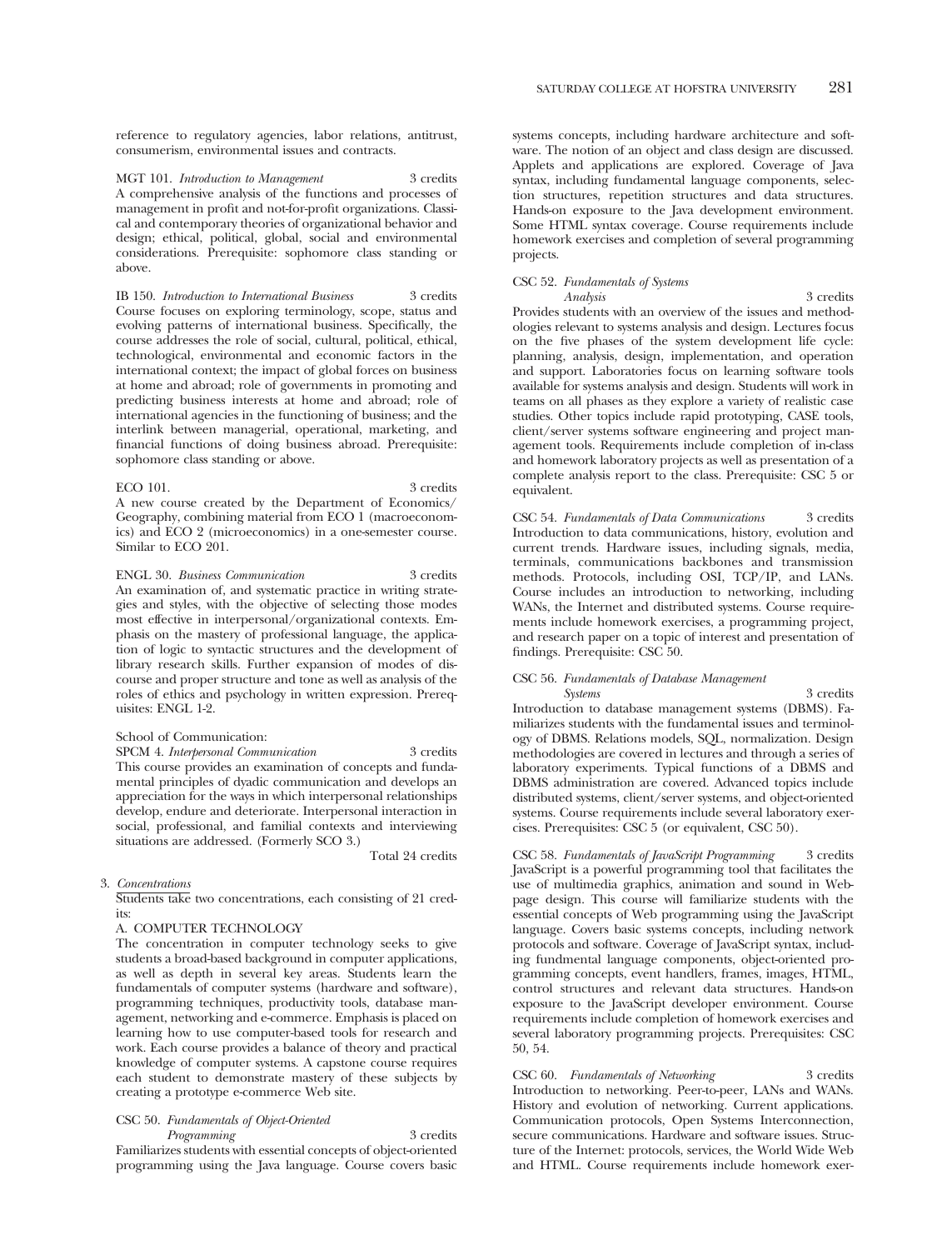cises and research paper on a topic of interest and presentation of findings. Prerequisite: CSC 54.

CSC 62. *Ecommerce (capstone course)* 3 credits Provides students with an overview of the issues and technologies relevant to electronic commerce. Students design and implement a prototype ecommerce Web site. Topics include communications, networking and the Internet; programming, scripting languages and authoring tools, security ; data bases and archiving; multimedia; transaction processing; search engines; and data mining. Students work in teams on the design and implementation of their WEB sites and present a report and demonstration to the class. Prerequisites: CSC 50, 52, 54, 56, 58 and 60.

Total 21 credits

# B. ORGANIZATION AND LEADERSHIP STUDIES

The concentration in organization and leadership studies is designed to introduce students to the fundamental theoretical and practical issues in the realm of organizational analysis. The concentration provides students with a better understanding of the dynamics of organizational life in a variety of settings (e.g., industrial, public, voluntary and non-profit sectors). This course of interdisciplinary study emphasizes the variety of factors that shape the nature of organizations. These include the psychological and motivational aspects of organizational participants, the role of leadership, the structure and process of intra- and inter-organizational relations, and the multicultural dimensions of organizations operating within the modern global economy. The courses in this concentration are grounded in the theoretical and research contributions from the social sciences as they pertain to organizational and worklife issues. The courses lead up to a capstone experience in which students will be expected to integrate their knowledge and understanding of organizations and leadership in the context of an original research project.

PSY 34. *Organizational Psychology* 3 credits Study of psychological principles and methods, and their application to work motivation, job satisfaction, leadership, communication, job design and organizational development.

SOC 107. Organizational Structure and Process 3 credits Most people spend the majority of their active lives in the context of some organizational setting. Organizations are such a dominant component of contemporary life that we take their presence for granted. At the same time, most people have only a vague understanding of organizational relations. This course focuses on the nature of organizations and the social, economic, technological and political factors that shape them. Topics include the relationships among organizational size, technology and structure; power within and between organizations; the politics of decision making and leadership; the impact of environmental factors; and organizational goals and effectiveness.

#### SOC 106. *Work, Alienation, and Power in Social Life* 3 credits

This course examines how work affects our lives as individuals, as citizens of a specific society, and as participants in a world economy. Some of the key questions to be addressed in the course include: What is the relationship between work and power? Why do so many people feel alienated at work? Do people benefit equally from work? What is the role of technology in shaping how people work? The course attempts to address these issues by looking at work and labor relations in the United States and comparing them to conditions in other sectors of the world economy.

ANTH 112. *Anthropology of the Global Economy* 3 credits How do other cultures organize their economic lives? Are there aspects of human economic behavior that are universal, or are our economic motives culturally determined? As capitalism becomes more global, what kinds of native economies and economic principles will it bump up against? In this course, we apply the theory and methods of economic anthropology to look at the full range of economic behavior and organization in world cultures.

# PSY 180. *Work Motivation: Theory and*

*Applications* 3 credits Examination of modern developments in motivational psychology as they pertain to individual behavior in organizational settings and their practical applications. Four approaches are examined. The first approach focuses upon need-motive-value strategies such as need fulfillment theories, intrinsic motivation and equity/justice theories. The second approach attends to expectancy-value formulations of behavior with attention directed toward VIE theory. A third approach involves an examination of the self-regulationcognitive approach embodied in goal setting theory. The final theoretical perspective involves an analysis of the behavioral (operant) and social learning views of work motivation. The course focuses on the practical implications of motivational theory, with an emphasis upon job satisfaction, work design and reward systems.

PSY 181. *Leadership and Group Processes* 3 credits Presents a broad review and analysis of leadership in organizations and groups. Examines organizational work groups within the perspective of the organization as a system. Topics include functions, history, theories and styles of leadership. Gender issues, cross-cultural perspectives, leader-member relations, group development, communication, conflict, decision making, and self-managed teams are also examined. Prerequisites: PSY 34; SOC 81 or PSY 141.

PSY 183. *Capstone Research Integration Course* 3 credits Provides a capstone experience in which students integrate the knowledge and understanding of organizational behavior and leadership that they acquire in other courses in the concentration. Students work together in small groups on a single project throughout the term. Each group selects a research topic in consultation with the instructor. The project requires that data be collected from an industrial, public, voluntary or nonprofit organization. Using valid diagnostic procedures, students examine the psychological, structural, environmental, political and cultural factors that affect organizational systems.

Total 21 credits

# 4. *Electives*<br>A variety

A variety of courses in such areas as history and literature will be available as needed.

Four 3-credit courses Total: 12 credits

Degree Total 120 credits

# Secondary Education (SED)

Due to changes in the New York State teacher certification regulations, students completing (finishing) degree programs after December 2003 and who are seeking Hofstra's recommendation for teacher certification, may have to complete additional requirements for their program of study.

Consult your faculty adviser for information pertaining to your particular program.

Administered by the Department of Curriculum and Teaching. Professor Fromberg, *Chairperson* 

Professors Murphy, Whitton; Associate Professors Hines, Singer, Torff; Assistant Professors Gordon, Stacki, Zwirn.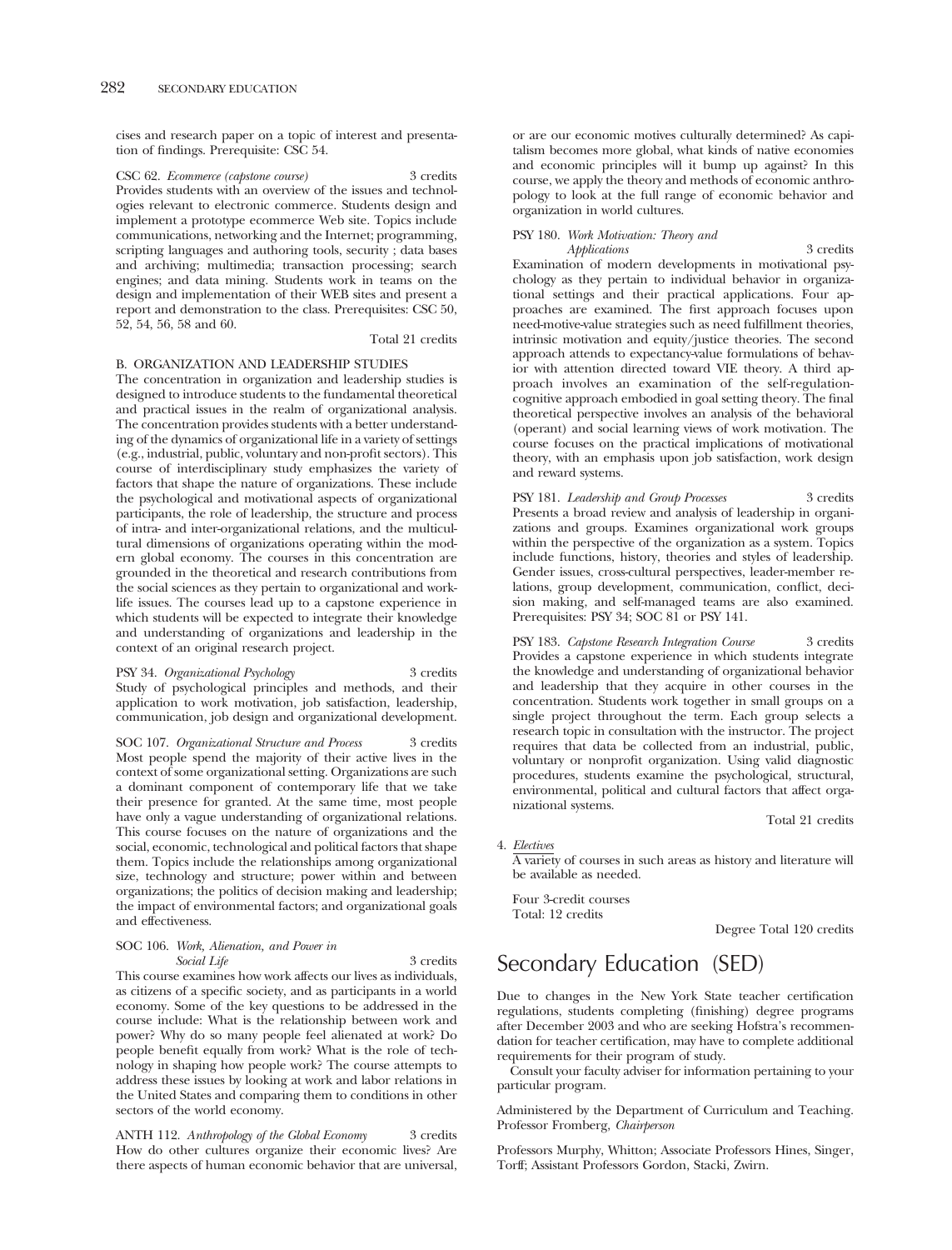# UNDERGRADUATE PROGRAMS

Secondary Education programs administered under the Department of Curriculum and Teaching prepare teachers of the academic subjects normally taught in grades 7-12, as well as for the subjects of art, business, music, and speech and drama. Students who plan to teach physical education or school health education should enroll in the Department of Physical Education and Sport Sciences or Health Professions and Family Studies.

Students who plan to teach English, languages other than English, mathematics, science, or social studies at the secondary level (7-12) should select a B.A. degree program and a major in the same subject area. Students who plan to teach speech and drama should select Speech Communication Education as their major field of study. During the second semester of the sophomore year (a minimum of 45 semester hours of college course work), students should choose an area of secondary education as a *co-major*. Students interested in teaching art, music, or business should select a B.S. in Education degree program, specializing in the same subject area (see program requirements for these B.S. in Education degrees listed separately below).

Secondary education programs are designed to blend oncampus preparation with field experiences in a variety of school settings including high needs schools. Field work will culminate in full-time student teaching. Literacy, multicultural education, and information technology are integrated throughout all aspects of the programs. Hofstra's undergraduate programs in secondary education are New York State registered programs. Students who successfully complete one of these programs and who obtain passing scores on the New York State Teacher Certification Examinations (NYSTCE) will qualify for initial New York State Certification. See page 109 for additional information regarding teacher certification.

#### **Admission Criteria for Secondary Education Programs**

During the second semester of the sophomore year (having completed a minimum of 45 semester hours of college course work), students should apply for admission to the School of Education and Allied Human Services through the Department of Curriculum and Teaching. Admission into a B.A. degree program or a B.S. in Education degree program in the Department of Curriculum and Teaching is based on a comprehensive review of multiple criteria, including the following:

- A passing score on the Hofstra English Proficiency Exam.
- A GPA of 2.75 or higher on all course work.
- A GPA of 2.75 or higher in the subject area in which certification will be sought.
- Two letters of reference addressing the applicant's potential to succeed in the teaching profession.
- A written personal statement of professional intent and rationale.
- An interview, audition, and/or portfolio may be required in some programs (see academic advisers in the area in which certification will be sought).

The department undertands that any single criterion may not reliably predict a student's potential for success in the program. Students may consider applying even if they fail to meet one of the criteria but feel that other aspects of their experience might compensate.

After being accepted into the School of Education and Allied Human Services, students must declare an education co-major by submitting a Change of Major Form to the Office of Academic Records. This form must be signed by program advisers for each major area.

#### **Required Course Work for B.A. Degree Programs within Secondary Education**

In order to ensure that prospective teachers have a broad education in the liberal arts and sciences, all students in B.A. degree programs with co-majors in secondary education must complete course work from each of the content areas below.

(Students completing B.S. in Education degrees to be certified in the visual arts, business education, or music education should see specific course requirements for these programs listed separately below.) When programs are planned carefully, these requirements may be satisfied while completing the Hofstra Core Liberal Arts and Sciences requirements. The specific courses and minimum credits required for prospective teachers are indicated within each program. The designated courses within the following areas *must* be included in the B.A. degree program of the secondary education student.

AREAS TO BE INCLUDED IN SATISFYING THE HOFSTRA CORE:

- Artistic Expression/Humanities (3 s.h.): AH 3-8, 74, 101; DNCE 127; DRAM 1; MUS 3, 130, or 135.
- Communication (3 s.h.): SPCM 1, *Oral Communication,* or SPCM 7, *Public Speaking*.
- Information Retrieval (0-3 s.h.): CSC 5, *Overview of Computer Science;* a passing score on the Examination for Information Retrieval (EIR), or comparable course work.
- Historical Concepts (3 s.h.): Any HIST course listed under the Social Sciences Division of the Hofstra Core.
- Social Science Concepts (3 s.h.): Any course from the Social Sciences Division of the Hofstra Core, PSY 7, *Fundamental Prespectives in Psychology*, or PSY 1, highly recommended (prerequisite for SED 102).
- Philosophy (3 s.h.): Any PHI course listed under the Social Science Division of the Hofstra Core. PHI 14, *Introduction to Ethics I,* recommended.
- Language Other Than English (0-12 s.h.): Completion of level 4 in a language other than English, placement above level 4, or completion of the special language option (see page 79).
- Scientific Processes (3 s.h.): Any natural science course listed under the Natural Sciences, Mathematics/Computer Science Division of the Hofstra Core, BIO 4, *Human Biology,* highly recommended.
- *Mathematical Processes* (3 s.h.): Any MATH course listed under the Mathematics/Computer Science Division of the Hofstra Core. MATH 16, *Explorations in Mathematics,* highly recommended for non-mathematics and non-science majors.
- Written Analysis and Expression (6 s.h.): ENGL 1-2, and a passing score on the Hofstra English Proficiency Exam.
- Cross-Cultural Appreciation (3 s.h.): Any course listed under the Cross-Cultural Division of the Hofstra Core.

Transfer students must plan their courses of study carefully with an academic adviser to ensure that their programs will fulfill both University and New York State Education Department requirements.

#### REQUIRED PROFESSIONAL EDUCATION COURSES:

Beyond the completion of all major requirements for the B.A. degree in the subject area in which certification will be sought, the co-major in an area of secondary education requires the completion of at least 31 semester hours in education course work. The following is the basic structure of secondary education programs specializing in the teaching of English, languages other than English, mathematics, science, social studies, or speech communication. (Students completing a B.S. in Education degree to be certified in the visual arts, business, or music should see specific course requirements for those programs listed separately below.)

#### Introductory Courses (10 s.h.):

FDED 111, *The American School* or FDED 127, *Introduction to Philosophy of Education.* 3 s.h.

SED 100, *Educational Technology in Secondary and Middle Level Education.* 1 s.h.

\*SED 102, *Adolescent Development and Learning.* (PSY 7 or PSY 1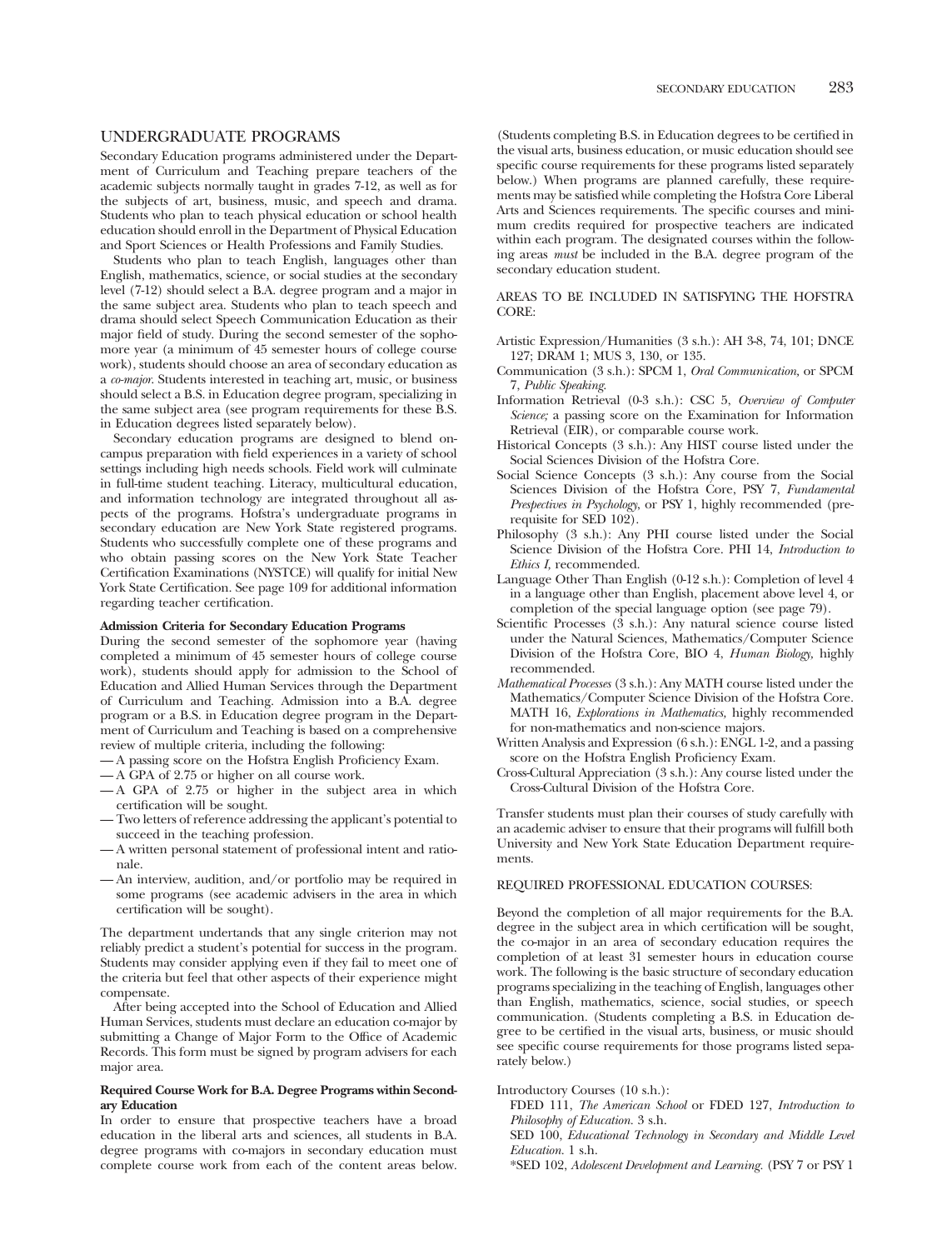is prerequisite) 3 s.h. \*SPED 102, *Inclusion: Meeting Special Needs in PreK-12 Programs,*  3 s.h.

- General Methods Courses (6 s.h.): \*SED 151, *The Secondary School Teacher,* 3 s.h. \*LYST 101, *Literacy for Middle/High School Teachers,* 3 s.h.
- Special Methods and Curriculum Courses (6 s.h.): \*SED 152-160 content specialization teaching methods courses. 3 s.h. SED 163-167 content specialization curriculum courses. 3 s.h.
- Student Teaching and Co-requisite Seminars (9 s.h.): SED 178, *Reflective Practice and Classroom Analysis.* (Requires completion of an electronic portfolio.) 3 s.h. SED 179, *Student Teaching.* 6 s.h.

\*Courses requiring a 20 clock-hour field placement. Students must provide transportation to and from field placements.

Students who have more credits than they need to fulfill the bachelor's degree requirements may take secondary education graduate courses for graduate credit, up to 9 semester hours, with permission. (See Graduate Courses Taken by Undergraduates on page 70.)

#### **Student Teaching Prerequisites**

After completing at least 19 semester hours of professional education course work, including the special methods course(s), and an adviser audit of content area course work, students may apply for admission to student teaching. Application forms may be obtained from the Office of Field Placement and returned by October 1 for the spring semester and March 1 for the fall semester. Admission criteria are as follows: (1) a cumulative GPA of 2.75 on overall course work or permission of adviser; \*\*(2) no grades lower than  $C-$  or unresolved INCs in professional education course work; and (3) a GPA of 2.5 or higher in course work in the major area in which certification will be sought. \*\*\*See note below regarding teacher certification examinations.

#### **Graduation Requirements for Secondary Education Programs**

Graduation from an undergraduate secondary education program requires: (1) completion of all graduation requirements for the appropriate bachelor's degree in the major content area in which certification will be sought; (2) completion of all course requirements for the co-major in the concentration area within secondary education (not applicable for B.S. in Education degrees);  $**$ (3) no grades lower than C- or unresolved INCs in professional education course work; (4) a minimum GPA of 2.75 in overall course work; (5) a minimum GPA of 2.5 in the major area in which certification will be sought; (6) an electronic portfolio, illustrating the student's education course work and professional accomplishments.

#### **Teacher Certification Requirements**

Upon the successful completion of a teacher education program, students will be eligible to apply for the University's recommendation for New York State Certification. For Initial Certification, students are required to have passing scores on each of the New York State Teacher Certification Examinations (NYSTCE): The Liberal Arts and Sciences Test (LAST), The Assessment of Teaching Skills—Written (ATS-W), and the Content Specialty Test (CST). Students not receiving passing scores on all three examinations will not be eligible for certification. Additional information pertaining to certification can be found on page 109.

\*\*Other courses may be required for certain specializations. Students receiving a grade lower than  $C-$  on a professional education course must retake the course and receive a grade of  $C$  - or higher in order to remain in the program.

\*\*\*It is *strongly recommended* that students complete the Liberal Arts and Sciences Test (LAST) of the New York State Teacher Certification Examinations prior to student teaching and the Assessment of Teaching Skills Written (ATS-W), and the Content Specialty Test (CST) during student teaching. All three New York State Teacher Certification Examinations (NTSTCE) should be completed prior to graduation.

# ART EDUCATION

**B.S. IN ED.—SPECIALIZATION IN FINE ARTS EDUCATION:** This program leads to certification as a teacher of the visual arts in grades PreK-12 in New York State. The aim of this program is to provide prospective teachers with comprehensive knowledge and skills in the fine arts which, together with fundamental courses in education, will lead to public school teaching. Special subject programs are designed to blend on-campus preparation with field experiences in a variety of school settings, culminating in full-time student teaching. Literacy, multicultural education, and information technology are integrated throughout all aspects of the programs. This program is in conformity with standards for art teacher preparation published by the National Art Education Association, the New York State Art Education Association, and the New York State Learning Standards for the Arts. Assistant Professor Zwirn, *Adviser* 

### Program Requirements

After completing a minimum of 45 semester hours of college course work, the student should apply for admission to the School of Education and Allied Human Services through the Department of Curriculum and Teaching. For admission policies and procedures, see Secondary Education, Undergraduate Programs, page 283.

The B.S. in Education degree with a specialization in fine arts education requires the following:

- 1. The successful completion of 129 semester hours with a cumulative grade point average (GPA) of 2.75 or better in all course work and a GPA of 2.5 or better in fine arts course work.
- 2. At least 64 semester hours must be in the liberal arts and sciences.
- 3. There are two requirements that ordinarily must be completed in residence at Hofstra: 29 semester hours of course work in education, including student teaching; and the last 30 semester hours taken. (Education courses need not be included within the last 30 semester hours.)
- 4. The following general and major requirements:
	- a) ENGL 1-2 and a passing score on the English Proficiency Exam. (See University Degree Requirements, page 71), 6 s.h.
	- b) Philosophy, 3 s.h.: PHI 10, 14, or 20.
	- c) Humanities, 6 s.h. from the Hofstra Core including SPCM 1.
	- d) Language other than English, 0-6 s.h.: completion of 6 s.h. in a language other than English, or 6 s.h. placement equivalency. Six semester hours of American Sign Language (REHB 191 and 192) will satisfy this requirement but does not provide liberal arts and sciences credit.
	- e) Social science, 6 s.h. including: PSY 1 or PSY 7.
	- f) Natural science and mathematics/computer science, 9 semester hours including: natural science, 3 s.h.; mathematics, 3 s.h.; and computer science, 3 s.h.
	- g) Fine arts and art History, 57 semester hours including: FA 10, 11, 12, 13, 14, 15, 16, 27, 45, 80A, 170, 172, and 199; SCO 4; AH 3, 4, and either AH 103, 114, 118, 161, or 165. Students are also required to complete 6 semester hours in *one* of the following areas of specialization:
		- ceramics (FA 80, 81, 82, 83, 180, or 180A)
		- graphic design (FA 51, 51A, 158, or 159G)
		- painting (FA 45A, 46, 47, 48, 160, or 166)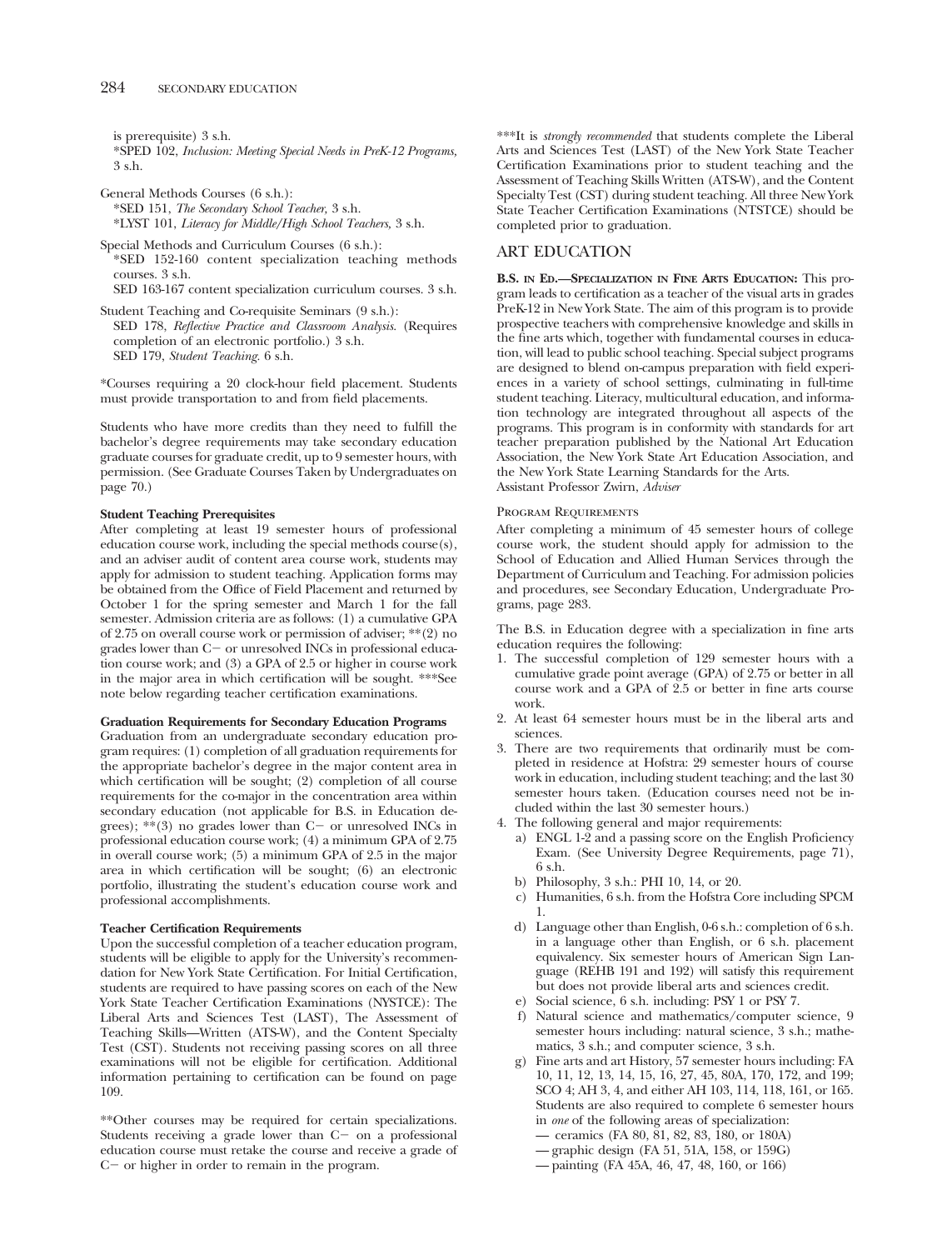— photography (FA 170A, 170B, 170E, 170F, 170G, 170H, or 171)

— sculpture (FA 58, 59, 161, or 167)

Alternatively, the specialization requirement can be met with 9 semester hours in metalsmithing (FA 70, 120, 121, 122, or 123).

Reports based on museum visits are required of students in some fine arts courses.

h) Education, 29 s.h. including:

| *CT         | 102. | Development and Learning in Child-       | 3 s.h. |
|-------------|------|------------------------------------------|--------|
|             |      | hood and Adolescence                     |        |
| *SPED 102.  |      | Inclusion: Meeting Special Needs in      | 3 s.h. |
|             |      | PreK-12 Programs                         |        |
| FDED        | 111. | The American School or                   |        |
| FDED        | 127. | Introduction to Philosophy of Educa-     | 3 s.h. |
|             |      | tion                                     |        |
| <b>LYST</b> | 102. | Literacy, Art, and Music                 | 1 s.h. |
| SED         | 100. | Educational Technology in Secondary      | 1 s.h. |
|             |      | and Middle Level Education               |        |
| *SED        | 113. | Teaching Art in the Elementary School    | 3 s.h. |
| *SED        | 114. | Teaching Art in the Secondary School     | 3 s.h. |
| $*$ SED     | 151. | The Secondary School Teacher             | 3 s.h. |
| SED         | 178. | Reflective Practice and Classroom Anal-  | 3 s.h. |
|             |      | <i>ysis</i> (Electronic portfolio is re- |        |
|             |      | quired)                                  |        |
| CТ          | 179. | <i>Student Teaching</i> (placements in   | 6 s.h. |
|             |      | grades PreK-6 and Grades 7-12            |        |

\*Twenty clock hours of participation/observation in elementary and secondary schools are required in each of the following courses:

| CT.         | 102. Field Placement—grades PreK-6       |
|-------------|------------------------------------------|
| <b>SED</b>  | 113. Field Placement—grades PreK-6       |
| <b>SED</b>  | 114. Field Placement—grades 7-12         |
| <b>SED</b>  | 151. Field Placement—grades 7-12         |
| <b>SPED</b> | 102. Field Placement in varied settings, |
|             | grades PreK-12                           |

Students receiving a grade lower than  $C$  in a professional education course must repeat the course and receive a grade of  $C$  - or higher in order to remain in the program.

#### **Student Teaching Prerequisites**

After completing at least 19 semester hours of professional education course work and an adviser audit of content area course work, students may apply for admission to student teaching. Application forms may be obtained in the Office of Field Placement. Admission criteria are as follows: (1) a cumulative GPA of 2.75 or better on overall course work or permission of adviser;  $(2)$  no grades lower than  $C$  and no unresolved INC grades in professional education course work; (3) a GPA of 2.5 or higher in fine arts content courses.

\*\**See note below regarding teaching certification examinations.* 

#### **Graduation Requirements**

Graduation from the program requires: (1) completion of all graduation requirements for the bachelor's degree in the major content area in which the certification will be sought; (2) completion of all course requirements for the co-major in the concentration area within secondary education; (3) no grades lower than C- and no unresolved INC grades in professional course work; (4) a minimum GPA of 2.75 in overall course work; (5) a minimum GPA of 2.5 in the major area in which the certification will be sought; (6) an electronic portfolio, illustrating the student's education course work and professional accomplishments.

#### **Teacher Certification Requirements**

Upon the successful completion of a teacher education program, students will be eligible to apply for the University's recommendation for New York State certification. For Initial Certification,

students are required to have passing scores on each of the New York State Teacher Certification Examinations (NYSTCE): the Liberal Arts and Sciences Test (LAST) and the Assessment of Teaching Skills—Written (ATS-W), and the Content Specialty Test (CST). Students not receiving passing scores on all three examinations will not be eligible for certification. Additional information pertaining to certification can be found on page 109.

\*\***NOTE:** It is *strongly recommended* that students complete the Liberal Arts and Sciences Test (LAST) of the New York State Teacher Certification Examinations prior to student teaching and the Assessment of Teaching Skills—Written (ATS-W), and the Content Specialty Test (CST) during student teaching. All three NYSTCE's should be completed prior to graduation. Students not receiving passing scores on all three examinations will not be eligible for certification.

# BUSINESS EDUCATION

The Business Education program, offered in cooperation with the Zarb School of Business and the School of Education and Allied Human Services, leads to New York State Initial Certification for classroom teachers of Business Education (grades 7-12). Courses in the Business Education program are taken in combination with an appropriate business major. Literacy, multicultural education, and information technology are integrated throughout all aspects of the program. The degree program followed is the Bachelor of Business Administration (B.B.A.; see page 100 for complete description). The Business Education program conforms with the New York State Learning Standards for Career Development and Occupational Studies. Assistant Professor Stacki, *Adviser* 

#### **Program Requirements**

Prospective teachers of business education in secondary and middle-level schools (grades 7-12) choose the Bachelor of Business Administration (B.B.A.) as a degree program within the Zarb School of Business. They select a major field of specialization in one of the following areas: Accounting, Business Computer Information Systems, Entrepreneurship, Finance, International Business, Management, or Marketing. After completing a minimum of 45 s.h. of college course work, the student then chooses Business Education as a *co-major*. For admission policies, procedures, and program requirement, see Secondary Education, Undergraduate Programs on page 283.

Students in the B.B.A. program with a co-major in Business Education must satisfy all of the requirements for the B.B.A. degree specified on page 100. These include a Liberal Arts Core, specific liberal arts requirements for B.B.A. students, Business Core, and course work within the major field of specialization.

The co-major in Business Education consists of a minimum of 31 semester hours of education course work including each of the following:

Introductory courses: 10 s.h.

|             | Choose <i>one</i> course from:                     | 3 s.h. |
|-------------|----------------------------------------------------|--------|
| <b>FDED</b> | 111. The American School                           |        |
| OR          | 127. Philosophy of Education                       |        |
| <b>SED</b>  | 100. Educational Technology in Secondary           |        |
|             | & Middle Level Education                           | 1 s.h. |
| $*$ SED     | 102. Adolescent Development $\mathcal{C}$ Learning |        |
|             | (PSY 1 or PSY 7 prerequisite)                      | 3 s.h. |
| *SPED       | 102. Inclusion: Meeting Special Needs in           |        |
|             | PreK-12 Programs                                   | 3 s.h. |
|             | General Methods courses: 6 s.h.                    |        |
| $*$ SED     | 151. The Secondary School Teacher                  | 3 s.h. |

\*LYST 101. *Literacy for Middle/High School Teachers*  3 s.h.

Special Methods and Curriculum courses: 6 s.h.

| *SED |                |  | 158. Teaching of Business $\mathcal G$ Information |        |
|------|----------------|--|----------------------------------------------------|--------|
|      | <b>Systems</b> |  |                                                    | 3 s.h. |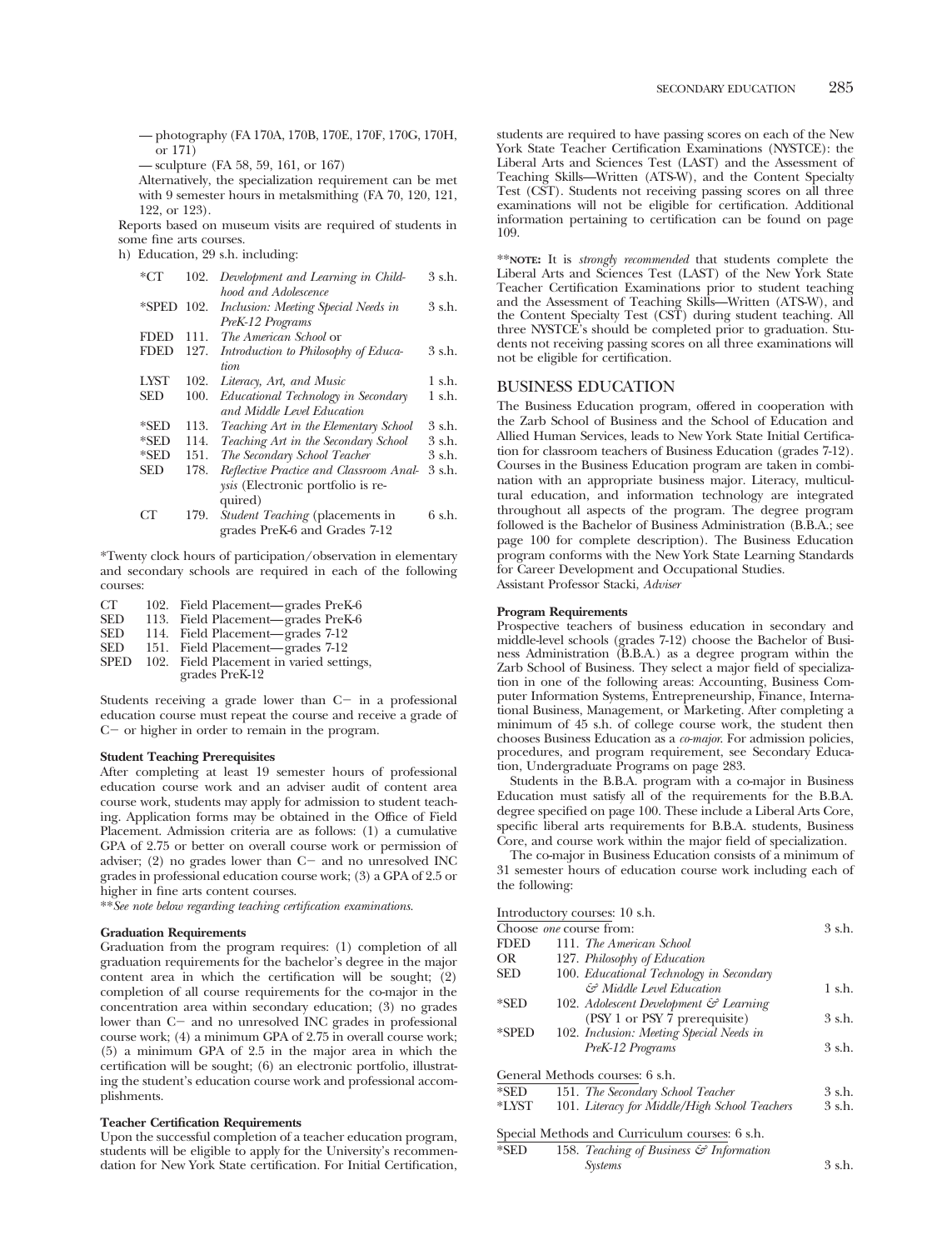|                            | 160. Exploring Curriculum in Business $\mathcal{C}$ |  |        |  |
|----------------------------|-----------------------------------------------------|--|--------|--|
| <b>Information</b> Systems |                                                     |  | 3 s.h. |  |

Student Teaching & Co-requisite Seminars: 9 s.h.

| <b>SED</b> | 178. Introduction to Reflective Practice $\mathcal{S}$ |           |
|------------|--------------------------------------------------------|-----------|
|            | Classroom Analysis                                     | 3 s.h.    |
|            | (Requires completion of an electronic                  |           |
|            | portfolio.)                                            |           |
|            | 179. Student Teaching                                  | 6 s.h.    |
|            | Total                                                  | $31$ s.h. |

\*Twenty clock hours of participation/observation in secondary school are required in each of the following courses: SED 102, 151, 158; LYST 101; SPED 102. Students receiving a grade lower than  $C$  in a professional education course must repeat the course and receive a grade of  $C-$  or higher in order to remain in the program.

#### **Student Teaching Prerequisites**

After completing at least 19 semester hours of professional education course work, students may apply for admission to student teaching. Application forms may be obtained in the Office of Field Placement. Admission criteria are as follows: 1) a cumulative GPA of 2.75 or better on overall course work or permission of adviser; 2) no grades lower than  $C-$  and no unresolved INC grades in professional education course work; 3) a GPA of 2.5 or higher in content courses.

\**See note below regarding teaching certification examinations.* 

#### **Graduation Requirements**

Graduation from the program requires 1) completion of all graduation requirements for the bachelor's degree in the major content area in which the certification will be sought; 2) completion of all course requirements for the co-major in the concentration area within secondary education; 3) no grades lower than  $C-$  and no unresolved INC grades in professional education course work; 4) a minimum GPA of 2.75 in overall course work; 5) a minimum GPA of 2.5 in the major area in which the certification will be sought; 6) an electronic portfolio, illustrating the students education course work and professional accomplishments.

#### **Teacher Certification Requirments**

Upon successful completion of a teacher education program, students will be eligible to apply for the University's recommendation for New York State certification. For Initial Certification, students are required to have passing scores on each of the New York State Teacher Certification Examinations (NYSTCE): The Liberal Arts and Sciences (LAST) and the Assessment of Teaching Skills—Written (ATS-W). Students not receiving passing scores on these examinations will not be eligible for certification. Additional information pertaining to certification can be found on page 109.

\*\*Note: It is *strongly recommended* that students complete the Liberal Arts and Sciences (LAST) of the New York State Teacher Certification Examinations prior to student teaching and the Assessment of Teaching Skills—Written (ATS-W), and the Content Specialty Test (CST) during student teaching. Both NYSTCE's tests should be completed prior to graduation. Students not receiving passing scores on examinations will not be eligible for certification.

#### Commercial Subjects

One degree program followed is the Bachelor of Business Administration (see page 100 for complete description). Students who wish to be certified in business subjects should consult the Zarb School of Business for selection of a major field for the B.B.A. and proper courses for meeting certification requirements.

A 3 semester hour course in mathematics is required of all undergraduate students completing teacher education programs within the Department of Curriculum and Teaching.

It is *recommended* that prospective secondary education teachers of business subjects complete PSY 7 (which is a prerequisite to SED 102); complete SPCM 1; also *recommended* that *all* prospective teachers of academic subjects (7-12) or special subjects (K-12) complete PHI 14.

Prospective teachers of business subjects must complete at least 21 semester hours of education courses, with advisement, including a 3-semester hour 100-level course in foundations of education; SED 102 (PSY 1 or 7 is prerequisite); SED 151; 158 or 159 or 160; 117 and 101.

#### **BUSINESS AND DISTRIBUTIVE EDUCATION**

For the addition of distributive education to the business education certification requirements, the student must submit proof of completion of the equivalent of one year retail experience. Assistant Professor Stacki, *Adviser* 

# ENGLISH EDUCATION

The degree program followed in the Bachelor of Arts (see page 79 for complete description). Courses in this program lead toward New York State initial teacher certification, valid for adolescence education in English (grades 7-12). Secondary education programs are designed to blend on-campus preparation with field experiences in a variety of school settings, culminating in full-time student teaching. Literacy, multicultural education, and information technology are integrated throughout all aspects of the programs. This program conforms with the New York State Learning Standards in English Language Arts and the recommendations of the National Council of Teachers of English.

Professor Murphy, *Adviser* 

#### Program Requirements

Prospective teachers of English choose English and American Literature or Creative Writing and Literature as a major within the liberal arts and sciences. During the second semester of the sophomore year (a minimum of 45 semester hours of college course work), the student then chooses English Education as a *co-major*. For program admission policies, procedures, and program requirements, see Secondary Education, Undergraduate Program, page 283.

In addition to the English course requirements for the B.A. in English (see page 181), prospective teachers of English must also include in their programs of study the following courses:

- 6 s.h. of American literature (ENGL 51, *The American Literary Identity,* or ENGL 143, *American Literature I,* and ENGL 52, *The American Experience on Context,* or ENGL 144, *American Literature II,* preferred);
- 6 s.h. of English literature (ENGL 41, *English Literature I* and ENGL 42, *English Literature II,* preferred);
- 3 s.h., of world literature (ENGL 43, *Western Literature I* or ENGL 44, *Western Literature II*;
- 3 s.h. chosen from: ENGL 103, *Structure of English* preferred, ENGL 101 or 102 or LING 101, 151, 152, 161, or 190.

The co-major in English Education consists of a minimum of 31 semester hours of education course work, including each of the following:

Introductory courses—10 s.h.

|            | FDED 111. The American School or               |              |
|------------|------------------------------------------------|--------------|
|            | 127. Introduction to Philosophy of Education   | 3 s.h.       |
| <b>SED</b> | 100. Educational Technology in Secondary       | 1 s.h.       |
|            | and Middle Level Education                     |              |
| *SED       | 102. Adolescent Development and Learning       | 3 s.h.       |
|            | (PSY 7 or PSY 1 is prerequisite),              |              |
|            | *SPED 102. Inclusion: Meeting Special Needs in | 3 s.h.       |
|            | PreK-12 Programs                               |              |
|            | General methods courses—6 s.h.                 |              |
|            | *SED 151. The Secondary School Teacher         | 3 s.h.       |
| ALL THAT   |                                                | $^{\circ}$ 1 |

\*LYST 101. *Literacy for Middle/High School Teachers* 3 s.h. Special methods and curriculum courses— 6 s.h.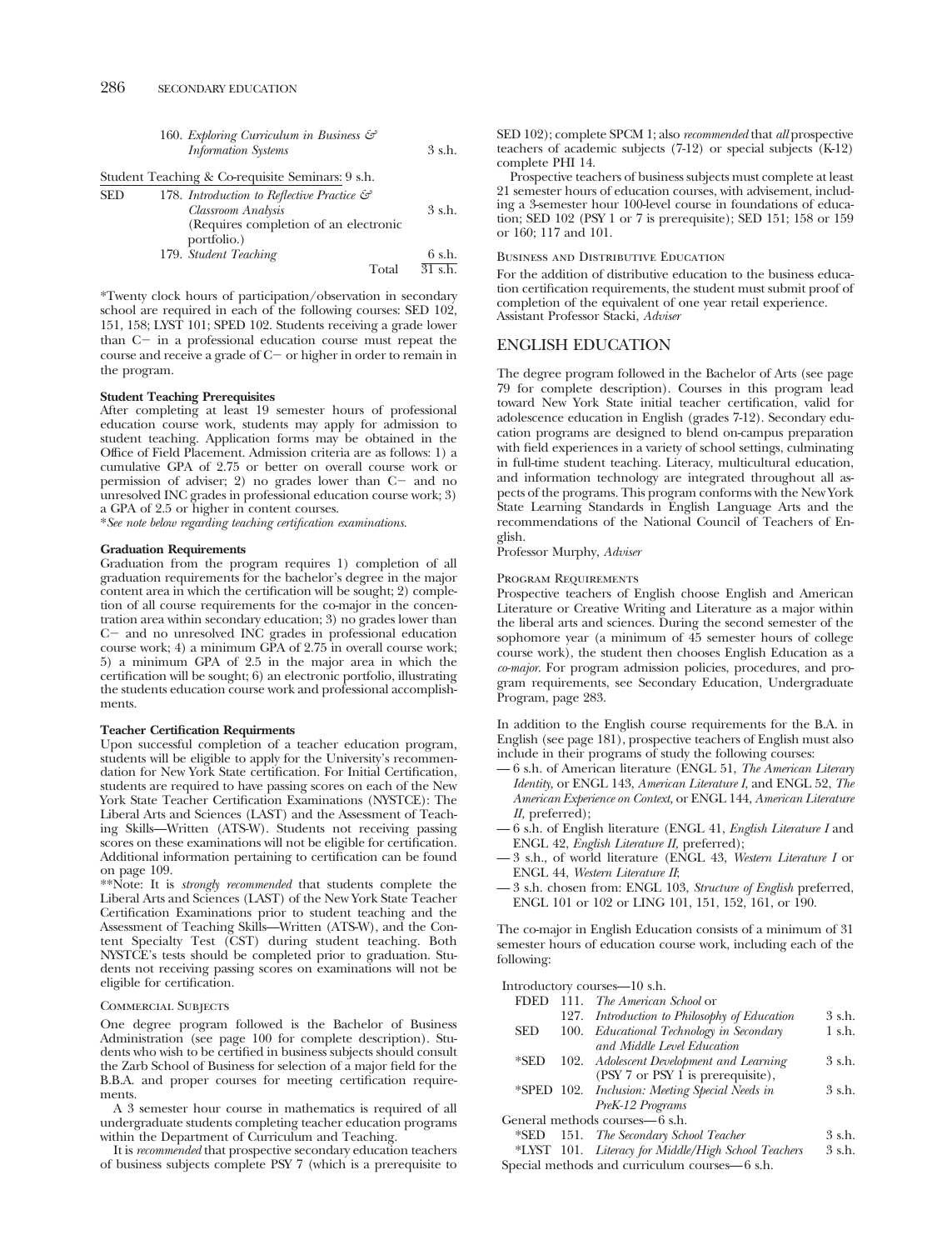|            |      | *SED 152. Teaching of English                    | 3 s.h. |
|------------|------|--------------------------------------------------|--------|
|            |      | 164. Young Adult Literature                      | 3 s.h. |
|            |      | Student Teaching and corequisite seminars-9 s.h. |        |
| SED        |      | 178. Reflective Practice and Classroom Analy-    | 3 s.h. |
|            |      | sis (Requires completion of an elec-             |        |
|            |      | tronic portfolio.)                               |        |
| <b>SED</b> | 179. | <i>Student Teaching</i> (Placement in            | 6 s.h. |
|            |      | grades 7-9 and grades 10-12)                     |        |

\*Twenty clock hours of participation/observation in middle and secondary schools are required in each of the following courses:

| <b>SED</b>  | 102. Field Placement—grades 7-9   |
|-------------|-----------------------------------|
| <b>SED</b>  | 151. Field Placement—grades 7-12  |
| <b>SED</b>  | 152. Field Placement—grades 10-12 |
| <b>SPED</b> | 102. Field Placement—grades 7-12  |
| LYST        | 101. Field Placement—grades 7-12  |

Students receiving a grade lower than  $C$  in a professional education course must repeat the course and receive a grade of  $C$  - or higher in order to remain in the program.

#### **Student Teaching Prerequisites**

After completing at least 19 semester hours of professional education course work and an adviser audit of content area course work, students may apply for admission to student teaching. Application forms may be obtained in the Department of Curriculum and Teaching. Admission criteria are as follows: (1) a cumulative GPA of 2.75 or better on overall course work or permission of adviser; (2) no grades lower than  $C-$  and no unresolved INC grades in professional education course work; (3) a GPA of 2.5 or higher in English content courses. \*\**See note below regarding teacher certification examinations.* 

#### **Graduation Requirements**

Graduation from the program requires: (1) completion of all graduation requirements for the bachelor's degree in the major content area in which the certification will be sought; (2) completion of all course requirements for the co-major in the concentration area within secondary education; (3) no grades lower than  $C<sub>-</sub>$  and no unresolved INC grades in professional education course work; (4) a minimum GPA of 2.75 in overall course work; (5) a minimum GPA of 2.5 in the major area in which the certification will be sought; (6) an electronic portfolio, illustrating the student's education course work and professional accomplishments.

#### **Teacher Certification Requirements**

Upon the successful completion of a teacher education program, students will be eligible to apply for the University's recommendation for New York State certification. For Initial Certification, students are required to have passing scores on each of the New York State Teacher Certification Examinations (NYSTCE): the Liberal Arts and Sciences Test (LAST), the Assessment of Teaching Skills—Written (ATS-W), and the Content Specialty Test (CST). Students not receiving passing scores on all three examinations will not be eligible for certification. Additional information pertaining to certification can be found on page 109.

\*\***NOTE:** It is *strongly recommended* that students complete the Liberal Arts and Sciences Test (LAST) of the New York State Teacher Certification Examination prior to student teaching and the Assessment of Teaching Skills—Written (ATS-W), and the Content Specialty Test (CST) during student teaching. All three NYSTCE's should be completed prior to graduation. Students not receiving passing scores on all three examinations will not be eligible for certification.

## FOREIGN LANGUAGE EDUCATION

The degree program followed in the Bachelor of Arts (see page 79 for complete description). Courses in this program lead toward New York State initial teacher certification, valid for a

language other than English in grades 7-12. Secondary education programs are designed to blend on-campus preparation with field experiences in a variety of school settings, culminating in full-time student teaching. Literacy, multicultural education, and information technology are integrated throughout all aspects of the programs. The program conforms to the New York State Learning Standards for Languages Other Than English. Associate Professor Jean, *Adviser* 

#### Program Requirements

Prospective teachers of *French, Italian, Spanish, German* or *Russian*  select the language they wish to teach as a liberal arts and science major (see specific language requirements). After completing a minimum of 45 semester hours of college semester hours of course work, the student then chooses Foreign Language Education as a *co-major.* For admission policies, procedures, and program requirement, see Secondary Education, Undergraduate Programs, page 283.

In the specific language studied, the prospective teacher must earn 24-36 semester hours above level 4 (depending upon the particular language major) and must acquire sufficient competence to utilize the language as an instrument of oral and written communication. Before student teaching, the prospective teacher must present to the Office of Field Placement a statement from the chairperson of his/her language major(s) attesting to proficiency in written and oral communication in that language. In addition, prospective teachers of French, Italian, Spanish, German, or Russian must be knowledgeable of the culture and society of the country or countries in which the target language is spoken.

All prospective teachers of French, Italian, Spanish, German, or Russian must complete a minimum of each of the following: 6 semester hours of culture, 3 semester hours of conversation practice, 3 semester hours of grammar, and 3 semester hours of composition (see academic advises within the major for specific courses). The adviser may recommend additional course work in one or more of these areas to remedy identified weaknesses. Prospective teachers of French, Spanish or Italian will register for French 107, Spanish 108, or Italian 108 (*Individualized Oral Communication,* <sup>1</sup>/<sub>2</sub> s.h.) respectively for every semester the course is offered, once he/she has decided to prepare for secondary level teaching.

The *co-major* in Foreign Language Education consists of a minimum of 31 semester hours of education course work, including each of the following:

Introductory courses—10 s.h.

| <b>FDED</b>      |      | 111. The American School or                         |          |
|------------------|------|-----------------------------------------------------|----------|
|                  |      | 127. Introduction to Philosophy of Education        | 3 s.h.   |
| SED              | 100. | Educational Technology in Secondary                 | $1$ s.h. |
|                  |      | and Middle Level Education                          |          |
| *SED             |      | 102. Adolescent Development and Learning            | 3 s.h.   |
|                  |      | (PSY 7 or PSY 1 is prerequisite),                   |          |
|                  |      | *SPED 102. Inclusion: Meeting Special Needs in      | 3 s.h.   |
|                  |      | PreK-12 Programs                                    |          |
|                  |      | Geneal methods courses—6 s.h.                       |          |
| *SED             |      | 151. The Secondary School Teacher                   | 3 s.h.   |
|                  |      | *LYST 101. Literacy for Middle/High School Teachers | 3 s.h.   |
|                  |      | Special methods and curriculum courses—6 s.h.       |          |
| $^*\mathrm{SED}$ |      | 153. Teaching of Foreign Languages                  | 3 s.h.   |
|                  |      | 167. Exploring Curriculum for Languages             | 3 s.h.   |
|                  |      | Other than English                                  |          |
|                  |      | Student Teaching and corequisite seminars—9 s.h.    |          |
| SED              |      | 178. Reflective Practice and Classroom Analy-       | 3 s.h.   |
|                  |      | sis (Requires completion of an elec-                |          |
|                  |      | tronic portfolio.)                                  |          |
|                  |      |                                                     |          |

SED 179. *Student Teaching* (Placement in 6 s.h. grades 7-9 and grades 10-12)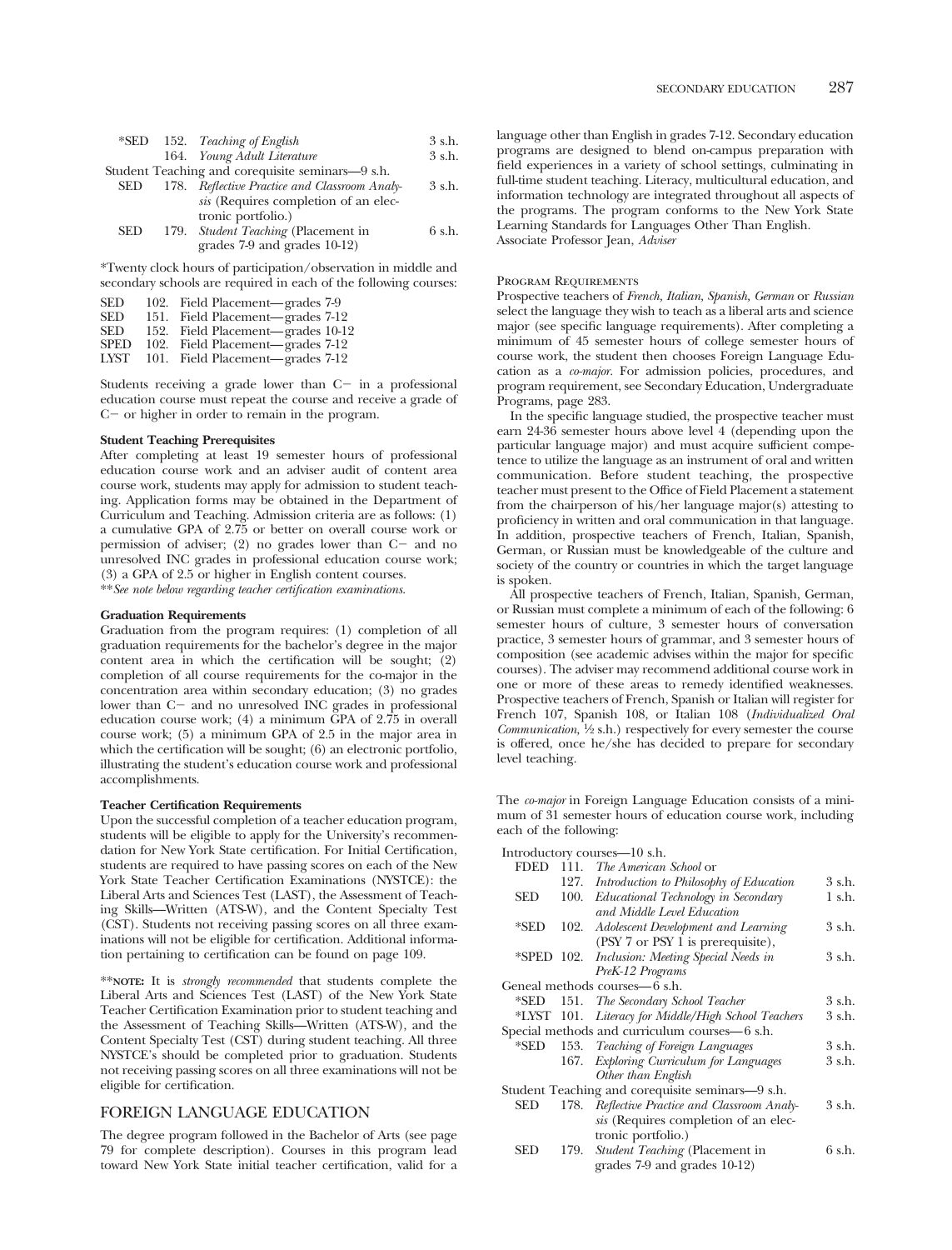\*Twenty clock hours of participation/observation in middle and secondary schools are required in each of the following courses:

| <b>SED</b>  | 102. Field Placement—grades 7-9   |
|-------------|-----------------------------------|
| <b>SED</b>  | 151. Field Placement—grades 7-12  |
| <b>SED</b>  | 153. Field Placement—grades 10-12 |
| <b>SPED</b> | 102. Field Placement—grades 7-12  |
| LYST        | 101. Field Placement—grades 7-12  |

Students receiving a grade lower than  $C$  in a professional education course must repeat the course and receive a grade of  $C$  - or higher in order to remain in the program.

#### **Student Teaching Prerequisites**

After completing at least 19 semester hours of professional education course work and an adviser audit of content area course work, students may apply for admission to student teaching. Application forms may be obtained in the Department of Curriculum and Teaching. Admission criteria are as follows: (1) a cumulative GPA of 2.75 or better on overall course work or permission of adviser;  $(2)$  no grades lower than  $C-$  and no unresolved INC grades in professional education course work; (3) a GPA of 2.5 or higher in course work in the target language. \*\**See note below regarding teacher certification examinations.* 

# **Graduation Requirements**

Graduation from the program requires: (1) completion of all graduation requirements for the bachelor's degree in the major content area in which the certification will be sought; (2) completion of all course requirements for the co-major in the concentration area within secondary education; (3) no grades lower than C- and no unresolved INC grades in professional education course work; (4) a minimum GPA of 2.75 in overall course work; (5) a minimum GPA of 2.5 in the major area in which the certification will be sought; (6) an electronic portfolio, illustrating the student's education course work and professional accomplishments.

#### **Teacher Certification Requirements**

Upon the successful completion of a teacher education program, students will be eligible to apply for the University's recommendation for New York State certification. For Initial Certification, students are required to have passing scores on each of the New York State Teacher Certification Examinations (NYSTCE): the Liberal Arts and Sciences Test (LAST), the Assessment of Teaching Skills—Written (ATS-W), and the Content Specialty Test (CST). Students not receiving passing scores on all three examinations will not be eligible for certification. Additional information pertaining to certification can be found on page 109.

\*\***NOTE:** It is *strongly recommended* that students complete the Liberal Arts and Sciences Test (LAST) of the New York State Teacher Certification Examination prior to student teaching and the Assessment of Teaching Skills—Written (ATS-W), and the Content Specialty Test (CST) during student teaching. All three NYSTCE's should be completed prior to graduation. Students not receiving passing scores on all three examinations will not be eligible for certification.

# MATHEMATICS EDUCATION

The degree program followed is the Bachelor of Arts (see page 79 for complete description). Courses in this program lead toward New York State initial teacher certification, valid for adolescence education in mathematics (grades 7-12). Secondary education programs are designed to blend on-campus preparation with field experiences in a variety of school settings, culminating in full-time student teaching. Literacy, multicultural education, and information technology are integrated throughout all aspects of the programs. The Program conforms to the New York State Learning Standards in Mathematics, Science, and Technology and with the recommendations of the National

Council of Teachers of Mathematics. Professor Whitton, *Adviser* 

Program Requirements

Prospective teachers of mathematics choose mathematics as a major within the liberal arts and sciences. After completing a minimum of 45 semester hours of college course work, the student then chooses Mathematics Education as a *co-major*. For admission policies, procedures, and program requirements, see Secondary Education, Undergraduate Programs, page 283.

The B.A. degree in Mathematics requires a minimum of 40 semester hours of course work in mathematics. At least 6 semester hours of course work chosen from the category of Natural Sciences in the Hofstra Core (see page 82) are also required for prospective teachers of mathematics. The following courses (or comparable course work in the indicated areas) must be completed within the B.A. degree program in Mathematics (see page  $263$ :

|                                    | 4 s.h.                                                                                                                                                                                                                                                                                                                                                                             |
|------------------------------------|------------------------------------------------------------------------------------------------------------------------------------------------------------------------------------------------------------------------------------------------------------------------------------------------------------------------------------------------------------------------------------|
|                                    | 4 s.h.                                                                                                                                                                                                                                                                                                                                                                             |
| Analytic Geometry and Calculus III | 4 s.h.                                                                                                                                                                                                                                                                                                                                                                             |
|                                    |                                                                                                                                                                                                                                                                                                                                                                                    |
|                                    | 3 s.h.                                                                                                                                                                                                                                                                                                                                                                             |
|                                    | 4 s.h.                                                                                                                                                                                                                                                                                                                                                                             |
|                                    | 3 s.h.                                                                                                                                                                                                                                                                                                                                                                             |
|                                    | 3 s.h.                                                                                                                                                                                                                                                                                                                                                                             |
|                                    | $3$ s.h.                                                                                                                                                                                                                                                                                                                                                                           |
|                                    | $3$ s.h.                                                                                                                                                                                                                                                                                                                                                                           |
| Advanced Calculus I                | 3 s.h.                                                                                                                                                                                                                                                                                                                                                                             |
|                                    |                                                                                                                                                                                                                                                                                                                                                                                    |
|                                    | 3 s.h.                                                                                                                                                                                                                                                                                                                                                                             |
| 100-level Elective                 | $3$ s.h.                                                                                                                                                                                                                                                                                                                                                                           |
|                                    | 19. Analytic Geometry and Calculua I<br>20. Analytic Geometry and Calculus II<br>29.<br>133. Geometry or<br>134. Topics in Geometry<br>135A. Linear Algebra<br>137. Mathematical Probability and Statistics<br>141. Applied Finite Mathematics<br>143. Engineering Mathematics I<br>145. Higher Algebra I<br>171.<br>146. <i>Higher Algebra II</i> or<br>172. Advanced Calculus II |

The co-major in Mathematics Education consists of a minimum of 31 semester hours of professional education course work, including each of the following:

Introductory courses—10 s.h.

| <b>FDED</b> | 111. | <i>The American School</i> or                       |        |
|-------------|------|-----------------------------------------------------|--------|
|             |      | 127. Introduction to Philosophy of Education        | 3 s.h. |
| SED         | 100. | Educational Technology in Secondary                 | 1 s.h. |
|             |      | and Middle Level Education                          |        |
| *SED        | 102. | Adolescent Development and Learning                 | 3 s.h. |
|             |      | (PSY 7 or PSY 1 is prerequisite)                    |        |
|             |      | *SPED 102. Inclusion: Meeting Special Needs in      | 3 s.h. |
|             |      | PreK-12 Programs                                    |        |
|             |      | General methods courses—6 s.h.                      |        |
| *SED        |      | 151. The Secondary School Teacher                   | 3 s.h. |
|             |      | *LYST 101. Literacy for Middle/High School Teachers | 3 s.h. |
| *SED        |      | 154. Teaching of Mathematics                        | 3 s.h. |
|             | 166. | Exploring the Mathematics Curriculum                | 3 s.h. |
|             |      | Student Teaching and corequisite seminars-9 s.h.    |        |
| SED         | 178. | Reflective Practice and Classroom Analy-            | 3 s.h. |
|             |      | sis (Requires completion of an elec-                |        |
|             |      | tronic portfolio.)                                  |        |
| SED         |      | 179. Student Teaching (Placement in                 | 6 s.h. |
|             |      | grades 7-9 and grades 10-12)                        |        |
|             |      |                                                     |        |

\*Twenty clock hours of participation/observation in middle and secondary schools are required in each of the following courses:

| <b>SED</b>  | 102. Field Placement—grades 7-9   |
|-------------|-----------------------------------|
| <b>SED</b>  | 151. Field Placement—grades 7-12  |
| <b>SED</b>  | 154. Field Placement—grades 10-12 |
| <b>SPED</b> | 102. Field Placement—grades 7-12  |

LYST 101. Field Placement— grades 7-12

Students receiving a grade lower than  $C$  in a professional education course must repeat the course and receive a grade of  $C$  - or higher in order to remain in the program.

#### **Student Teaching Prerequisites**

After completing at least 19 semester hours of professional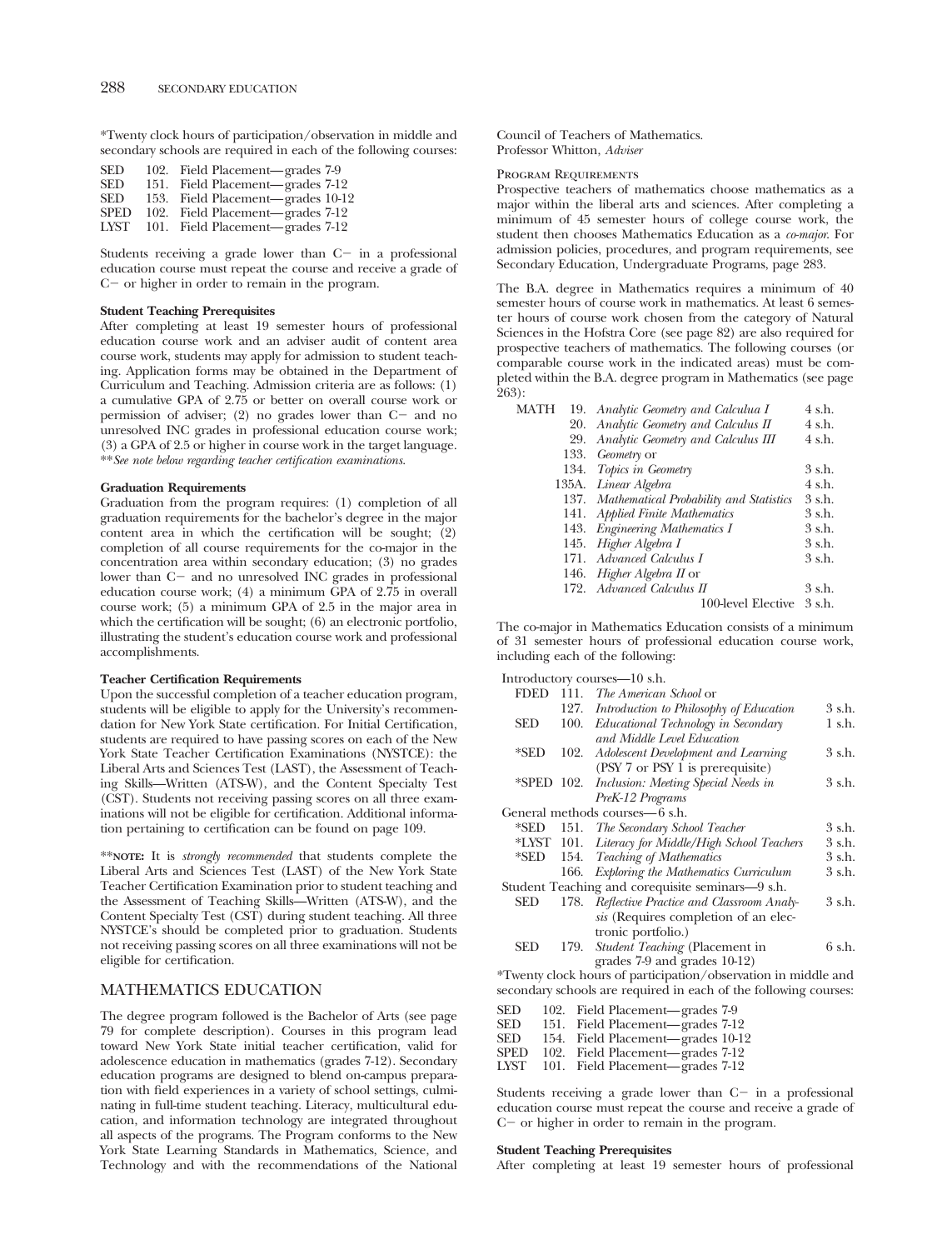education course work and an adviser audit of content area course work, students may apply for admission to student teaching. Application forms may be obtained in the Department of Curriculum and Teaching. Admission criteria are as follows: (1) a cumulative GPA of 2.75 or better on overall course work or permission of adviser; (2) no grades lower than  $C<sub>-</sub>$  and no unresolved INC grades in professional education course work; (3) a GPA of 2.5 or higher in mathematics content courses. \*\**See note below regarding teacher certification examinations.* 

### **Graduation Requirements**

Graduation from the program requires: (1) completion of all graduation requirements for the bachelor's degree in the major content area in which the certification will be sought; (2) completion of all course requirements for the co-major in the concentration area within secondary education; (3) no grades lower than  $C<sub>-</sub>$  and no unresolved INC grades in professional education course work; (4) a minimum GPA of 2.75 in overall course work; (5) a minimum GPA of 2.5 in the major area in which the certification will be sought; (6) an electronic portfolio, illustrating the student's education course work and professional accomplishments.

#### **Teacher Certification Requirements**

Upon the successful completion of a teacher education program, students will be eligible to apply for the University's recommendation for New York State certification. For Initial Certification, students are required to have passing scores on each of the New York State Teacher Certification Examinations (NYSTCE): the Liberal Arts and Sciences Test (LAST), the Assessment of Teaching Skills—Written (ATS-W), and the Content Specialty Test (CST). Students not receiving passing scores on all three examinations will not be eligible for certification. Additional information pertaining to certification can be found on page 109.

\*\***NOTE:** It is *strongly recommended* that students complete the Liberal Arts and Sciences Test (LAST) of the New York State Teacher Certification Examination prior to student teaching and the Assessment of Teaching Skills—Written (ATS-W), and the Content Specialty Test (CST) during student teaching. All three NYSTCE's should be completed prior to graduation. Students not receiving passing scores on all three examinations will not be eligible for certification.

# MUSIC EDUCATION

**B.S. in Ed.—Specialization in Music Education:** This program leads to initial certification as a teacher of music in grades PreK-12 in New York State. The aim of the program is to provide prospective teachers with comprehensive knowledge and skills in music which, together with fundamental courses in education will lead to effective public school teaching. The program conforms with the National Standards for Arts Education and the New York State Learning Standards for the Arts. Assistant Professor Robinson, *Adviser* 

#### Program Requirements

After completing SED 111 and receiving a passing score on the Piano Proficiency Examination, students may apply for admission to the School of Education and Allied Human Services through the Department of Curriculum and Teaching. This typically occurs during the student's junior year. For admission policies

and procedures, see Secondary Education, Undergraduate Programs, page 283.

The B.S. in Education degree with a specialization in music education requires the following:

- 1. The successful completion of 129 semester hours with a cumulative grade point average (GPA) of 2.75 or better in all course work.
- 2. At least 65 semester hours must be in the liberal arts and sciences with no fewer than 40 semester hours outside the department of music.
- 3. There are two requirements that ordinarily must be completed in residence at Hofstra: 29 semester hours of course work in education, including student teaching; and the last 30 semester hours of course work taken. (Education courses need not be included within the last 30 semester hours.)
- 4. The following general and major requirements:
	- a) ENGL 1-2 and a passing score on the Hofstra English Proficiecy Exam (see University Degree Requirements, page 71), 6 s.h.
	- b) History—any HIST course listed under the Social Sciences Division of the Hofstra Core, 3 s.h.
	- c) Social sciences—PSY 1 or 7 (prerequisite for CT 102). 3 s.h.
	- d) Philosophy—any PHI course listed under the Social Science Division of the Hofstra Core, 3 s.h. PHI 14 is highly recommended.
	- e) Language other than English—Completion of 6 s.h. of a language other than English, language placement equivalent to 6 credits, or 6 s.h. of American Sign Language (REHB 191 and 192) will satisfy this requirement but does not provide liberal arts and sciences credit.
	- f) Scientific Processes—Any natural science course listed under the Natural Sciences, Mathematics/Computer Science Division of the Hofstra Core, 3 s.h.
	- g) Communication—SPCM 1, 3 s.h.
	- h) Artistic Expression—Any MUS course listed under Music in Hofstra's offerings, 3 s.h.
	- i) Information Retrieval—CSC 5, a passing score on the Examination for Information Retrieval (EIR), or comparable course work, 0-3 s.h.
	- j) Mathematical Processes—Any MATH course listed under the Mathematics/Computer Science sudivision of the Hofstra Core, 3 s.h. MATH 16 highly recommended.
- k) Music Course Work:

Performance Requirements: 6 s.h.

Students are required to take the following:

MUS 20, *Ensemble,* (8 semesters), Major Organization, MUS 21-25, (8 semesters), and Private Instruction (6 semesters). Course Requirements: MUS 30, *Conducting Ensemble;* MUS 48, *Musical Styles and Structures;* MUS 61&62, *Elementary Eartraining;* MUS 63-64, *Advanced Eartraining;* MUS 69, *Music Fundamentals and Species Counterpoint;* MUS 70A, *Introduction to Harmony and Analysis;* MUS 71-72, *Harmony;*  MUS 107, *Orchestral Conduting;* MUS 108, *Choral Conducting;* MUS 143, 144, *History of Music;* MUS 145, *History of Music: The 20th Century;* MUS 154, *Form Analysis;* MUS 165, *Scoring for the Band* or MUS 166, *Orchestration;* MUS 172A, *Choral and General Music Methods in the Secondary School.*  Eight semester hours as advised in MUS 31-38A— Instrumental Classes; this includes MUS 35&35A, B, C, *Piano Class,* if required, (see note). In addition, all education majors are required to participate in 4 semester hours in a performing choral organization.

**NOTE:** students without previous keyboard experience should enroll in MUS 35A, B, C, during freshman and sophomore semesters. The *Piano Proficiency Examination*  must be passed before applying for admission to the School of Education and Allied Human Services. Keyboard majors will take 2 semesters of Voice Class.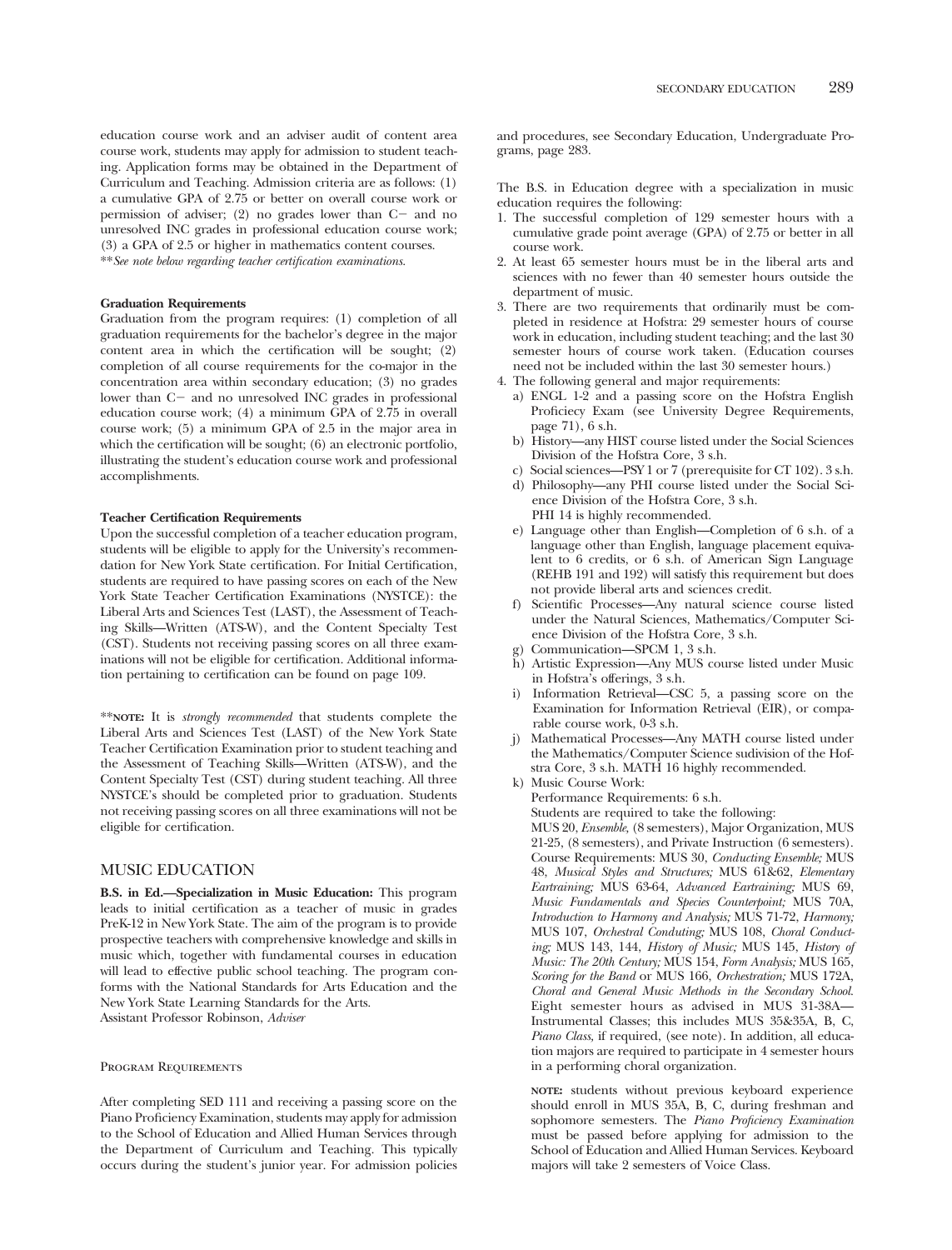#### 5. Professional Education Course Work: 30 s.h. including:

| *CT         | 102.  | Development and Learning in Child-       | 3 s.h.   |
|-------------|-------|------------------------------------------|----------|
|             |       | hood and Adolescence                     |          |
| *SPED-      | 102.  | Inclusion: Meeting Special Needs in      | 3 s.h.   |
|             |       | PreK-12 Program                          |          |
| <b>FDED</b> | 111.  | The American School or                   |          |
| FDED        | 127.  | Introduction to Philosophy of Educa-     | 3 s.h.   |
|             |       | tion.                                    |          |
| <b>LYST</b> | 102.  | Literacy, Art, and Music                 | 1 s.h.   |
| <b>SED</b>  | 100M. | Application of Technology in Music       | 1 s.h.   |
|             |       | Education                                |          |
| *SED        | 111.  | Teaching Music at the Elementary         | 3 s.h.   |
|             |       | Level                                    |          |
| *SED        | 112.  | <b>Teaching Instrumental Music</b>       | 3 s.h.   |
| SED         | 122   | Music for the World's Children: An       | $1$ s.h. |
|             |       | Introduction to Music Education          |          |
| *SED        | 151.  | The Secondary School Teacher             | 3 s.h.   |
| SED         | 178.  | Reflective Practice and Classroom        | $3$ s.h. |
|             |       | <i>Analysis</i> (Electronic portfolio is |          |
|             |       | required)                                |          |
| CТ          | 179.  | <i>Student Teaching</i> (Placements in   | 6 s.h.   |
|             |       | grades PreK-6 and Grades 7-12)           |          |
|             |       |                                          |          |

\*Twenty clock hours of participation/observation in middle and secondary schools are required in each of the following courses:

| CT.         | 102. Field Placement—grades PreK-6                      |
|-------------|---------------------------------------------------------|
| <b>SED</b>  | 111. Field Placement—grades PreK-6                      |
| <b>SED</b>  | 112. Field Placement—grades 7-12                        |
| <b>SED</b>  | 151. Field Placement—grades 7-12                        |
| <b>SPED</b> | 102. Field Placement in varied settings, grades PreK-12 |

Students receiving a grade lower than  $C-$  in a professional education course must repeat the course and receive a grade of  $C$  - or higher in order to remain in the program.

#### **Student Teaching Prerequisites**

After completing at least 19 semester hours of professional education course work and an adviser audit of content area course work, students may apply for admission to student teaching. Application forms may be obtained in the Department of Curriculum and Teaching. Admission criteria are as follows: (1) a cumulative GPA of 2.75 or better on overall course work or permission of adviser;  $(2)$  no grades lower than  $C$  and no unresolved INC grades in professional education course work; (3) a GPA of 2.5 or higher in music content courses. \*\**See note below regarding teacher certification examinations.* 

#### **Graduation Requirements**

Graduation from the program requires: (1) completion of criteria listed in  $1-4$  above; (2) no grades lower than  $C$  and no unresolved INC grades in professional education course work; (3) an overall GPA of 2.75 or better in all course work; (4) a GPA of 2.5 or better in music course work, and (5) an electronic portfolio, illustrating the student's education course work and professional accomplishments.

#### **Teacher Certification Requirements**

Upon the successful completion of a teacher education program, students will be eligible to apply for the University's recommendation for New York State certification. For Initial Certification, students are required to have passing scores on each of the New York State Teacher Certification Examinations (NYSTCE): the Liberal Arts and Sciences Test (LAST), and the Assessment of Teaching Skills—Written (ATS-W). Students not receiving passing scores on both examinations will not be eligible for certification. Additional information pertaining to certification can be found on page 109.

\*\***NOTE:** It is *strongly recommended* that students complete the Liberal Arts and Sciences Test (LAST) of the New York State

Teacher Certification Examination prior to student teaching and the Assessment of Teaching Skills—Written (ATS-W) during student teaching. Both NYSTCE's should be completed prior to graduation. Students not receiving passing scores on both examinations will not be eligible for certification.

# PHYSICAL EDUCATION

B.S. in Education—Specialization in the Teaching of Physical Education, see page 255.

# SCIENCE EDUCATION

The degree program followed is the Bachelor of Arts (see page 79 for complete description). Courses in the science education program, taken in combination with the appropriate liberal arts and sciences major, lead toward New York State initial teacher certification in biology, chemistry, earth science, or physics (grades 7-12). Regardless of the certification area in science that is selected, the program provides necessary course work for additional certification in general science, as well. Literacy, multicultural education, and information technology are integrated throughout all aspects of the programs. This program conforms with the New York State Learning Standards in Mathematics, Science and Technology and with the recommendations of the National Science Teachers' Association. Associate Professor Hines, *Adviser* 

#### Program Requirements

Students select a major in one of the following areas of science: biology, chemistry, geology, or physics. Students interested in obtaining teaching certification in earth science should major in geology. After completing a minimum of 45 semester hours of college course work, the student then chooses Science Education as a *co-major.* For admissions policies, procedures, and requirements, see Secondary Education, Undergraduate Programs on page 283.

In addition to meeting all the course requirements for the B.A. degree in the selected science major (biology, page 136; chemistry, page 145; geology, page 201; or physics, page 265, prospective teachers of science must include within their overall undergraduate program of study at least six (6) semester hours in *each*  of the following areas: biology, chemistry, geology, physics, and calculus-based mathematics. Students who are preparing to teach earth science are required to include GEOL 7. *Earth Science I,* and GEOL 8. *Earth Science II,* among their course work. Students who are preparing to teach biology are *strongly recommended* to take BIO 24, *Comparative Anatomy,* BIO 114. *General Ecology,* BIO 147, *Invertebrate Zoology,* and BIO 149A. *Plant Physiology,* as electives within their biology major. All of the content requirements for the teaching of chemistry and physics are included within the major course requirements for those programs.

The co-major in Science Education consists of at least 31 semester hours of education course work, including each of the following:

Introductory courses—10 s.h.

| <b>FDED</b> | 111. <i>The American School</i> or                |          |
|-------------|---------------------------------------------------|----------|
|             | 127. Introduction to Philosophy of Education      | 3 s.h.   |
| SED         | 100. Educational Technology in Secondary          | 1 s.h.   |
|             | and Middle Level Education                        |          |
| $*$ SED     | 102. Adolescent Development and Learning          | 3 s.h.   |
|             | (PSY 7 or PSY 1 is prerequisite),                 |          |
|             | *SPED 102. Inclusion: Meeting Special Needs in    | 3 s.h.   |
|             | PreK-12 Programs                                  |          |
|             | General methods courses—6 s.h.                    |          |
|             | *SED 151. The Secondary School Teacher            | $3$ s.h. |
|             | *LYST 101. Literacy for Middle/High School Teach- | 3 s.h.   |
|             | ers                                               |          |
|             | Special methods and curriculum courses—6 s.h.     |          |
|             | *SED 155. Teaching of Science                     | 3 s.h.   |
| SED         | 165. Understanding Science Curriculum             | 3 s.h.   |
|             |                                                   |          |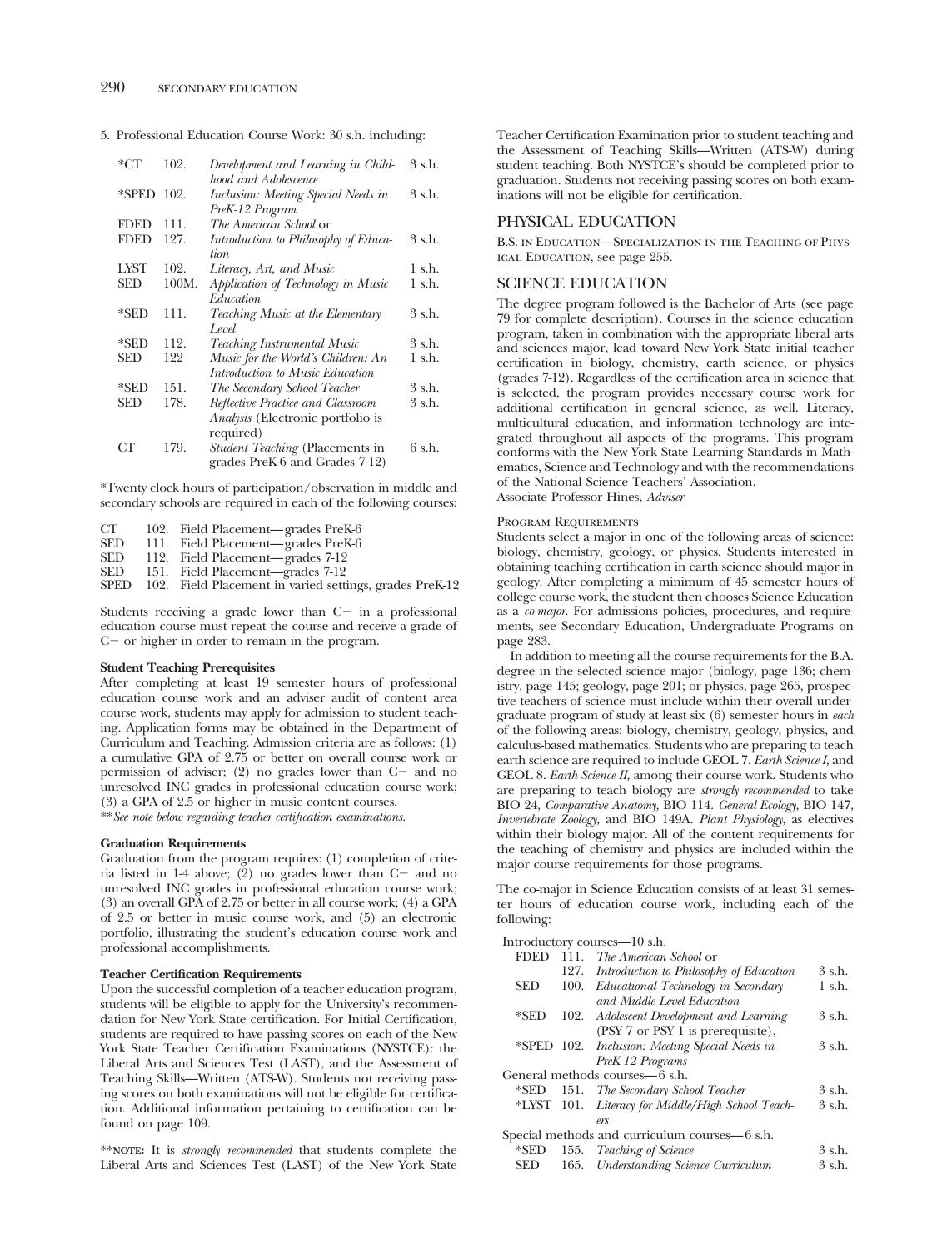| <b>SED</b> |      | 178. Reflective Practice and Classroom Anal- | 3 s.h. |
|------------|------|----------------------------------------------|--------|
|            |      | <i>ysis</i> (Requires completion of an       |        |
|            |      | electronic portfolio.)                       |        |
| <b>SED</b> | 179. | <i>Student Teaching</i> (Placement in        | 6 s.h. |
|            |      | grades 7-9 and grades 10-12)                 |        |

For liberal arts and sciences requirements, student teaching prerequisites, graduation requirements, and teacher certification policies, see Secondary Eductaion, Undergraduate Programs on page 283.

\*Twenty clock hours of participation/observation in middle and secondary schools are required in each of the following courses:

| <b>SED</b>  | 102. Field Placement—grades 7-9   |
|-------------|-----------------------------------|
| <b>SED</b>  | 151. Field Placement—grades 7-12  |
| <b>SED</b>  | 155. Field Placement—grades 10-12 |
| <b>SPED</b> | 102. Field Placement—grades 7-12  |
| LYST        | 101. Field Placement—grades 7-12  |

Students receiving a grade lower than  $C$  in a professional education course must repeat the course and receive a grade of  $C$  - or higher in order to remain in the program.

#### **Student Teaching Prerequisites**

After completing at least 19 semester hours of professional education course work, and an adviser audit of content area course work, students may apply for admission to student teaching. Application forms may be obtained in the Office of Field Placement. Admission criteria are as follows: (1) a cumulative GPA of 2.75 or better on overall course work or permission of adviser; (2) no grades lower than  $C$  and no unresolved INC grades in professional education course work; (3) a GPA of 2.5 or higher in science content courses.

\*\**See note below regarding teacher certification examinations.* 

#### **Graduation Requirements**

Graduation from the program requires: (1) completion of criteria listed in  $1-4$  above, (2) no grades lower than  $C-$  and no unresolved INC grades in professional education course work, (3) an overall GPA of 2.75 or better in all course work; (4) a GPA of 2.5 or better in science course work, and (5) an electronic portfolio, illustrating the student's education course work and professional accomplishments.

### **Teacher Certification Requirements**

Upon the successful completion of a teacher education program, students will be eligible to apply for the University's recommendation for New York State certification. For Initial Certification, students are required to have passing scores on each of the New York State Teacher Certification Examinations (NYSTCE): the Liberal Arts and Sciences Test (LAST), the Assessment of Teaching Skills—Written (ATS-W), and the Content Specialty Test (CST). Students not receiving passing scores on all three examinations will not be eligible for certification. Additional information pertaining to certification can be found on page 109.

\*\***NOTE:** It is *strongly recommended* that students complete the Liberal Arts and Sciences Test (LAST) of the New York State Teacher Certification Examination prior to student teaching and the Assessment of Teaching Skills—Written (ATS-W), and the Content Specialty Test (CST) during student teaching. All three NYSTCE's should be completed prior to graduation. Students not receiving passing scores on all three examinations will not be eligible for certification.

# SOCIAL STUDIES EDUCATION

The degree program followed is the Bachelor of Arts (see page 79 for complete description). Courses in this program lead toward New York State initial certification, valid for adolescence education in social studies (grades 7-12). Secondary education programs are designed to blend on-campus preparation with field experiences in a variety of school settings, culminating in full-time student teaching. Literacy, multicultural education, and information technology are integrated throughout all aspects of the programs. The program conforms with the New York State Learning Standards in social studies and the recommendations of the National Council for the Social Studies. Associate Professor Singer, *Adviser* 

# Program Requirements

Students choose a major in history or one of the social sciences (Anthropology, Economics, Geography, Political Science or Sociology) within the liberal arts and sciences. During the second semester of the sophomore year (a minimum of 45 semester hours of college course work), the student then chooses Social Studies Education as a *co-major*. For program admission policies, procedures, and program requirements, see Secondary Education Undergraduate Programs, page 283.

Prospective teachers of social studies must complete a minimum of 36 semester hours in history and social studies course with at least 21 semester hours in history and geography. The Hofstra University program requires a distribution of history and social studies courses in specific subject areas as follows:

- a) minimum of 6 s.h. in European history (Western Civilization): HIST 11. *Western Civilization I;* HIST 12. *Western Civilization II,*  highly recommended;
- b) minimum of 6 s.h. in United States history: HIST 13. *American Civilization I,* HIST 14C. *American Civilization II,* HIST 115. *The Afro-American in American History (1619-1865),* HIST 116. *The Afro-American in American History (1865 to the Present),* are highly recommended;
- c) additional course work (under advisement) that demonstrates competency in non-Western (African, Asian, Latin American or Russian) History and the following social sciences: Anthropology, Economics, Geography, Political Science, and Sociology. These requirements can be satisfied through the following:
	- 6 s.h. in non-Western (African, Asian, Latin American or Russian) history;
	- 3 s.h. in Anthropology or at least two of the following courses or equivalents: HIST 11, 105, 106, 163; GEOG 2; SOC 32, 105; RELI 50, 75; AF ST 154, 155; CLL 39, 131; PHI 102, 163;
	- 3 s.h. in Economics;
	- 3 s.h. in Geography;
	- 3 s.h. in Political Science;
	- 3 s.h. in Sociology or at least two of the following courses or equivalents: HIST 14C, 148, 149; ANTH 101, 108, 115, 120, 137; ECO 121, 141C, PSC 111, 129; WST 1; PHI 90, 121, 167.

Secondary Education Program: 31 semester hours:

The co-major in Social Studies Education consists of a minimum of 31 semester hours of professional education course work, including the following:

Introductory courses—10 s.h.

| <b>FDED</b>     | 111. | <i>The American School</i> or FDED 127. In-         | 3 s.h.     |
|-----------------|------|-----------------------------------------------------|------------|
|                 |      | troduction to Philosophy of Education               |            |
|                 |      | (may be applied towards liberal arts)               |            |
| *SED            |      | credit)<br>102. Adolescent Development and Learning | 3 s.h.     |
|                 |      | (PSY 1 or 7 is a prerequisite)                      |            |
|                 | 100. | Education Technology in Secondary and               | 1 s.h.     |
|                 |      | Middle Level Education                              |            |
|                 |      | *SPED 102. Inclusion: Meeting Special Needs in      | 3 s.h.     |
|                 |      | PreK-12 Programs                                    |            |
|                 |      | General methods courses—6 s.h.                      |            |
| $*$ SED         |      | 151. The Secondary School Teacher                   | 3 s.h.     |
| <b>ST TIOTH</b> |      | $101$ $\ldots$ $0.101$ $\ldots$                     | $\Omega$ 1 |

\*LYST 101. *Literacy for Middle/High School Teachers* 3 s.h.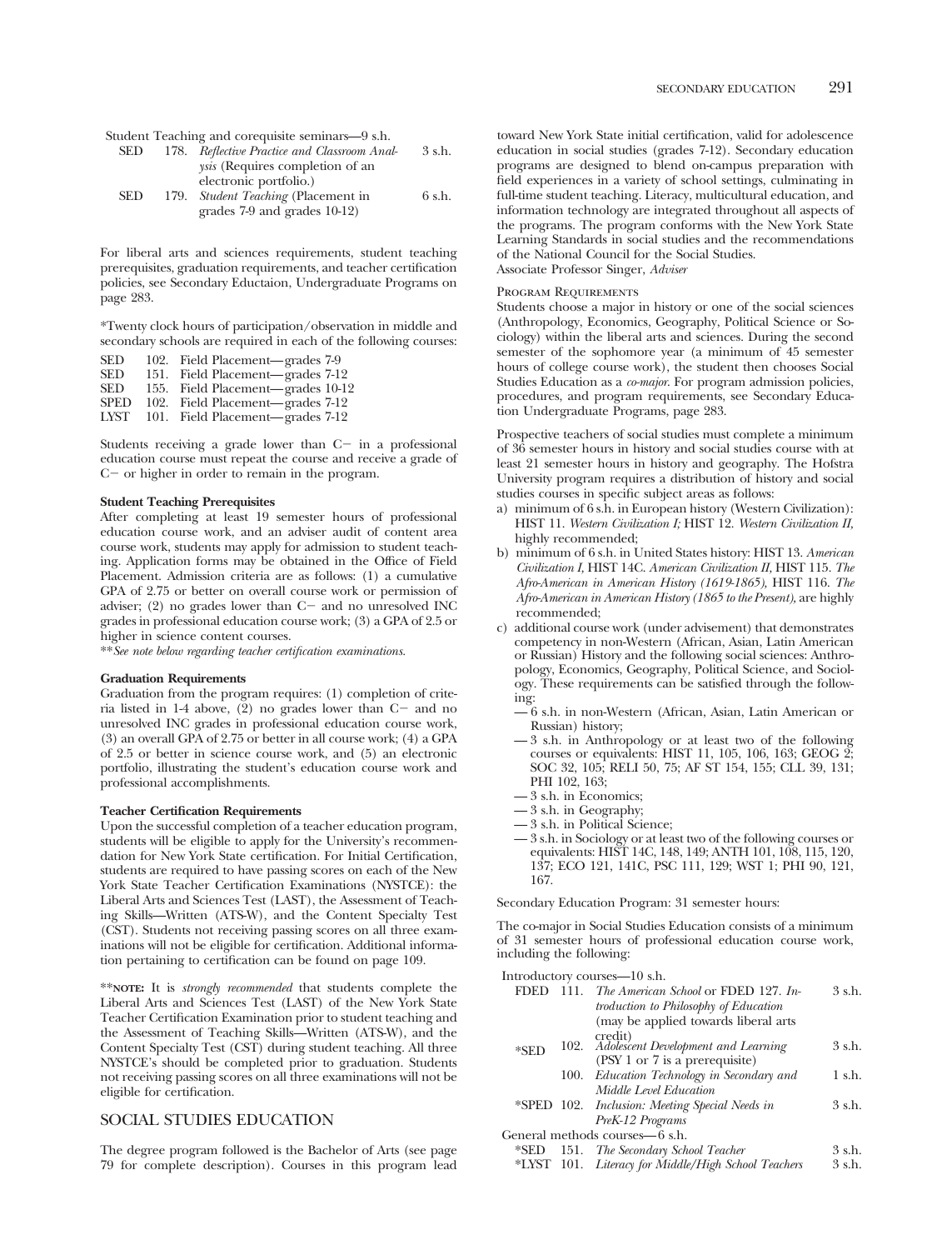| Special methods and curriculum courses—6 s.h. |  |                                                 |          |
|-----------------------------------------------|--|-------------------------------------------------|----------|
|                                               |  | *SED 156. Teaching of Social Studies            | $3$ s.h. |
|                                               |  | 163. Teaching Global History                    | 3 s.h.   |
|                                               |  | Student teaching and required seminars—9 s.h.   |          |
| <b>SED</b>                                    |  | 178. Reflective Practice and Classroom Analysis | $3$ s.h. |
|                                               |  | (Requires completion of an elec-                |          |
|                                               |  | tronic portfolio.)                              |          |
| <b>SED</b>                                    |  | 179. Student Teaching (Placement in grades      | $6$ s.h. |
|                                               |  | $7-9$ and grades $10-12$ )                      |          |
|                                               |  |                                                 |          |

\*Twenty clock hours of participation/observation in middle and secondary schools are required in each of the following courses:

| SED         | 102. Field Placement-grades 7-9   |  |
|-------------|-----------------------------------|--|
| SED         | 151. Field Placement—grades 7-12  |  |
| SED         | 156. Field Placement—grades 10-12 |  |
| <b>SPED</b> | 102. Field Placement—grades 7-12  |  |
| LYST        | 101. Field Placement—grades 7-12  |  |

Students receiving a grade lower than  $C$  in a professional education course must repeat the course and receive a grade of  $C$  - or higher in order to remain in the program.

#### **Student Teaching Prerequisites**

After completing at least 19 semester hours of professional education course work and an adviser audit of content area course work, students may apply for admission to student teaching. Application forms may be obtained in the office of Field Placement. Admission criteria are as follows: (1) a cumulative GPA of 2.75 or better on overall course work or permission of adviser;  $(2)$  no grades lower than  $C<sub>-</sub>$  and no unresolved INC grades in professional education course work; (3) a GPA of 2.5 or higher in social studies content courses.

\*\**See note below regarding teacher certification examinations.* 

# **Graduation Requirements**

Graduation from the program requires: (1) completion of all graduation requirements for the bachelor's degree in the major content area in which the certification will be sought;  $(2)$ completion of all course requirements for the co-major in the concentration area within secondary education; (3) no grades lower than C- and no unresolved INC grades in professional education course work; (4) a minimum GPA of 2.75 in overall course work; (5) a minimum GPA of 2.5 in the major area in which the certification will be sought; (6) an electronic portfolio, illustrating the student's education course work and professional accomplishments.

#### **Teacher Certification Requirements**

Upon the successful completion of a teacher education program, students will be eligible to apply for the University's recommendation for New York State certification. For Initial Certification, students are required to have passing scores on each of the New York State Teacher Certification Examinations (NYSTCE): the Liberal Arts and Sciences Test (LAST), the Assessment of Teaching Skills—Written (ATS-W), and the Content Specialty Test (CST). Students not receiving passing scores on all three examinations will not be eligible for certification. Additional information pertaining to certification can be found on page 109.

\*\***NOTE:** It is *strongly recommended* that students complete the Liberal Arts and Sciences Test (LAST) of the New York State Teacher Certification Examination prior to student teaching and the Assessment of Teaching Skills—Written (ATS-W), and the Content Specialty Test (CST) during student teaching. All three NYSTCE's should be completed prior to graduation. Students not receiving passing scores on all three examinations will not be eligible for certification.

#### SPEECH COMMUNICATION EDUCATION

The degree program followed is the Bachelor of Arts in the School of Communication (see page 79 for complete requirements). Students in the major field of the teaching of speech communication earn certification K-12 as teachers of speech. Associate Professor Merrill, *Adviser* 

Program Requirements

Required courses: 39 semester hours chosen from the following categories of courses:

- 1) 12 s.h.—SCO 2, 4; SPCM 4, 5
- 2) 12 s.h.—SPCM 1, 7, 11, 125<br>3) 6 s.h.—chosen from SPCM
- 3) 6 s.h.— chosen from SPCM 33, 53, 109, 119
- 4) 3 s.h.—chosen from SPCM 9, 24, 25, 117, 121, 147
- 5) 3 s.h.— chosen from SPCM 107, 128, 170, 171
- 6) 3 s.h.—any literature course in ENGL, LIT, CLL, DRAM

A 3 semester hour course in mathematics is required of all undergraduate students completing teacher education programs within the Department of Curriculum and Teaching.

It is *recommended* that prospective secondary education teachers of speech communication satisfy the Behavioral Social Science Core requirement in part by completion of PSY 1 or 7 (which is a prerequisite to SED 102); also *recommended* that *all* prospective teachers of academic subjects (7-12) or special subjects (K-12) satisfy the Social Science History and Philosophy Core requirement in part by completion of PHI 14.

Prospective teachers of speech communication must complete at least 21 semester hours of education courses, with advisement, including the following: a 3-semester hour 100-level course in foundations of education; SED 102 (PSY 1 or 7 is prerequisite); SED 151, 157, 117 and 101.

# **COURSES**

In addition to semester notations next to each course, a selection of courses is offered during the January and Summer sessions. Consult the *January* and *Summer Sessions* bulletins for these schedules.

| 100. Educational Technology in Secondary and |        |
|----------------------------------------------|--------|
| Middle Level Education                       | 1 s.h. |
| Fall, Spring, Summer                         |        |

This course introduces the prospective teacher of secondary and middle level students to the applications of information technology in school settings. Focuses on computer-based technology, including telecommunications, for integrating curriculum and facilitating student learning, problem solving, communications, and research. Hands-on experience is provided with a variety of hardware, software, and electronic imaging technologies. Students begin the initial design and production of their electronic portfolios which continue to evolve throughout their teacher education program.

#### 100M. *Applications of Technology in Music Education* 1 s.h. January

Development of basic music computer skills and professional portfolio. Includes sequencer software and its application to creative student assignments, the operation and educational application of one-piece music workstations, fundamentals of computer-assisted composition and music printing techniques, fundamentals of synthesizer programming and identification of available WEB resources. Emphasis is on the use and evaluation of software and teaching aids, the application of this knowledge to teaching at different age levels, and methods for teaching children to use technology effectively in their musical experiences. Students will be required to utilize and build upon information gained in this course in several other music courses throughout their undergraduate degree program. As such, students who have passed SED 100M will be granted access privileges to the Music Technology Lab (210 Emily Lowe) to continue their work and study in this area.

#### 102. *Adolescent Development and Learning* 3 s.h. Fall, Spring, Summer

Theory and research on physical, cognitive, affective, and social development in early and middle adolescence, with implications for learning, teaching, and health in middle and secondary schools. Issues pertaining to literacy, technology, and multicultural education are considered. Requires 20 clock hours of participation/observation in high needs schools. Prerequisites: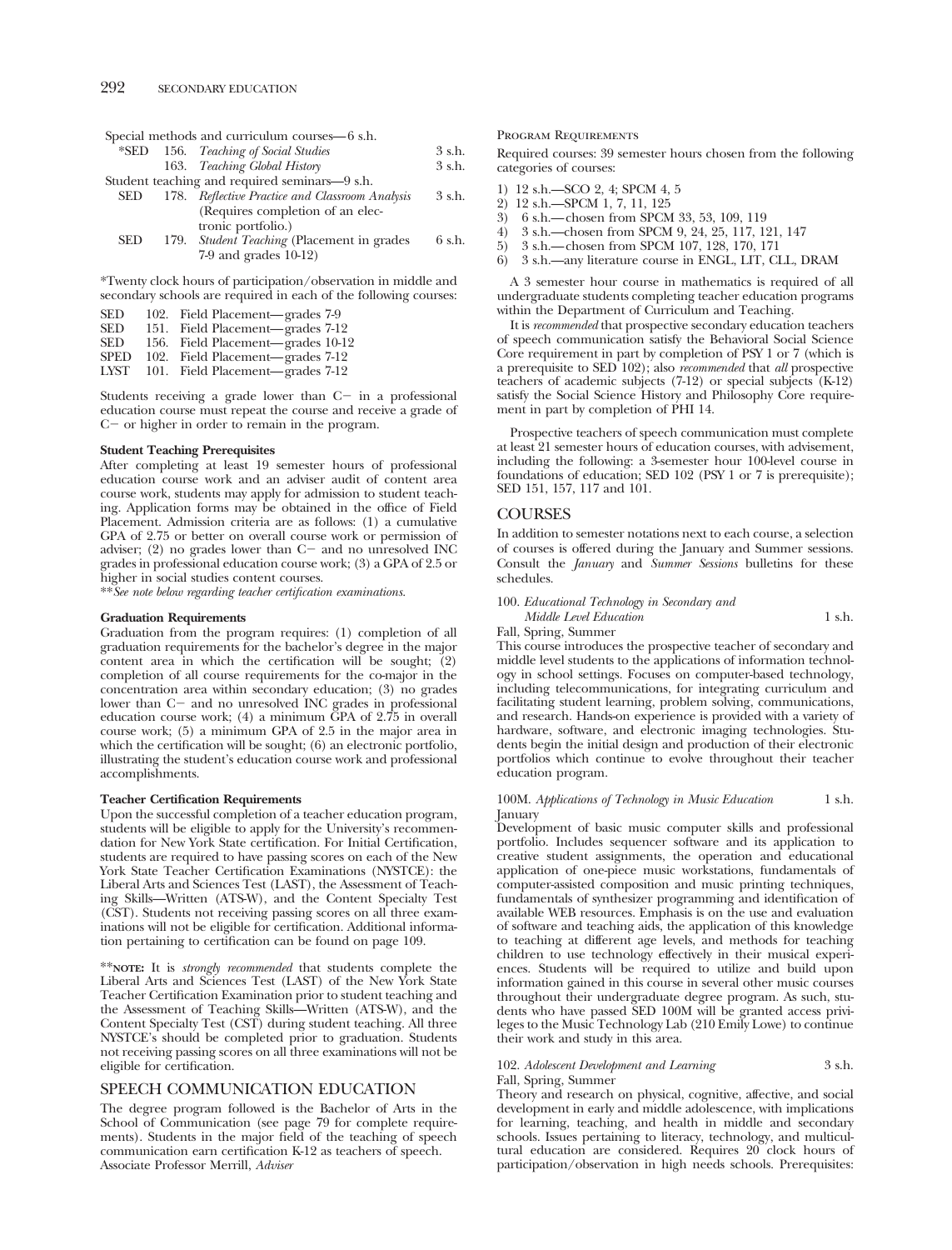PSY 1 or 7. May not be taken on a  $Pass/D+/D/fail$  basis. (Formerly *Adolescent Development and the Secondary School.*)

#### 111. *Teaching Music at the Elementary Level* 3 s.h. Fall

This course is designed to provide music students seeking certification the opportunity to investigate current philosophies of music education and to apply their understanding by developing a personal rationale concerning the educational, philosophical and psychological reasons for teaching music. In addition, students explore ways of developing creative music strategies whieh incorporate technology, multicultural music and integration with other subject matter. Classroom observations (20 hours) and lesson demonstrations are required. Prerequisites: for undergraduates, SED 151, CT 102 and SED 122. There is a material fee of \$10.00. (Formerly SED 111, 112, *The Teaching of Music.*) **NOTE:** SED 111 is not for the elementary classroom teacher.

#### 112. *Teaching Instrumental Music* 3 s.h. Spring

The purpose of this course is to explore all aspects of the instrumental music education program from grade 4 through 12. This course will serve as a study of how to plan, develop, implement, and evaluate all areas of primary and secondary school instrumental music education. Classroom observations (20 hours) and lesson demonstrations are required at the secondary level. Prerequisites: for undergraduates, SED 111. There is a material fee of \$10. (Formerly SED 111, 112, *The Teaching of Music.*)

#### 113 & 114. *The Teaching of Art* 3 s.h. each Periodically

Study of perceptual stages of development, K-12, with a view towards designing a qualitative and creative art program. In addition to the study of major art media, students learn to stimulate an appreciation of art through multicultural art history and aesthetics. Subjects covered include models for curriculum design, multiculturalism, interdisciplinary art education, modes of assessment, the museum as educator and art for students with special needs.

Prerequisites: for undergraduates, SED 151, SED 102. There is a material fee of \$10.

**NOTE:** 113 is not for the elementary classroom teacher. Both 113 & 114 are prerequisites for student teaching.

#### 115. *Methods and Materials of Teaching Native*

*Language Arts to the Bilingual Learner* 3 s.h. Fall, every other year

Theories, problems, and practices of teaching and evaluating native language arts in bilingual classroom settings. Consideration is given to formal language instruction in the native language including reading and writing in the content areas, as well as use of authentic literature to develop language and literacy skills in the native language. Classroom observations are required.

#### 122. *Music for the World's Children: An Introduction to Music Education* 1 s.h. Fall

Focuses on the development of creative music strategies which enable students to develop their own expressive musical abilities, and in turn, prepare them to facilitate the same process with their future students. Music, and its relationship to other subjects in the curriculum, will be examined as a means to facilitate students' abilities to make connections and conceptualize points of view from a variety of perspectives.

#### 151. *The Secondary School Teacher* 3 s.h. Fall, Spring, Summer

An examination of the multifaceted role of the secondary school teacher as a reflective practitioner. An introduction to such processes as instructional planning, selection and implementation of a variety of teaching methodologies, assessments, materials, and technologies for the classroom. Focuses on the establishment of learning environments that support diverse student populations and promote the speaking, listening, reading and writing skills of all learners. Requires 20 clock hours of classroom participation/observation in a secondary school. Should be taken prior to special methods courses.

#### Teaching Specialization Courses (152-160)

**NOTE:** methods courses (153, 157-160) are usually offered only during the fall semester. Students should check with their advisers in Secondary Education in order to plan their sequence of courses.

Students enrolling in these courses are expected to set aside a three-hour block of time one day a week between the hours of 8 a.m. and 3 p.m. for observation and participation in selected public schools.

Fall

| 153. Teaching of Foreign Languages                          | 3 s.h. |
|-------------------------------------------------------------|--------|
| 157. Teaching of Speech & Drama                             | 3 s.h. |
| 159. Teaching of Business—Skills (Secretarial Skills,       |        |
| Shorthand, Transcriptions, Typewriting $\mathcal{C}$ Office |        |
| <i>Occupations</i> )                                        | 3 s.h. |

Examination of the goals, curricula, nature and structure of the disciplines, teaching strategies, methods, classroom environment, problems, issues, and monitoring and assessment of student learning in the student's field of specialization. Designed to enable the student to make well informed, professional decisions after engaging in critical analysis and reflection. The teaching of one's subject area is studied within the context of working effectively with diverse students. Classroom observations and participation in a secondary school are required. Prerequisites for undergraduates: SED 151, SED 102.

#### 152. *Teaching of English* 3 s.h. Fall

This course provides preparation for teaching English language and literature in New York State middle schools and high schools. Consideration is given to teaching methodologies that promote reading, writing and literacy from a multicultural perspective in an inclusive classroom enviroment. Student assignments and assessments reflect the New York State Learning Standards for the English Lanugage Arts. The course focuses on literacy concerns and issues, instructional planning, classroom organization, providing for students with special needs, integrating technology, student assessment, and developing reflective practices in the teaching of English language arts. Consideration is given to how best to meet the needs of a diverse group of students by individualizating instruction and using differentiated texts. Prerequisites: SED 151, 164.

#### 154. *Teaching of Mathematics* 3 s.h. Fall

Focuses on instructional planning, teaching methodologies, materials, classroom organization and assessment in secondary (grades 7-12) mathematics. Electronic technologies and multiple strategies for engaging students in the discovery and application of mathematical principles are explored. Modes of instruction for promoting reading, writing, and communication skills in mathematics are addressed. Twenty hours of classroom participation/observation are required in secondary schools. May not be taken on a Pass/D+/D/Fail basis. Prerequisites: SED 102, SED 151, and SED 100.

#### 155. *The Teaching of Science* 3 s.h. Fall

Examination of the goals, discipline, teaching strategies, technology integration, classroom organization, and monitoring and assessing student learning in the area of science. Designed to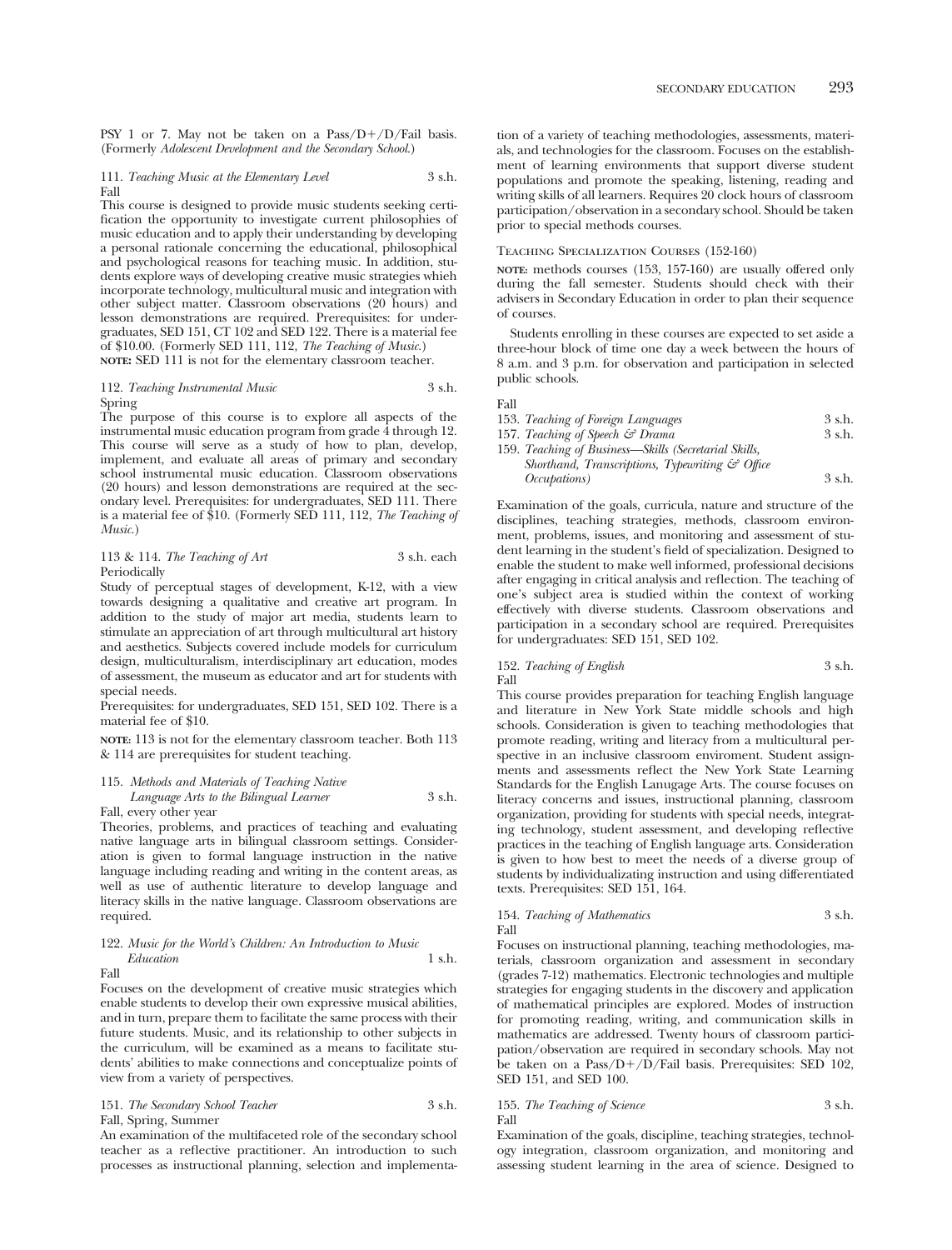enable the student to make well informed, professional decisions after engaging in critical analysis and reflection. The teaching of science is studies within the context of working effectively with diverse students. Twenty clock hours of classroom participation/ observation in a secondary school is required. Prerequisites: FDED 111 or 127; SPED 101; LYST 101; SED 102 and 151.

#### 156. *Teaching of Social Studies* 3 s.h. Fall

Examination of social studies education including goals, state and national standards for history and the social sciences, scope and sequence in the New York middle school/secondary school social studies curricula, teaching strategies and methods, especially promotion of reading, writing and literacy in the content area and inclusive practices, classroom environments, problems and issues, and the assessment of teaching practice and student learning. This course should be taken after SED 151 and must be taken prior to student teaching. Includes 20 hours of participation/observation in a secondary school classroom (grades 7-12).

#### 158. *Teaching of Business and Information Systems* 3 s.h. Fall

Course focuses on developing effective pedagogical approaches for classroom teachers (grades 7-12) of business and information technologies. Topics include instructional planning, teaching methodologies, student evaluation and assessment, instructional resources, and emerging technologies in the business education classroom. Communication, analysis, and transmission of business-related information in a variety of formats are emphasized. Twenty (20) clock hours of observation/participation in area schools is required. Prerequisites: SED 100, 102, 151. May not be taken on a Pass/D+/D/Fail basis. (Formerly *Teaching of Business—Accounting (College Accounting, Bookkeeping, Data Processing and Law*.)

#### 160. *Exploring Curriculum in Business Information Systems* 3 s.h. Spring

Examination of curriculum processes for business education appropriate for diverse learners in grades 7-12. Consideration is given to local, national and global business environments. Focuses on interrelations among business economies, language and literacy, information technology, law and society. Prerequisite: SED 158. (Formerly *Teaching of Business—Distributive Education (Merchandising and Salemanship*)

#### 161A, 162. *Readings* 1-3 s.h. each Periodically

The student will make oral and written reports to the instructor on a mutually determined reading or research program. Prerequisite: permission of the instructor.

| 163. Teaching Global History | 3 s.h. |
|------------------------------|--------|
| Spring                       |        |

Examination of global history curricula in New York State including content knowledge, conceptual understandings, and strategies for promoting the acquisition of academic, technological and social skills and enhanced literacy in inclusive classrooms. Exploration of the complex multicultural global nature of human experience using a thematic, interdisciplinary, inquiry-based activity and project approach that integrates New York State's and national world history, geography, anthropology, government and citizenship, sociology and economic standards.

164. *Young Adult Literature* 3 s.h. Spring

Study of canonical and noncanonical texts for young adults in a course that includes developing content knowledge, conceptual understandings and strategies for promoting the acquisition of academic, technological and social skills and enhanced literacy in an inclusive classroom. Texts will address the multicultural nature of human experience. Pedogogy will promote a reader

response approach to literature integrated with appropriate writing experiences. (Formerly *Literature for Young Adults.*)

# 165. *Understanding Science Curriculum* 3 s.h. Spring

Critical examination of contemporary programs in science, implications for teaching recent developments in curricular theory, and applications of curricular theory to developing materials and approaches for inclusive classrooms. Course promotes science literacy and skills in reading, writing, listening, and speaking, and provides laboratory experience with appropriate technologies. Required for New York State initial teacher certification in biology, chemistry, earth science or physics for grades 7-12. Prerequisites: FDED 111 or 127, SED 102, and SED 151.

# 166. *Exploring the Mathematics Curriculum* 3 s.h. Spring

Focuses on mathematics curriculum. Instructional models are explored for teaching mathematics through inquiry, problemsolving, and interdisciplinary methodologies. Considers common themes in mathematics, science, and technology. Reading, writing, speaking, and listening skills specific to the mathematics curriculum are addressed. Prerequisites: SED 102 and SED 151.

# 167. *Exploring Curriculum for Languages Other Than English* 3 s.h.

Spring

A course designed to introduce students to recent learning theories, curricular reforms, and technological resources for the teaching of languages other than English and to familiarize students with the New York State curriculum, instruction, and assessment standards in this area. Curricula for enhancing communication and cross-cultural understandings are emphasized. Prerequisites: SED 102 and 151.

#### 170. *Current Issues and Trends in English Education* 3 s.h. Periodically

Provides a further opportunity for students to explore current issues central to the teaching of English grades 7-12 with particular emphasis on language development in adolescents; teaching reading and composing for varied purposes; relationships between language and learning; and multicultural perspectives on the language arts curriculum.

#### 171. *Experiences in Urban Secondary Education* 3 s.h. Once a year

This is an observation, participation, and teaching project. A team of secondary education students and a Hofstra University faculty member works in an urban multiethnic secondary school. Provides a reflective experience in a multiethnic interracial urban school setting. Students examine issues in urban education and the rewards, possibilities and problems of working in an urban school. Prerequisite: SED 151. It is recommended that this course be taken prior to student teaching.

#### 178. *Reflective Practice and Classroom Analysis* 3 s.h. Fall, Spring

The implications of reflective practice and classroom analysis on the understanding of teaching practice and pedagogical approaches; promoting literacy in the content areas; addressing the needs of diverse learners and for those whose native language is not English. Student teachers explore ways to analyze their work as teachers including formal analytical techniques, team-building dialogues, journaling, portfolios, e-mail networking, and audio and video analysis of teaching practice. Integrates topics from prior eduction classess including educational technology, inclusion, and literacy. Completion of an electronic portfolio as a culminating activity in the secondary education program is required. Must be taken concurrently with SED 179. (Formerly SED 101, *Introduction to Class Analysis.*)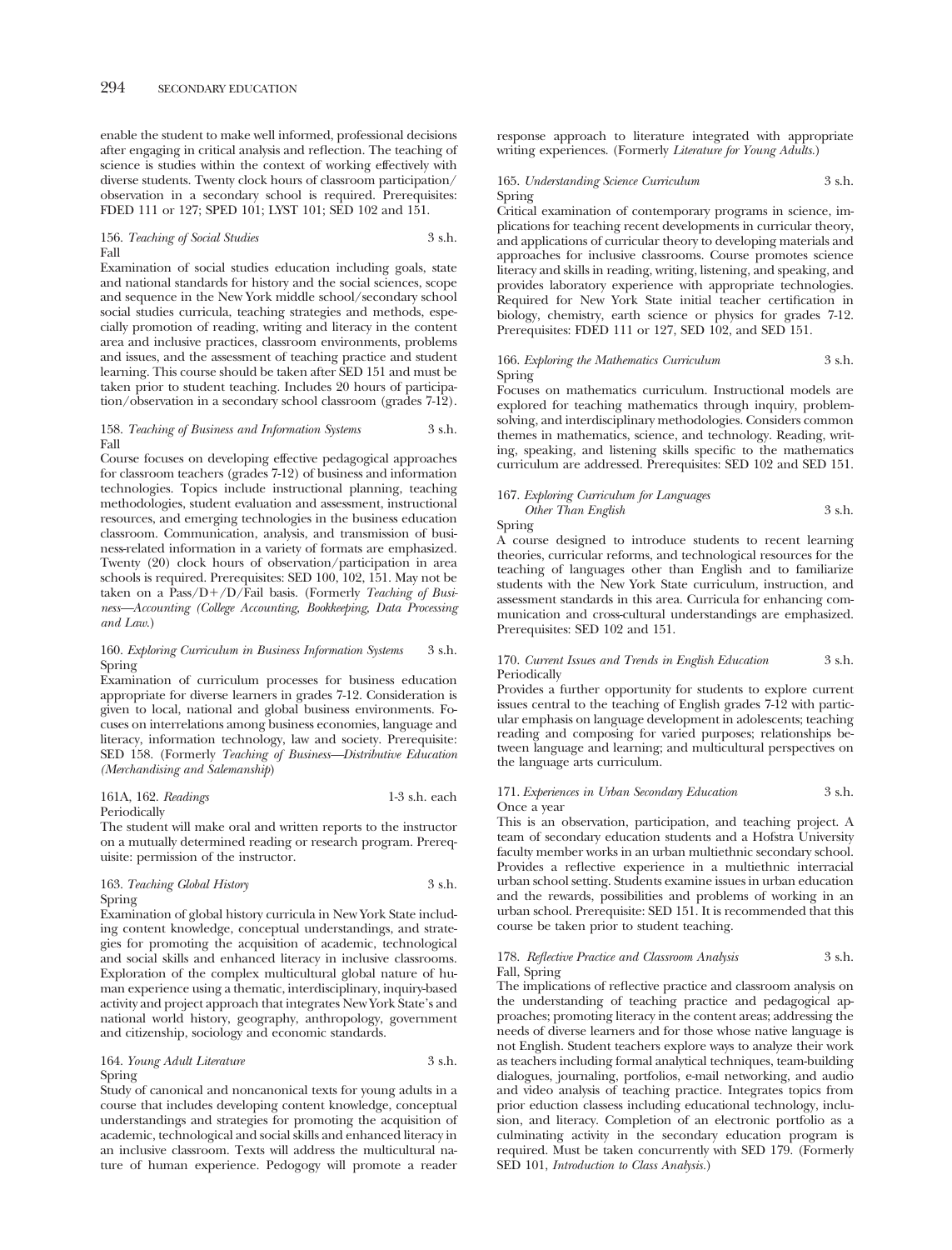179. *Student Teaching* (Undergraduate) 6 s.h. Fall, Spring

Full-time student teaching in cooperating schools with direction and supervision from University supervisors. Students have two placements during the semester: one at the middle school level (7-9) and the other at the senior high school level (10-12). Attendance at weekly seminars is required. Student teachers review content area planning including assessment, inclusion, diversity, literacy, resources, and technology and relate pedagogy to content. Special required seminars address issues of child abuse and abduction; substance abuse; and safety, fire and arson. Admission by application and interview only. Application may be obtained at the Office of Field Placement and returned by October 1 for the spring semester and by March 1 for the fall semester. Prerequisites: 19 semester hours of professional education course work, the appropriate methods courses, appropriate grade point averages, and official acceptance into Student Teaching. For admission criteria, see Secondary Education, Undergraduate Programs, on page 393. Corequisite: SED 178, Pass/D-/ D/Fail grade only. (Formerly SED 117.)

180 through 189, A-Z. *Workshops* 1-3 s.h. each Periodically

Designed to meet the needs of individuals or specific groups of students or faculties of individual schools who want help in the solution of curricular or other school problems.

As individual subjects are selected, each is assigned a letter (A-Z) and added to the course number. Any course may be taken a number of times so long as there is a different letter designation each time it is taken. functions, substitute teaching, general professional associations for teachers, teachers' unions and teacher centers. Corequisite: SED 117.

# Sociology (SOC)

Administered by the Department of Sociology and Anthropology. Professor Abraham, *Chairperson* 

Professors Albert, Krauze, Silver; Associate Professor Bogard; Assistant Professors Maney, Manning.

**B.A. SPECIALIZATION IN SOCIOLOGY:** a total of 32 semester hours in sociology is required for the major. The following four courses are required of all majors, preferably in sequence: SOC 4, 18, 180 and 181. Two additional courses are to be taken; one course selected from SOC 134, 140 or 160 and one course selected from SOC 185 or 191, 192. A minimum of 12 hours of electives in other sociology courses, chosen under advisement. (Courses equivalent to SOC 180 taken outside the department may be substituted for SOC 180, but will not be counted in the 32 s.h. of sociology courses.)

It is recommended that all sociology majors take the sociology section of the Graduate Record Examination (GRE) before graduation. A minimum grade-point average of 2.0 is required for the 30 s.h. of sociology. Required sociology courses in which a grade of D is obtained must usually be repeated.

See complete B.A. requirements, page 79.

**A MINOR IN SOCIOLOGY** consists of the successful completion of 18 semester hours, with at least nine hours in residence, as follows: SOC 4 and 15 additional hours to be taken, under advisement, with at least two courses chosen from among those required for the major. All candidates must register with the department.

Alpha Kappa Delta: a national sociology honor society, see page 75.

# **COURSES**

In addition to semester notations next to each course, several courses are offered during the January and Summer sessions. Consult the *January* and *Summer Sessions* bulletins for these schedules.

SOC 4 is prerequisite to all other sociology courses with the exception of SOC 18 and 134.

4. *Contemporary Society #* 3 s.h. Fall, Spring

An introduction to basic concepts of sociology and their application to specific aspects of contemporary American and other societies. Credit given for this course or SOC 1, not both.

7. *Crime and Delinquency* 3 s.h. Fall, Spring

Crime causation; the delinquent. Effects of institutional confinement and social ostracism; penology, prevention, social agencies, fieldwork and off-campus lectures.

8. *Sociology of Substance Abuse* 3 s.h.

Periodically

The systematic study of the social construction and costs of substance abuse. Specific emphasis is placed on the effects of substance abuse on various social institutions (family, workplace), and on the several sociological theories which can be applied to explain its occurrence. Other topics include the subcultures of substance abuse, issues of treatment and prevention, abuse and social policy.

9. *Youth, Crisis, and American Culture*  See course description, page 323. 3 s.h.

10. *Sociology of Sport*  Periodically 3 s.h.

Examines the institutionalized character of sport in American society. Issues such as sport and the media, professionalization, race and gender, and violence are discussed from various sociological perspectives.

#### 18. *Social Theory and Social Issues* # 3 s.h. Fall, Spring

Introduction to the major theoretical currents in 19th century sociological thought. The classical tradition in sociological theory is examined with special attention to the contributions of Comte, Spencer, Marx, Weber, Simmel and Durkheim. Specific questions addressed in the work of these individuals include: Can the study of society attain objectivity? Is human equality a utopian dream? How did capitalism evolve? What is the nature of religion and can there be a nonreligious society?

#### 32. *Women and Development* # 3 s.h. Periodically

Examination of the historical transformation of the roles of Asian and African women in relation to the different modes of socioeconomic organization of their respective societies. Critical assessment of the impact of social, religious, economic and political systems in defining the status of women in these societies. Credit given for this course or ANTH 32, not both.

#### 34. *Ethnicity and Minority Group Relations #* 3 s.h. Once a year

This course focuses on the critical analysis of the social and political construction of ethnicity and ethnic identity. The specific emphasis is on the United States, but appropriate comparative evidence from other societies is also examined. This course looks at the historical position faced by immigrant and indigenous minority groups. The experiences of such groups as Native Americans, Latin Americans, and European Americans are considered. In addition, contemporary instances of ethnic and minority group conflicts in the global context are examined. (Formerly *Minority Group Problems*.)

#Core course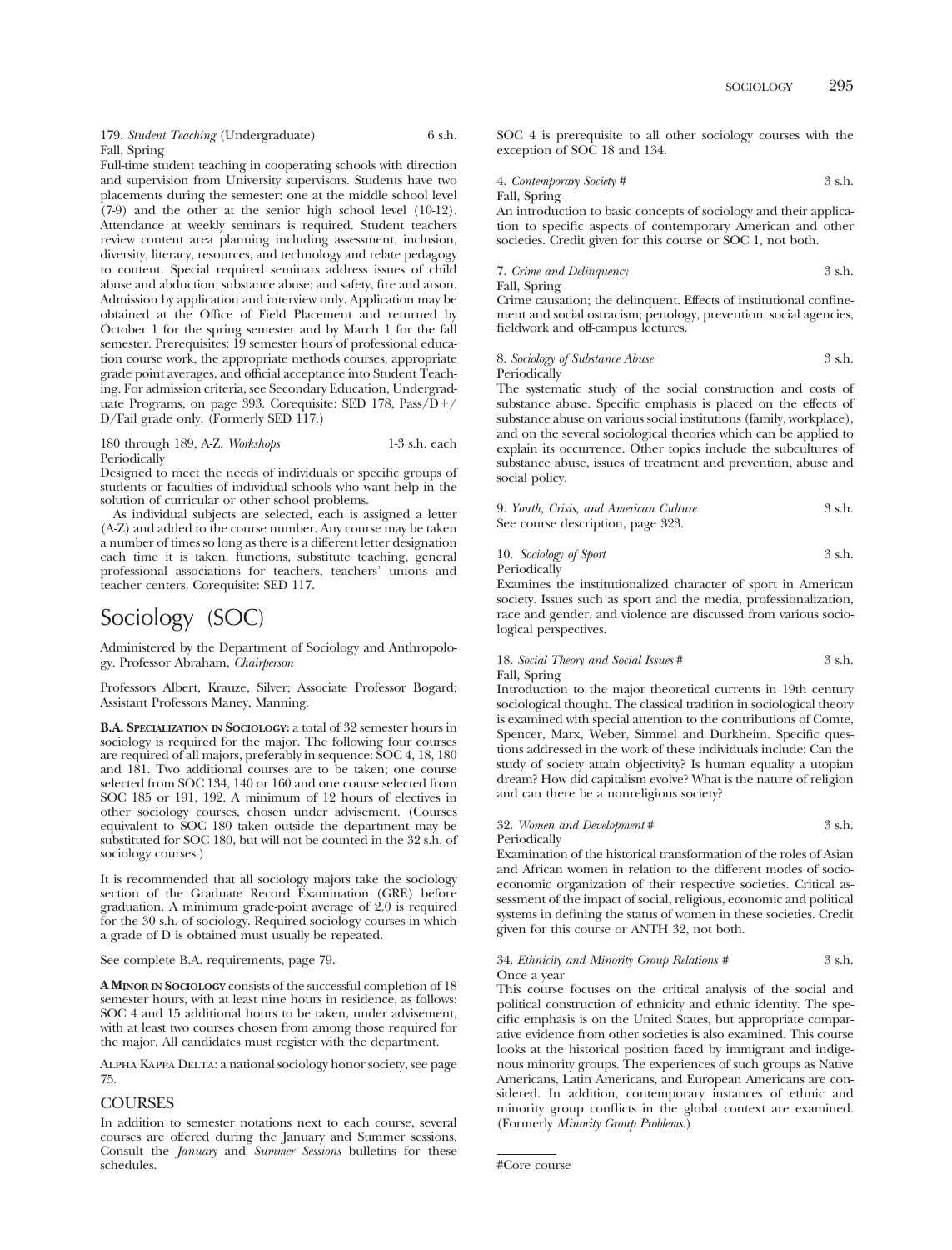| 36. Marriage and the Family | 3 s.h. |
|-----------------------------|--------|
| Fall, Spring                |        |

Structure and functional analysis of the family studied through comparative cultural materials. Problems of the contemporary American family. Credit given for this course or New College SSG 2, not both.

37. *Parenting, Poverty and Social Policy*  See course description, page 323. 3 s.h.

80. *Statistics in Sociology*  Periodically 3 s.h.

Use of basic statistical analyses to examine sociological data. Topics include measures of central tendency and dispersion, probability, inference and hypothesis testing, analysis of variance and correlations. A component on the utilization of the computer for statistical data analysis is included. (3 hours lecture, 1 hour laboratory.) Credit given for this course or MATH 8 or BIO 100 or QM 1 or PSY 140 or SOC 139 or SOC 180 or New College S 91 or QTB 2. (Formerly SOC 139.)

#### 81. *Research Methods in Sociology* 3 s.h. Periodically

Covers the fundamental issues associated with research in the social sciences. Topics include research design, conceptualization and measurement, reliability, validity and sampling designs. Principal techniques of data collection in sociology including experiments, surveys, participant observation and content analysis are examined. Laboratory exercises include work on research techniques, as well as experience with the utilization of the mainframe computer for data entry and analysis. (3 hour lecture, 1 hour laboratory.) Credit given for this course or SOC 143 or SOC 181. (Formerly SOC 143.)

#### 100. *Honors Essay* 3 s.h. Fall, Spring

Research for and writing of a substantial sociological essay. Open only to qualified senior sociology majors who desire to graduate with departmental honors and who secure, before registration, written permission of the chairperson and of the instructor who will supervise the essay. This course also meets the requirement for SOC 191.

#### 101. *Sociology of Education* 3 s.h. Fall

Introduction to education as a social institution, a particular type of formal organization, and an agent of socialization and social control. Analysis of the relation of education to other institutions such as religion, government, the economy and the family, as well as of variations in educational systems and evaluation techniques. Credit given for this course or FDED 115, not both.

| 102. Social Institutions | 3 s.h. |
|--------------------------|--------|
| Periodically             |        |

Analysis of institutions with particular emphasis on American society and the growth of cities; economic, political, religious and kinship organization from a social change perspective.

# 103. *Social Problems* 3 s.h.

Fall, Spring

Analysis of theories and problems of deviance and social disorganization, with particular emphasis on such problems as war, family disruption, sexual behavior, juvenile delinquency, conflict in mass society, alienation and prejudice.

#### 104. *Sociology of Health and Medicine* 3 s.h. Once a year

An introduction to some of the major issues of health care in the United States and other cultures; illness as a social phenomenon, the structure of health services, patient-doctor relationships, the medical profession and the economics of health.

105. *Religion and Society* 3 s.h. Once a year

Analysis of religious institutions and their functions in simple and complex social structures. Intensive analysis of recent contributions to the literature.

#### 106. *Work, Alienation, and Power in Social Life* 3 s.h. Once a year

This course examines how work affects our lives as individuals, as citizens of a specific society, and as participants in a world economy. Some of the key questions to be addressed in the course include: What is the relationship between work and power? Why do so many people feel alienated at work? Do people benefit equally from work? What is the role of technology in shaping how people work? The course attempts to address these issues by looking at work and labor relations in the United States and comparing them to conditions in other sectors of the world economy. (Formerly *Sociology of Industry*.)

107. *Organizational Structure and Process* 3 s.h. See course description, page 323.

# 111. *Sociology of Literature and Art* 3 s.h.

Every other year

Social forces that affect the creative and popular forms of literature and other arts in western societies. Art products, audiences, and artists are examined as part of the processes by which various arts are valued and shaped.

112. *Sociology of Film* 3 s.h.

Once a year

Contemporary cinema as a culture clue to social change; an introduction to the social forces involved in film-making in the United States and other cultures; the influence of films on mass and select audiences.

#### 117. *Sociology of Terrorism* 3 s.h. Once a year

A study of terrorism past and present as a recurrent expression of social conflict; the contrast between individual and collective violence; the relationship between ideologies and extremist movements.

132, 133. *Fieldwork*  Fall, Spring  $133\phantom{1}-3\phantom{1}$  s.h. 132A - 2 s.h. 133A - 2 s.h. 132B - 1 s.h. 133B - 1 s.h.

Independent study, internships and field placements to supplement courses in sociology. For Pass/D+/D/Fail credit beyond the courses required for the major. Prerequisite: permission of chairperson.

134. *Race Relations in the United States* # 3 s.h. Fall, Spring

Examination of major patterns of racial and ethnic relations in the United States. Historical, contemporary and cross-cultural data are combined with prevalent theoretical perspectives to provide a basic understanding of race and ethnic relations as enduring and embedded aspects of United States society. Topics covered include the political and economic dynamics of race relations, institutional racism, prejudice and discrimination. Particular attention is paid to the African-American experience from slavery to the present.

135. *Political Sociology* 3 s.h. Once a year

Survey of theory and research dealing with such topics as the national power structure of United States society; the social

```
#Core course
```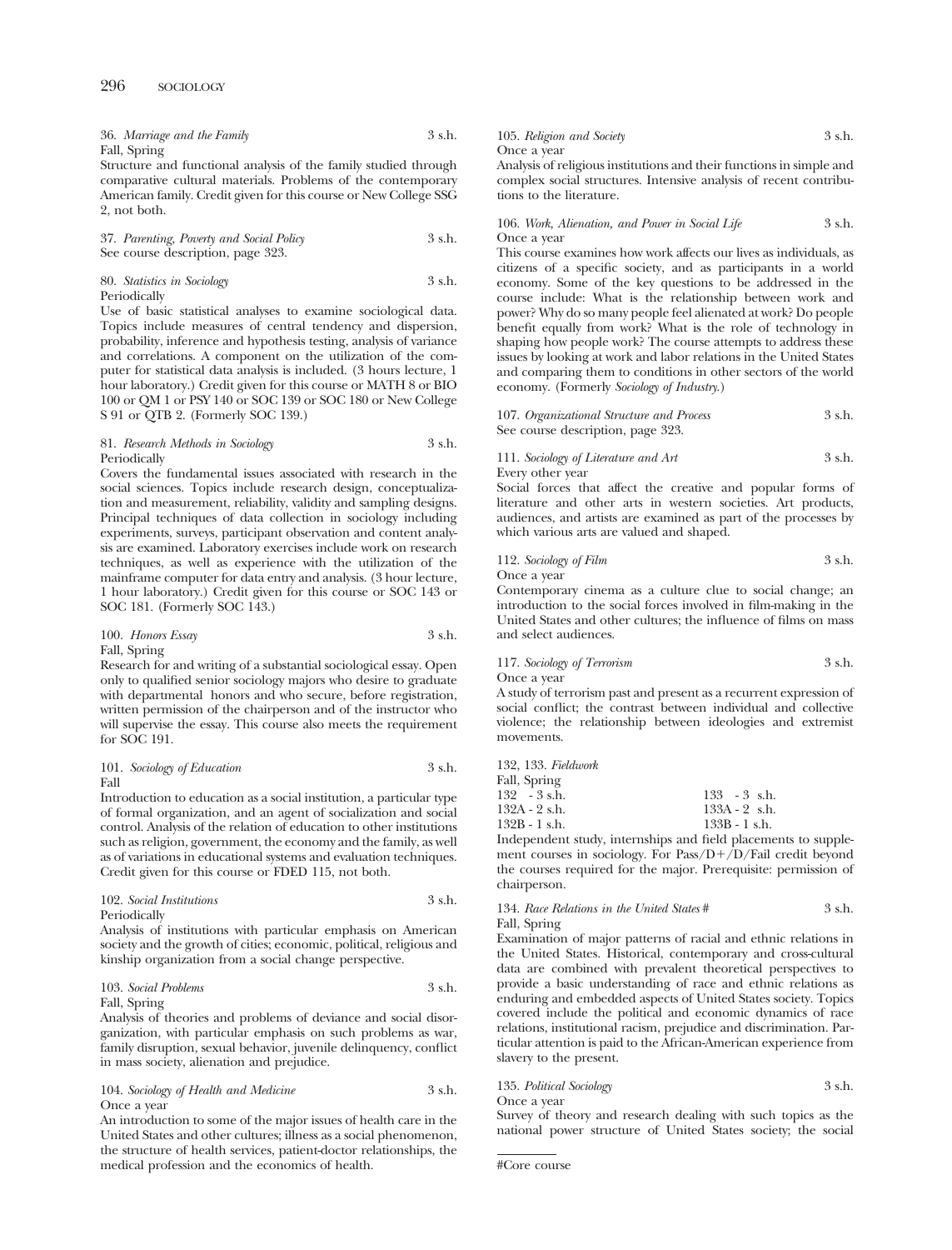characteristics and functions of leadership; the social determinants of voting patterns; the origins and composition of selective political movements; the processes and patterns of political socialization.

140. *Social Inequality* 3 s.h.

Once a year

Analysis of social classes and structured social inequality; objective and subjective approaches to the relations of status, class and power with emphasis on recent research.

141. *Urban and Community Studies* 3 s.h. Periodically

An introduction to the history, social organization and ecology of the city with emphasis on the metropolitan New York area and suburban communities. Special attention to inner city neighborhoods and their suburban counterparts and to basic research methods used in community studies.

# 142. *Global Cities: Politics and Social Change in Comparative Perspective* 3 s.h.

See course description, page 323.

# 147. *World Population* 3 s.h.

Once a year

A cross-cultural study of major factors that affect births, deaths and migration with emphasis on the social consequences of population growth and decline. Introduction to theories and methods of demographic research.

148. *Society and Personality* 3 s.h.

Periodically

Relationship between the individual personality, society and culture. Recent theories and studies of character and social structure. Credit given for this course or ANTH 148, not both.

#### 149. *Society and Culture in Developing Nations* 3 s.h. Periodically

Analysis of social, economic, political and religious institutions of developing nations. Case studies in selected areas and problems. Sociological and anthropological aspects of technical assistance programming.

150. *Social Change and Social Evolution* 3 s.h. Periodically

Analysis of sociological studies of historic social changes and the dynamics of change in the present. Critical study of theories of change and evolution.

| 151, 152. Readings in Sociology | 1-3 s.h. each |
|---------------------------------|---------------|
| Fall, Spring                    |               |

Individual oral and written reports on special topics in sociology. Prerequisite: permission of chairperson.

| 156. Sociology of Communication | 3 s.h. |
|---------------------------------|--------|
| Periodically                    |        |

Survey of communication theory and research with special emphasis on the analysis of the ways in which various forms of communication, oral, written, and electronic, influence content, consciousness and culture. In addition, the course addresses communication on both the interpersonal and mass level in order to shed light on how changes in one affect the other.

#### 160. *Sociology of Gender* 3 s.h. Once a year

This course analyzes the ramifications of being born female or male (biological sex) and the ways in which gender is socially constructed and maintained by social, economic and political institutions. Also explored is gender as a power system and the consequences of recent shifts in the meaning of masculinity and femininity. The course examines how gender roles and relations are contested by social movements and social change. Students develop an understanding of the basic concepts of gender, gender roles and the gender system. (Formerly *Sociology of Sex Roles*.)

170. *Sociology of Law* 3 s.h. Once a year

Social organization of the United States legal structure and defacto processes; societal values and the social bases of law. Empirical studies of the legal profession, juries and judicial decision-making models. The capacity of law to affect social behavior.

# 171. *Intimate Human Behavior* 3 s.h.

Fall, Spring

Deals with loneliness, human sexuality (both heterosexual and homosexual), changing sex roles, changing structure of the family, sexual dysfunction, aging, illness and death. Credit given for this course or New College SSG 1, not both.

# 172. *Sociology of Corrections* 3 s.h.

Every other year

Internal and external relations of the postadjudicative phase of the criminal justice system in the United States. Probation, courts, parole, prisons and other total institutions are discussed, analyzed and visited, whenever practicable. Alternatives to present practices in corrections are explored. The political economy of capitalism and the prison is emphasized.

180. *Statistics in Sociology* 4 s.h. Fall

Use of basic statistical analyses to examine sociological data. Topics include measures of central tendency and dispersion, probability, inference and hypothesis testing, correlation and regression, analysis of variance, and nonparametric techniques. A component on the utilization of computers for statistical analysis is included. (3 hour lecture, 3 hour laboratory.) Credit given for this course or MATH 8 or BIO 100 or QM 1 or PSY 140 or New College S91 or QTB 2 or SOC 180A. (Formerly SOC 139.)

180A. *Computing and Statistical Analysis in Sociology*  See course description, page 323. 1 s.h.

181. *Research Methods in Sociology*  Spring 4 s.h.

Covers the fundamental issues associated with research in the social sciences. Topics include research design, conceptualization and measurement, reliability, validity and sampling designs. Principal techniques of data collection in sociology including experiments, surveys, participant observation and content analysis are examined. Laboratory exercises include work on research techniques, as well as experience with the utilization of the mainframe computer for data entry and analysis. (3 hour lecture, 3 hour laboratory.) Prerequisite: SOC 180. (Formerly SOC 143.)

185. *Contemporary Sociological Theory* 3 s.h. Periodically

Critical study of recent trends in sociological theory. The emphasis is on 20th century developments as they bear on current societal and global issues, including but not limited to such perspectives as critical social theory, symbolic interaction, structural functionalist theory, neo-Marxist theory, post-structuralism and postmodernism. Joint readings and individual research projects are required. Students are expected to share their work with the class. Prerequisites: junior standing and completion of four courses in sociology including SOC 18, or permission of instructor.

Special Topics: courses numbered 187 and 188 are open to students who have completed at least 6 s.h. in sociology and/or related social sciences. These courses deal with innovative or advanced topics and may include individual research or field projects. May be repeated when topics vary.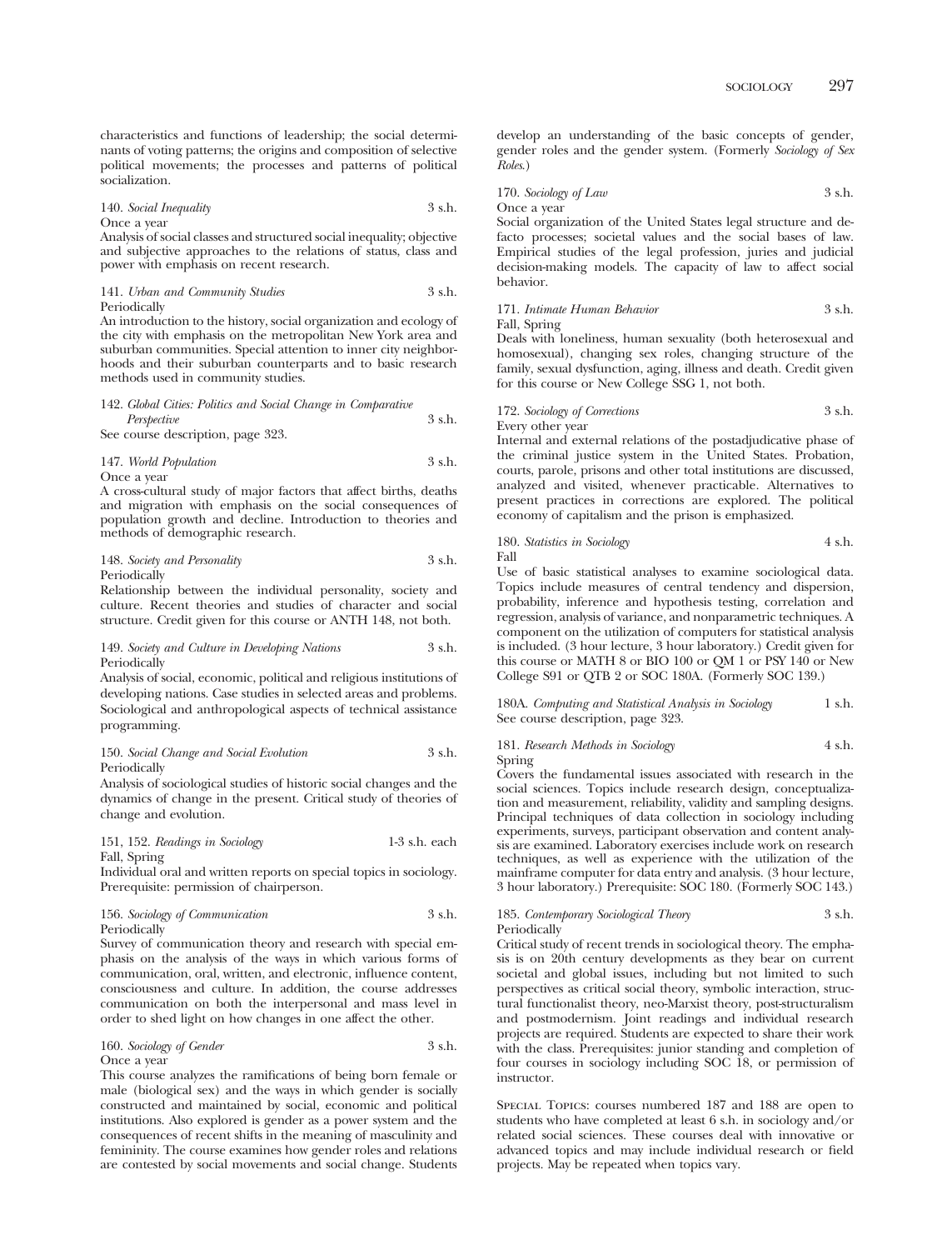*Special Topics*: major themes in sociology Fall, Spring 187, 188, 3 s.h. each 187a, 188a, 2 s.h. each 187b, 188b, 1 s.h. each

Interdisciplinary Seminars: courses numbered 189 and 190 are open to students who have completed at least 6 s.h. in sociology and/or related social sciences. These seminars deal with innovative or advanced topics in sociology in relation to other disciplines and may include individual research and field projects. May be repeated when topics vary.

*Interdisciplinary Seminars:* subjects related to sociology and other disciplines

Fall, Spring 189, 190, 3 s.h. each 189a, 190a, 2 s.h. each 189b, 190b, 1 s.h. each

191, 192. *Advanced Seminar in Sociology* 3 s.h. each Fall, Spring

Presentation of a topic that reflects broad understanding of sociological ideas and modes of analysis with current significance to the discipline. Through joint readings and individual research, advanced students develop ideas relevant to the theme of the course. Students are expected to share their work with the class. Topics vary from semester to semester. Prerequisite: completion of four courses in sociology or permission of instructor. May be repeated for credit when topics vary. (Formerly *Senior Paper/ Seminar*.)

# Spanish (SPAN)

Administered by the Department of Romance Languages and Literatures. Professor Bussell-Thompson, *Chairperson* 

Professors DaSilva, McNair; Associate Professor Cao; Assistant Professors Anastasio, Janer, Sampedro, Zapata.

**B.A. SPECIALIZATION IN SPANISH:** 33 semester hours in Spanish beyond SPAN 4 as specified below.

- 1) No more than 9 credits of advanced language and reading courses—SPAN 5, 109 or 110, 111, 112— can be counted towards the major. Chosen under advisement.
- 2) 6 credits in culture: SPAN 113A, 113B, or equivalent.
- 3) 6 credits in survey courses required: either 114A or 115A, and either 114B or 115B.
- 4) At least 9 credits in other advanced literature courses chosen under advisement.
- 5) 3 credits of the senior seminar in literature.
- 6) It is recommended that Spanish majors take at least one course in comparative literature.

Credit in a language course cannot be given to a student who has already earned credit for a higher-numbered course in the same language when the course numbers in question indicate level of comprehension and ability in the introductory and intermediate study of that language.

**NOTE:** language laboratory work is required in all modern foreign language courses on the 1, 2, 3, 4 level.

**B.A. SPECIALIZATION IN IBERO-AMERICAN STUDIES:** 36 semester hours as follows: 12 semester hours chosen from SPAN 112 or 121, 113A or 113B, 125, 126; 12 semester hours chosen from SPAN 114B, 115B, 180, 195, or any other course in Spanish literature, taken under advisement; ANTH 105, ECO 110, HIST 142, PSC 130.

**B.A. SPECIALIZATION IN IBERO-AMERICAN STUDIES WITH A MINOR IN INTERNATIONAL BUSINESS:** 54 semester hours as follows: 24 semester hours in Spanish as described above but including SPAN 121; ANTH 105, ECO 110, HIST 142, PSC 130; 18 semeter hours in business courses chosen from IB 150, 162, 163; MKT 101, 170; MGT 101, 171.

See complete B.A. requirements, page 79.

Teaching of Spanish in High School, see page 289.

**A MINOR IN SPANISH** consists of 18 semester hours, at least six hours in residence, beyond SPAN 4, as follows: no more than 9 credits from SPAN 5, 109 or 110, 111, 112, and at least 9 credits of culture and/or literature (from courses 113A-197), 3 of which must be literature.

**A MINOR IN IBERO-AMERICAN STUDIES** consists of 18 semester hours, with at least 6 semester hours in residence, as follows: 12 semester hours chosen from SPAN 112 or 121, 113A or 113B, 125, 126; 6 semester hours chosen from ANTH 105, ECO 110, HIST 142, PSC 130.

Summer Study in Spain, see International Study, page 17.

Intensive Summer Language Program

#### *Beginning Spanish* 9 s.h.

(The equivalent of SPAN 1, 2, 3.) No previous language experience necessary. An accelerated program with stress on the audio-lingual aspect of the language. Intensive practice in listening and speaking. Cultural and literary readings.

*Advanced Spanish* 9 s.h. (The equivalent of three of the following: 110, 111, 112, 113A or 113B, 114A, 115A.) An accelerated program providing intensive practice in speaking, listening comprehension, reading and writing. Culture and civilization. Prerequisite: SPAN 5 or equivalent.

Sigma Delta Pi: a national Spanish honor society, see page 76.

Spanish Literature in Translation, see Spanish course listings.

# COURSES

In addition to semester notations next to each course, several courses are offered during the January and Summer sessions. Consult the *January* and *Summer Sessions* bulletins for these schedules.

1. *Elementary Spanish* 3 s.h. Fall, Spring

Fundamentals of structure. Oral drill. Prerequisite: placement test prior to registration for students who have taken Spanish previously.

|  | 2. Elementary Spanish | 3 s.h. |  |
|--|-----------------------|--------|--|
|--|-----------------------|--------|--|

Fall, Spring

Continuation of 1. Selected readings. Prerequisite: SPAN 1 or equivalent by placement test score.

| 2R. Review of Elementary Spanish  | 3 s.h. |
|-----------------------------------|--------|
| See course description, page 323. |        |

| 3. Intermediate Spanish | 3 s.h. |
|-------------------------|--------|
| Fall, Spring            |        |

Structural review. Readings and conversations on the culture of Spain and Latin America. Composition. Prerequisite: SPAN 2 or equivalent by placement test score.

4. *Intermediate Spanish* 3 s.h. Fall, Spring

Readings, composition and conversations on Spanish and Latin-American writers. Prerequisite: SPAN 3 or equivalent by placement test score.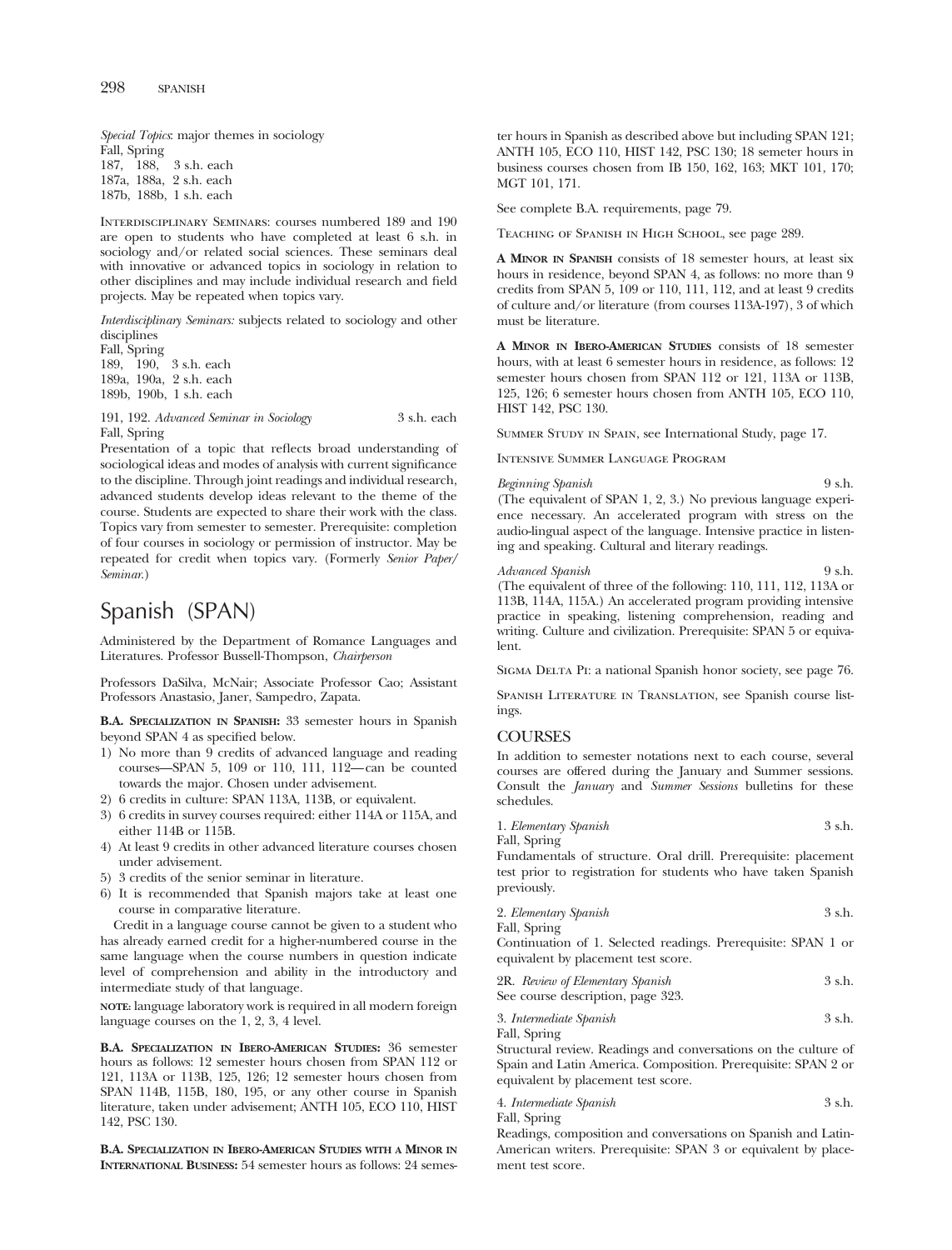| 5. Advanced Reading | 3 s.h. |
|---------------------|--------|
| Fall, Spring        |        |

Development of reading proficiency and introduction to critical approaches to interpretation. Prerequisite: SPAN 4 or permission.

#### 106. *Contemporary Journalism* 3 s.h. Periodically

Readings in current Latin-American and Spanish periodicals, with emphasis on business, government, education, international trade, demographic statistics and the evolving role of women. All readings and discussion will be in Spanish. Prerequisites: SPAN 4 or equivalent and permission of department.

108. *Individualized Oral Communication* 1⁄2 s.h. Fall, Spring

Stresses authentic intonation patterns, oral proficiency and listening comprehension. Students meet on an individual basis once a week for twenty-five minutes with a native Spanishspeaking instructor. These sessions are augmented by language laboratory and off-campus experiences. Prerequisite: SPAN 4 or equivalent. Spanish major or minor, or students concurrently enrolled in any Spanish course beyond SPAN 4.

**NOTE:** may not be used to satisfy the foreign language requirement; course may be taken for a total of four semesters with a maximum of 2 s.h. applied toward the B.A. degree.

#### 109, 110. *Advanced Spanish Conversation* 3 s.h. each 109: Fall; 110: Spring

Intensive training in oral practice and self-expression. Discussions on assigned topics with vocabulary preparation, oral reports, and presentations in response to cultural texts. Major or minor credit for either 109 or 110, not both. Prerequisite: SPAN 4 or permission. (Formerly *Spanish Conversation and Oral Practice.*)

111. *Advanced Spanish Grammar* 3 s.h. Annually

Problem areas in Spanish grammar. Class exercises supplemented with writing assignments both analytical and creative. Prerequisite: SPAN 4 or permission. (Formerly *Structural Analysis.*)

111B. *Spanish for Spanish Speakers*  See course description, page 323. 3 s.h.

#### 112. *Advanced Spanish Composition*  Annually 3 s.h.

Exercises intended to develop both communicative and creative writing skills. Practice with different techniques and modalities of writing, from summary, description, dialogue, narrative, review and essay, to formulaic writing such as that of applications, curriculum vitae, official or commercial letters, and problematic areas of translation. Prerequisite: SPAN 4 or permission.

#### *Prerequisite for all courses numbered 113A through 197; successful completion of SPAN 5, 111, 112, or permission.*

113A. *Culture and Civilization of Spain* 3 s.h. See course description, page 323.

113B. *Culture and Civilization of Latin America* 3 s.h. See course description, page 323.

#### 114A. *Introduction to Spanish Literature I* 3 s.h. Periodically

A survey of Spanish literature from the Middle Ages to the Renaissance and the Golden Age. Prerequisite: SPAN 5, 111, 112, or permission. Credit given for this course or SPAN 114, not both. (Formerly SPAN 114, *History of Hispanic Literature.*)

#### 114B. *Introduction to Spanish-American Literature I* 3 s.h. Periodically

An overview of Spanish-American literature and historiography from the pre-Columbian through the Colonial time to the 1880s. Theoretical and critical discussions of readings, films, documentary and other available materials on the period. One of the main goals of the course includes the revision and challenge of certain traditionally accepted concepts such as *discovery, New World, Indian,* or even *Latin America,* and their relocation in a noneurocentric perspective. Prerequisite: SPAN 5, 111, 112, or permission. Credit given for this course or SPAN 198, not both. (Formerly SPAN 198, *Spanish-American Literature.)* 

#### 115A. *Introduction to Spanish Literature II* 3 s.h. **Periodically**

A survey of Spanish literature from the 18th to the early 20th century covering works representative of "La ilustración," the various literary movements of the 1800s (Romanticism, "Costumbrismo," Realism and Naturalism), and up to the generations of 1898 and 1927. Prerequisite: SPAN 5, 111, 112, or permission. Credit given for this course or SPAN 115, not both. (Formerly SPAN 115, *Oral Interpretation of Literature.*)

115B. *Introduction to Spanish-American Literature II* 3 s.h. Periodically

An overview of Spanish-American literature from the late 19th century to the present, covering a variety of genres (poetry, short story, essay, testimonio, and the novel), with close attention to relevant literary and socio-political contexts. This course explores themes such as Spanish-American identity, the tensions between nationalism and globalization, race and national cultures, the relationship of history to literature, representations of gender and the body Hispanic. Prerequisite: SPAN 5, 111, 112, or permission. Credit given for this course or SPAN 199, not both. (Formerly SPAN 199, *Modernismo to the Contemporary Period.*)

#### 116, 117, 118, 119. *Readings in Spanish* 1 s.h. each Fall, Spring

Designed to help the student maintain proficiency and interest in Spanish and enhance the reading facility within the specific field. Prerequisite: completion of SPAN 4 or equivalent.

120. *Cultural Studies in Spain Today* 3 s.h. Summer

A study of present-day Spain, its culture, institutions, and art, as well as their origins and evolution. Offered only in the Hofstra in Spain Summer Program. Prerequisite: SPAN 5, 111, 112, or permission. (Formerly *Contemporary Castilla.*)

#### 121. *Language and Form in the Commercial World* 3 s.h. **Periodically**

A combined conversation and writing course: oral-audio skills, with stress on business and professional contexts (telephone and office etiquette, legal interrogation, interviewing and interpreting, etc.), while developing simultaneously techniques of personal and commercial correspondence. Individual practice, oral and written, with fieldwork on the development of topical vocabularies for specific industrial application. All readings and discussion will be in Spanish.

#### 122. *Economic History of Spain and Latin America:*

*Literary Projections* 3 s.h. Periodically A cultural analysis of the geography and resources of the Hispanic countries, the origins and cultural consequences of their economic systems and industrial development. Focus on representations of land and land use (both rural and urban), exploring themes such as: landscape in Spanish poetry of the 20th century, nature and neo-colonial extract economies in the Span-

ish-American *novela de la tierra,* and the shaping force of the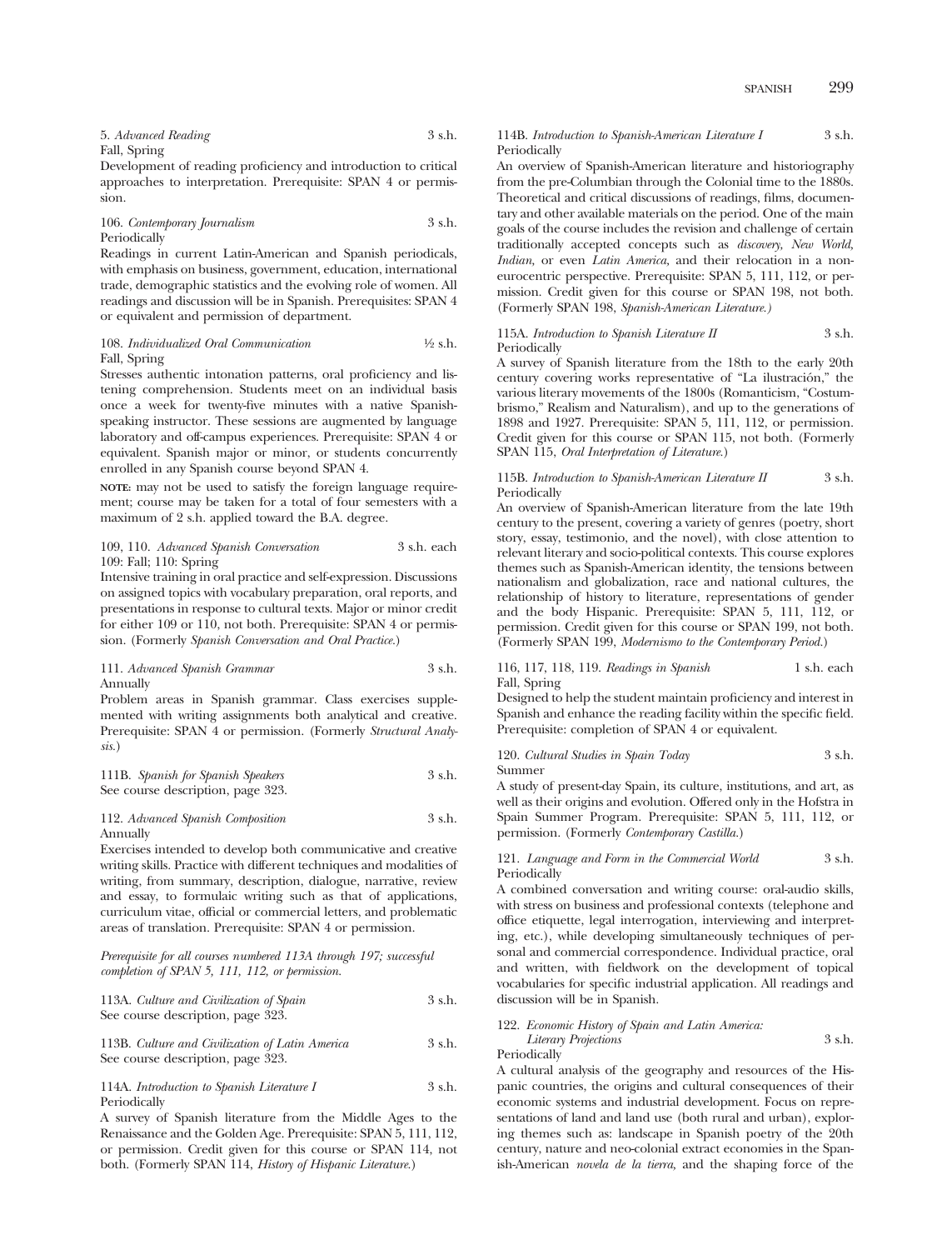plantation of Afro-Caribbean literature. Prerequisite: SPAN 5, 111, 112, or permission. (Formerly *Economic History of Spain and Latin America.*)

#### 123. *Politics of the Hispanic World* 3 s.h. Periodically

The course focuses on the implantation of the Spanish political, religious and cultural institutions in the Latin-American Colonies and the later transition to national entities (*caciquismo, machismo,*  Catholicism, military dictatorship, etc.) and their literary projections. It explores locations and representations of power and resistance (the state, the church, the convent, the plantation), along with the possibility of resistance to an authority always already in place, and dual role of the body as material and theoretical protagonist in that resistance, and the problematic status of woman in an inherited male culture. Prerequisite: SPAN 5, 111, 112, or permission.

#### 124. *Portrait of the Hispano: The Question of Identity* 3 s.h. Periodically

The issue of national and regional identity has been a constant obsession of writers and thinkers in Spain and Spanish America since at least the end of the 19th century. This course traces the trajectory of this obsession through the writings of authors such as Unamuno, Martí, Paz, J. Goytisolo, and Lezama Lima. Who qualifies for inclusion in these formulations? Who is excluded from them? Is it even possible to describe the character of a people or a nation? What is the social function of such portraits? Prerequisite: SPAN 5, 111, 112, or permission. (Formerly *Portrait of the Hispano.*)

#### 125. *Hispanic Presence in the United States* 3 s.h. Periodically

An exploration of Hispanic cultures in the United States, from the colonial period through the present, with attention to diverse forms of expression (literature, film, music). This course focuses on Latino identity, the changing relations of Latinos to the majority culture, the tensions between preservation and modifications of traditions, the issues of nostalgia, cultural memory, hybridity, and linguistic purity. Prerequisite: SPAN 5, 111, 112, or permission.

#### 126. *Contemporary Hispanic Thought: The Usable Past* 3 s.h. Periodically

The connection between Iberia and Latin America, the complex relationship between their histories, cultures, politics and literary traditions as revealed primarily in fiction and the essay. Concentrating on the past as both the subject of fiction and as a source of inscribing fiction, the course traces the ways in which writers self-consciously participate in the construction of a Latin-American canon. Issues surrounding *colonization and independence, mestizaje* and melting pot, domination and self-determination, and the ambivalence of history in a "new" world is addressed. Prerequisite: SPAN 5, 111, 112, or permission. (Formerly *Contemporary Hispanic Thought.*)

#### 127. *United States and Latin America: Unequal Relations* 3 s.h. Periodically

An exploration of United States-Latin American relations through selected literary texts, from the Latin-American wars of independence to the present. Traces the history of United States interventions in the region (from the Mexican-American War to recent events such as the United States invasion of Panama). Considers the Americanization of Latin America, Latin American immigration to the United States and its impact on United States culture, and the concepts of the border and of cultural hybridity. Prerequisite: SPAN 5, 111, 112, or permission. (Formerly *United States and Latin America: Friend or Foe.*)

128. *Spain and Latin America Today: Changing World* 3 s.h. Periodically

A study of current events and their impact on popular culture and literary representations nation by nation, day by day. The course pays attention to main leaders of the Hispanic world, forces of *dissidence* and terrorism, sources of crisis, and sources of hope. It also focuses on the integration of popular culture and globalization processes as part of the construction of new identities. Prerequisite: SPAN 5, 111, 112, or permission.

| 129. Contemporary Spanish Literature | 3 s.h. |
|--------------------------------------|--------|
| See course description, page 323.    |        |

140. *Intensive Approach to Oral and Written Skills* 6 s.h. Periodically

For majors and students with a special interest in intensive exposure to language skills: listening-comprehension, speaking, reading and writing. Credit given for this course or SPAN 111 or 112.

151. *Middle Ages Through Renaissance* 3 s.h. Periodically

Lectures and discussions on Spanish literature from its origins to the beginnings of the 16th century. Prerequisite: SPAN 5, 111, 112, or permission.

#### 162. *Spanish Golden Age Theater* 3 s.h. Periodically

Dramatic and performance theories and praxis, theatrical development, techniques, and the evolution of dramatic literature in 16th and 17th-century Spain. A cultural, historical, and literary background provides the framework for close textual readings. In addition to studying the development of farce with Lope de Rueda's "pasos" and Cervantes' "entremeses," selected works are covered from the pre-Lope playwrights such as Juan del Encina and Gil Vicente, among others, through Lope de Vega and his followers—mainly Tirso de Molina and Ruíz de Alarcon—, culminating in the baroque theater of Calderon and the "auto sacramental." Prerequisite: SPAN 5, 111, 112, or permission. (Formerly *Spanish Drama of the Golden Age.*)

171. *Don Quixote* 3 s.h. Periodically

Close analysis and discussion of Cervantes' masterpiece *Don Quixote.* A study of the principal critical works and readings. Prerequisite: SPAN 5, 111, 112, or permission. (Formerly *Cervantes.*)

180. *Advanced Seminar on Varying Literary Topics* 3 s.h. Once a year

Advanced seminar on a literary research theme to be selected annually. Readings, reports and discussions. Open only to advanced students, namely seniors and/or juniors who have satisfactorily completed two literature courses. May be repeated for credit provided change in course content. Prerequisite: SPAN 5, 111, 112, or permission. (Formerly *Literature Seminar.*)

190. *Senior Seminar in Hispanic Literatures and Cultures* 3 s.h. See course description, page 324.

192. *Romanticism, Realism and Naturalism* 3 s.h. Periodically

Study of major literary movements in 19th-century Spain through analysis of representative works of poetry, drama, essay and the novel. Prerequisite: SPAN 5, 111, 112, or permission. (Formerly *Romanticism and Realism.*)

195. *The Generation of 1898* 3 s.h. Periodically

The Generation of 1898: historical background and projection into the 20th-century. Analysis of works by Azorín, Baroja, Antonio Machado, Unamuno, Valle-Inclán, and others. Current revi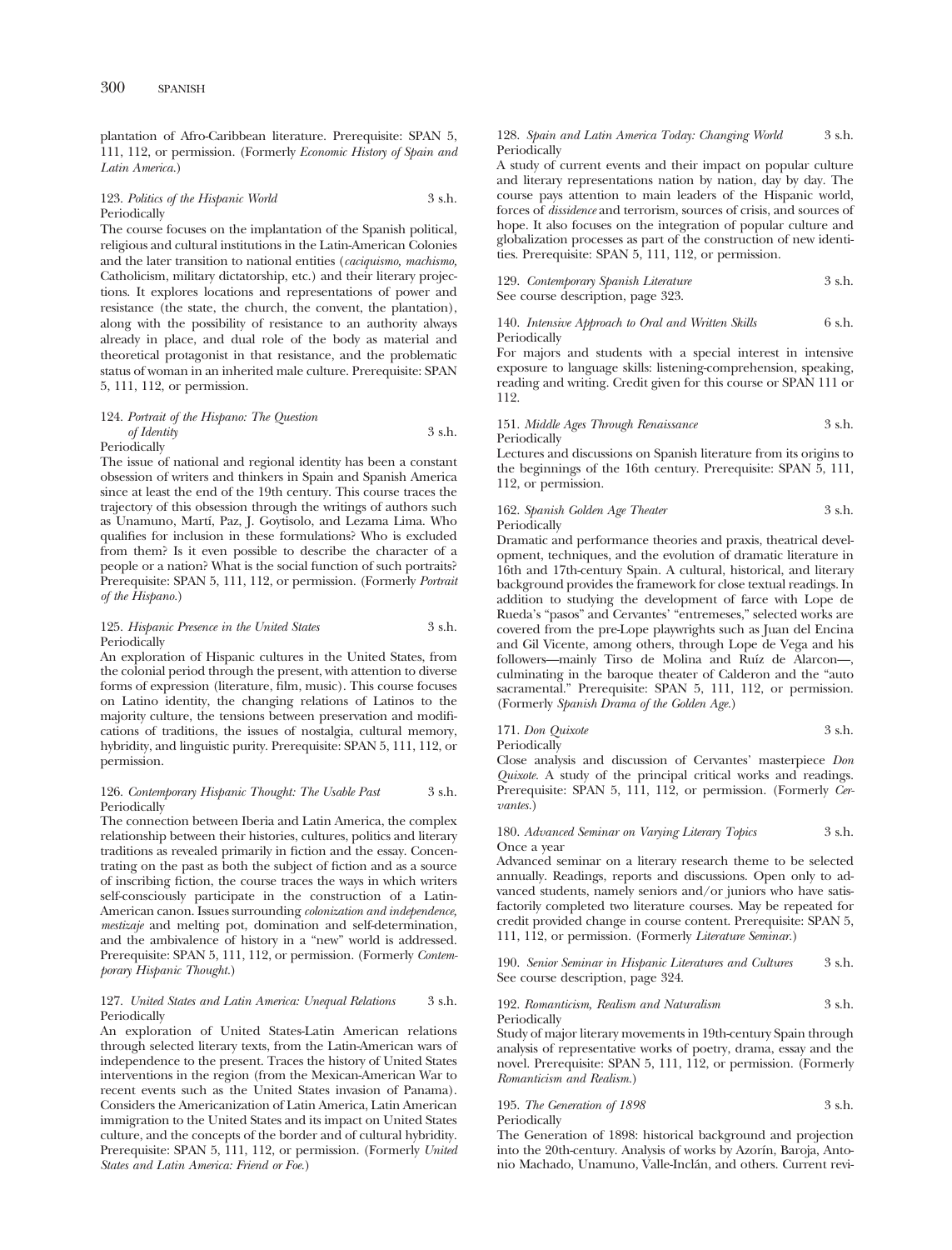sionist views on the subject of Spanish "literary generations." Prerequisite: SPAN 5, 111, 112, or permission. (Formerly *Contemporary Literature.*)

197. *Honors Essay* 3 s.h. Fall, Spring

The research for and the writing of a substantial essay (in either Spanish or English) in the field of Spanish or Spanish-American literature and culture. Open only to senior Spanish majors who desire to graduate with departmental honors. Prerequisite: written permission of the professor who will supervise the essay and appropriate grade point average. (See Departmental Honors Program.) (Formerly SPAN 100.)

#### **LITERATURE IN TRANSLATION (SPLT):** 51 through 58

51. *Don Quixote and the Modern Novel* # 3 s.h. Spring

Modern Spanish and Latin-American novels in the tradition of Cervantes' *Don Quixote*, with emphasis on point of view, theme, time and space, structure, characterization and style.

52. *Interpreting the Hispanic Legacy* # See course description, page 324. 3 s.h.

53. *Early Spanish-American Heritage*  Fall 3 s.h.

A comprehensive study of literary, social, and political thought of Latin America by some of its leading writers from the colonial period through independence. Taught in English.

54. *19th- and 20th-Century Latin-American Literature* 3 s.h. Spring

Social, political and literary developments. Taught in English.

55. *20th-Century Spanish Outlook* 3 s.h. Fall

Twentieth-century trends in Spain as seen through writers of the generation of '98 and the generation of '27. Works by Unamuno and Lorca, among others will be discussed. Taught in English.

56. *Spain Since the Civil War* 3 s.h. Spring

Contemporary Spain seen through writings from 1940 to the present. Special attention is given to continuing developments in essay, fiction and theater. Taught in English.

# 57. *Gender and Culture: Women Through the Lens of*

*Spanish Female Writers* # 3 s.h. Periodically

Portrayal of women in the narratives of Spanish female writers. Fictional roles are used as models for examining said roles in Spanish society in differing historical periods. Dynamics of gender and power, society and culture serve as backdrop for the readings. Interpretation of the readings is two-fold: the literary critique of characterization and narrative strategies, and the analysis of sociocultural patterns that inform the writers' world.

58. *The Empire Writes Back: Autobiography and Resistance in Colonial Spanish America#* 3 s.h. See course description, page 324.

59. *Farewell to Columbus: Rethinking the Latin American Heritage* 3 s.h. See course description, page 324.

# Special Education (SPED)

Due to changes in the New York State teacher certification regulations, students completing (finishing) degree programs after December 2003 and who are seeking Hofstra's recommendation for teacher certification, may have to complete additional requirements for their program of study.

Consult your faculty adviser for information pertaining to your particular program.

Center for Special Education and Rehabilitation, see page 24.

Administered by the Department of Counseling, Research, Special Education, and Rehabilitation. Associate Professor Sciarra, *Chairperson* 

Special Education offers master's and professional diploma programs which provide a comprehensive, integrated experience aimed at developing skills and competencies in educating the exceptional child, adolescent and adult. The special education programs are such that each student receives broad based experiences in all areas of special education. There are, at the same time, areas of focus, whereby a student establishes further expertise with one or more specific types of handicapping conditions.

#### **COURSES**

In addition to semester notations next to each course, a selection of courses is offered during the January and Summer sessions. Consult the *January* and *Summer Sessions* bulletins for these schedules.

Undergraduate option: two undergraduate electives are available, SPED 101, and 102. All other special education courses are open only to graduate students.

101. *Inclusion: Infants, Toddlers, Preschoolers, and K-6 Children* 3 s.h.

Fall, Spring, Summer

Survey course designed to provide the student with practical skills and knowledge about young children with disabilities; serving on IFSP and IEP Teams and collaborating with special educators and related services personnel; planning play and other intervention activities; and monitoring child progress, including referral to special education if needed.

102. *Inclusion: Meeting Special Needs in PreK-12 Programs* 3 s.h. Fall, Spring, Summer

This is a survey course designed to provide the student with practical skills and knowledge about including preK-12 children with disabilities, with emphasis upon middle-school and secondary school settings, and including health education; serving on IEP Teams and collaborating with special educators and related services personnel; modifying curricula, materials, and methods to meet the special needs of students with mild or moderate disabilities, including referral to special education if needed. Field visits of 20 clock hours are required. Recommended prior to special methods courses.

# Speech Communication and Rhetorical Studies (SPCM)

Associate Professor Fleischman, *Chairperson* 

Professor Merrill; Associate Professors Sloyer, Sobnosky; Assistant Professors Pounds, Russell, Trasciatti, Ucok.

Candidates for graduation from the School of Communication with the degree of Bachelor of Arts must fulfill the B.A. requirements as listed under the School of Communication on page 104. In addition, students majoring in the Department of Speech

<sup>#</sup>Core course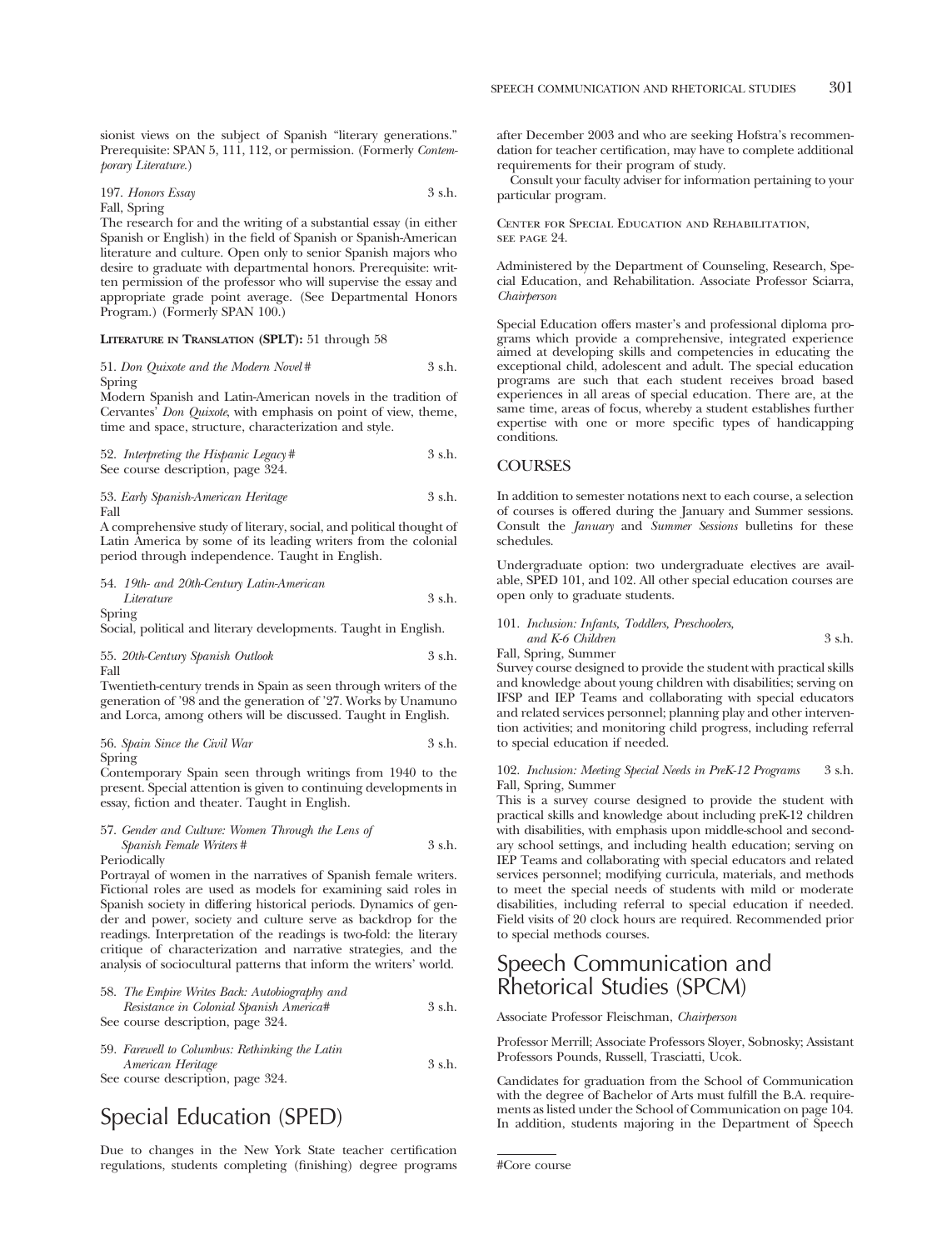Communication and Rhetorical Studies must complete the program requirements listed under one of the B.A. majors listed below.

#### **B.A. MAJOR IN SPEECH COMMUNICATION AND RHETORICAL STUDIES:** 36 s.h.

15 s.h.—SPCM 1, 4, 5, 7, 9

At least 6 s.h.—Chosen from SPCM 33, 53, 119, 189A-Z

At least 6 s.h.—Chosen from SPCM 11, 24, 25, 121, 125, 181A-Z

At least 6 s.h.—Chosen from SPCM 107, 117, 128, 187A-Z

In addition, students who meet departmental requirements may take 3 semester hours of SPCM internship (SPCM 170, 171) to be included in major.

The School of Communication also requires that Speech Communication and Rhetorical Studies majors take SCO 2 and 4.

Speech Communication and Rhetorical Studies majors are also required to take:

6 s.h.—Chosen from comparative literature, linguistics, literature in translation, drama, English, economics, history, philosophy, political science, psychology, sociology, and anthropology

Incoming freshman and transfer students may declare a Speech Communication and Rhetorical Studies Major; matriculated Hofstra University students must have a grade point average of at least 2.0 to declare a major in Speech Communication. All declared Speech Communication majors must maintain a minimum grade point average in the major of 2.5 and a grade point average of 2.0 overall in order to remain in the major.

**NOTE:** Majors in speech communication and rhetorical studies who are also elementary education majors are required to take 6 s.h. in mathematics and/or science courses to satisfy this requirement.

#### **B.A. MAJOR IN SPEECH COMMUNICATION EDUCATION** with a concentration in Teaching of Speech, see page 292.

**NOTE:** For students interested in majoring in combined disciplines, inquiry should be made in the School of Communication Dean's Office, Room 318, Dempster Hall.

Speech Communication and Rhetorical Studies majors are encouraged to take course work and/or minor in audio, video, film, journalism, mass media studies, psychology, linguistics, English, drama, literature in translation, comparative literature, management and marketing in consultation with the major adviser.

**A MINOR IN SPEECH COMMUNICATION AND RHETORICAL STUDIES**  consists of the successful completion of 18 semester hours in speech communication and rhetorical studies, with at least 6 semester hours in residence, under advisement and with the approval of the adviser.

# **COURSES**

In addition to semester notations next to each course, a selection of courses is offered during January and Summer sessions. Consult the *January* and *Summer Sessions* bulletins for these schedules.

## 1. *Oral Communication #* 3 s.h. Fall, Spring

Develop effective communication skills through a variety of communicative experiences including intrapersonal, interpersonal, interviewing, nonverbal, small group communication, and public speaking. Theories of communication are explored. Recommended for all students. (Formerly SPCH 1.)

# 4. *Interpersonal Communication* 3 s.h.

#### Fall, Spring

This course provides an examination of concepts and fundamental principles of dyadic communication and develops an appreciation for the ways in which interpersonal relationships develop, endure and deteriorate. Interpersonal interaction in social, professional, and familial contexts and interviewing situations are addressed. (Formerly SCO 3.)

#### 5. *Histories and Theories of Rhetoric* 3 s.h. Fall, Spring

This course introduces students to the history of the study of oral public discourse, the development of classical rhetoric, narrative and the performance of classical texts, and the distinction between orality and literacy in the construction of narrative. The course explores the impact of the development of the printing press, publishing and journalism on the construction, dissemination and reception of messages by audiences. Comparisons are made between the various communication contexts and their role in shaping spoken or written rhetorical "texts." (Formerly SCO 1; SPCM 157. *Communication Systems: History and Theories)* 

7. *Public Speaking #* 3 s.h. Fall, Spring

Examination of the theory and practice of public communication. Emphasis on critical thinking, listening, and the art of criticism. Practice in speech composition and delivery, stressing principles of clarity, interest, and audience analysis. Speeches to inform and to persuade are stressed. (Formerly SPCH 7.)

#### 9. *Introduction to Performance Studies* 3 s.h. Fall, Spring

The techniques of performance as applied to literature and other written and transcribed materials. Consideration is given to investigation and analysis of performed texts. Critical listening is encouraged in the peer evaluation of student performances. (Formerly SPCH 21; *Interpretive Reading*: SPCM 21)

#### 11. *Voice and Diction* 3 s.h. Fall, Spring

Exploration of theories of speech and voice production. Students have the opportunity to practice individual patterns of speech and voice. Attention is paid to vocal quality, variety, flexibility, and range. Dialectical variations in speech production are discussed. Recommended for students interested in improving communicative skills.

#### 21. *Introduction to Performance Studies* 3 s.h. Fall, Spring

The techniques of performance as applied to literature and other written and transcribed materials. Consideration is given to investigation and analysis of performed texts. Critical listening is encouraged in the peer evaluation of student performances. (Formerly SPCH 21; *Interpretive Reading.*)

24, 25. *Performance in Context* 1-3 s.h. each Periodically

An opportunity to select, adapt, rehearse and perform texts or original material for presentation in live contexts, e.g., schools, festivals, conferences, and on campus for a larger audience. No more than six semesters may be applied toward any degree. Prerequisite: permission of instructor. (Formerly SPCH 24, 25; *Readers Theater.*)

#### 33. *Nonverbal Communication in Human Interaction* 3 s.h. Once a year

Processes and effects of communicating in nonverbal behavior and message systems with emphasis on communication by means of body movement (kinesics), spatial relationships (proxemics) and vocal cues (paralinguistics); by means of touch, physical appearance and dress, physical behavior and communication

<sup>#</sup>Core course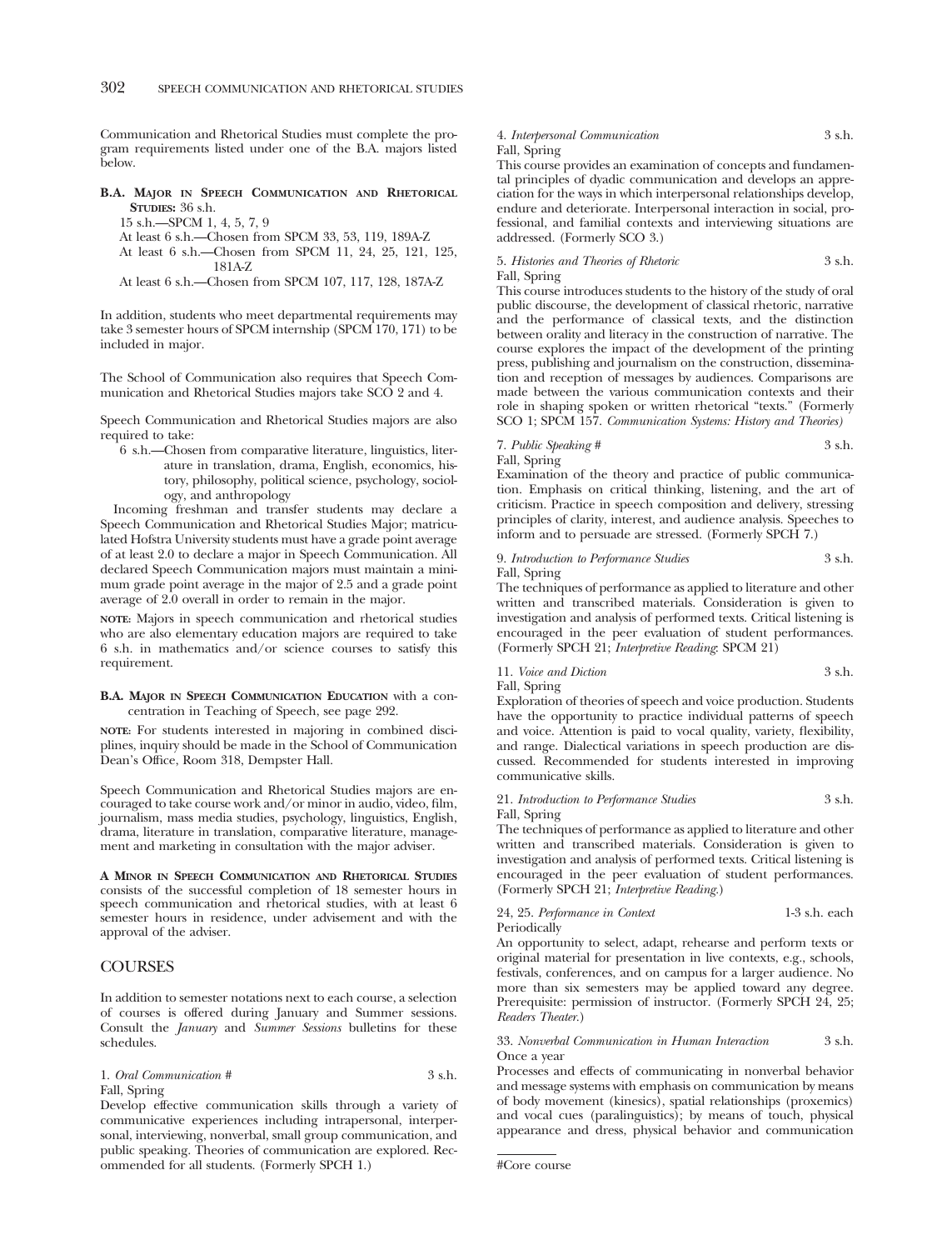through objects. Readings, discussion and research projects. (Formerly SPCH 120.)

43. *Fundamentals of Organizational Communication* 3 s.h. See course description, page 325.

#### 53. *Gender and Intercultural Issues in Communication* 3 s.h. Once a year

An investigation of how and to what extent gender and culture influence individuals' strategies for communicating. Attention is given to verbal and nonverbal norms of one's own culture and gender, and the extent to which rigid adherence to such norms may impede effective communication. (Formerly SPCH 107, *Gender and Cross-Cultural Issues in Communication.*)

#### 107. *Argumentation and Debate* 3 s.h. Once a year

Basics of argumentation; evidence, argument and analysis. Practice in construction of briefs and in effective oral presentation of logical argument. Emphasis on critical thinking and examination of current public policy issues. Prerequisite: one of the following: SPCM 1, 4, 5, 7; or permission of the instructor. (Formerly SPCH 108.)

117. *Advanced Public Speaking* 3 s.h. Once a year

Theory and history of rhetoric; the use of logical, emotional, and ethical appeal; the psychology of speaker and audience; semantic problems in speaking. Practical applications include preparation and presentation of impromptu, manuscript, broadcast, and ceremonial speeches. Prerequisite: SPCM 7. (Formerly SPCH 117.)

# 119. *Small Group Communication* 3 s.h. Once a year

Theory and practice of reaching decisions rationally and democratically through cooperative thinking. For individuals engaged in education, management, public affairs, labor relations, and other problem-solving and decision-making situations. Prerequisite: one of the following: SPCM 1, 4, 5, 7; or permission of the instructor. (Formerly SPCH 111, *Small Group Discussion.*)

#### 121. *Advanced Performance Studies* 3 s.h. Once a year

Group performance of literature, exploration of narrative voice in performance, techniques of audience analysis, scripting, directing and performing for Chamber Theater. Rehearsal hours are required. Prerequisite: SPCM 21. (Formerly SPCH 122, *Advanced Interpretive Reading and Performance Studies.*)

#### 125. *Dramatic Activities in Educational and Therapeutic Settings* 3 s.h. Once a year

Provides the student teacher/therapist with an opportunity to use the techniques of role play and improvisation to reinforce a curricular area, encourage social skills and facilitate communication. Use of dramatic activities as a diagnostic and therapeutic tool with special populations is explored, as well as the social value of theater in the classroom. (Formerly SPCH 125.)

#### 128. *American Public Address: The Rhetoric of Conflict and Controversy* 3 s.h. Once a year

The role of public address in shaping today's world. Historical and theoretical background, analysis of speeches in politics, religion, labor, education and social reform using films and recordings of controversial contemporary speakers. Prerequisite: SPCM 5, or permission of the instructor. (Formerly SPCH 119, *Rhetoric of Conflict and Controversy.*)

#### 147. *Intercollegiate Forensics* 1 s.h. Fall, Spring

Preparation for and competition in intercollegiate forensics (speech and debate). Includes frequent weekend travel. No more than six semester hours may be applied toward any degree. Prerequisite: permission of instructor. Pass/D+/D/Fail grade only. (Formerly SPCH 109, *Intercollegiate Speech and Debate.*)

#### 150, 151. *Independent Study/Readings* 1-3 s.h. each Fall, Spring

Guided student research through selections assigned by the instructor for written and oral reports. Students must obtain, before registration, written permission of the instructor who will guide the research. May be repeated for a total of 6 s.h. (Formerly SPCH 151, *Special Studies in the Speech Arts.*)

# 170, 171. *Speech Communication and Rhetorical Studies Internship* 3 s.h. each

Fall, Spring An internship program that affords students an opportunity to apply their classroom experience in speech communication to a professional work setting. Students work a requisite number of hours and complete a paper relevant to their work experience. Periodic meetings with supervising speech communication and rhetorical studies faculty are required. May be repeated for a total of 6 s.h. Prerequisites: junior class standing and successful completion of 21 credits in speech communication and rhetorical studies; GPA of 3.0 or better or permission of internship coordinator. Students must be approved for admission into the program before registering. (Formerly SPCH 179, *Speech Arts Internship.*)

#### 180-189, A-Z. *Special Topics in Speech Communication and Rhetorical Studies* 1-4 s.h. each

Fall, Spring

Intensive study of major communication theories, situations, paradigms, and/or scholars. Subjects to be selected yearly. The following course numbers indicate subjects in selected areas of emphasis: 181A-Z performance; 187A-Z rhetoric; 189A-Z communication theory. Prerequisite: one of the following: SPCM 1, 4, 5, 7; or permission of the instructor.

198. *Special Topics: Advanced Seminar in Special* 

*Education* 3 s.h. Periodically

In-depth analysis of current trends in special education. Students are required to prepare a paper of publishable quality and to lead a related seminar. Prerequisites: Master's-level courses and permission of instructor.

#### 199. *Departmental Honors* 3 s.h. Fall, Spring

The research for and the writing of a substantial essay, or the research, execution and presentation of a creative project in speech communication and rhetorical studies. Open only to senior speech communication and rhetorical studies majors who are eligible for and desire to graduate with departmental honors and who secure, before registration, the written permission of the instructor who will supervise the essay or project.

# Speech-Language-Hearing Sciences (SPCH)

Associate Professor Bloom, *Chairperson* 

Professors Ferrand, Reiter, White; Associate Professors Altenberg, Eisen; Special Assistant Professor Milstein; Instructor Fabus.

The Speech-Language-Hearing Clinic is fully accredited by the Professional Services Board of the American Speech-Language-Hearing Association.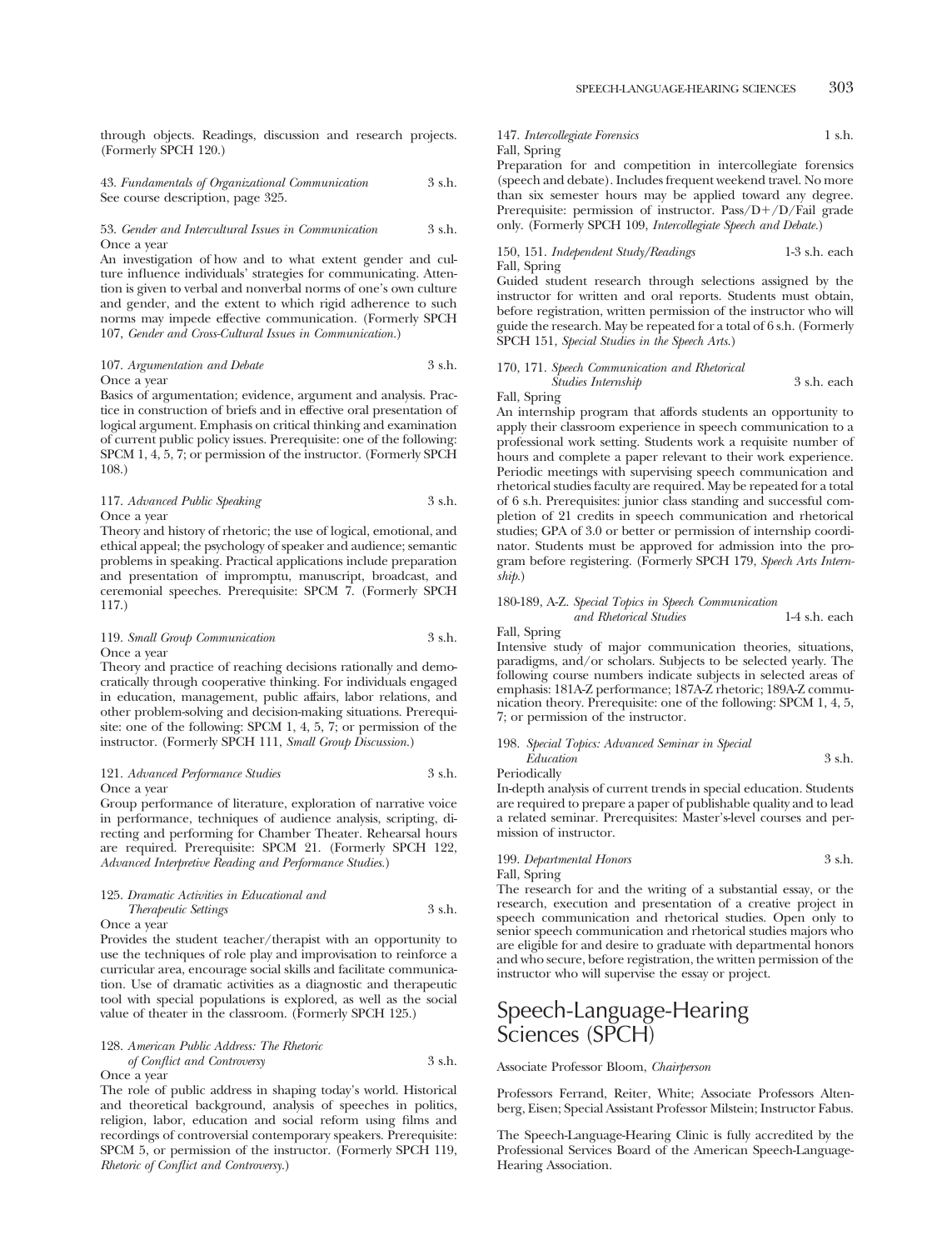**B.A. SPECIALIZATION IN SPEECH-LANGUAGE-HEARING SCIENCES:** the departmental requirement for speech-language hearing sciences majors is 124 semester hours for the B.A. degree including 37 semester hours in the major area as follows: SPCH 5, 6, 10, 101, 102, 103, 131, 132, 133, 134, 135, 137, 138. In addition, PSY 140 is required.

Undergraduates may not register for M.A. level courses in Speech-Language Pathology or Audiology.

See complete B.A. requirements, page 79.

**A MINOR IN SPEECH** consists of the successful completion of 18 semester hours in speech-language-hearing sciences, with at least 6 hours in residence, under advisement and with the approval of the adviser.

Sigma Pi: a national speech honor society, see page 76.

### **COURSES**

In addition to semester notations next to each course, a selection of courses is offered during January and Summer sessions. Consult the *January* and *Summer Sessions* bulletins for these schedules.

5. *Phonetics* 3 s.h. Fall, Spring

The study of the science of speech production, including acoustic and articulatory phonetics, phonetic transcription and sound discrimination. Attention focuses on the acoustic and physiological characteristics of speech sounds within language structure.

#### 6. *Anatomy and Physiology of the Speech Mechanisms* 3 s.h. Fall, Spring

Structure and function of the systems involved in the production and perception of speech including respiration, phonation, articulation, and central and peripheral nervous systems. The importance of coordination and integration of these systems for communication is emphasized. (Formerly *Anatomy and Physiology of the Speech and Hearing Mechanisms.)* 

#### 8. *Hearing Science* 3 s.h. Fall, Spring

Introduction to the fundamentals of hearing including an overview of the anatomy and physiology of the hearing mechanism; the application of principles of physics to the measurement of hearing in normal and disordered populations. Additional topics include: resonance, frequency, decibels, binaural hearing, and recruitment. (Formerly *Anatomy, Physiology and Science of Hearing.*)

#### 9. *Exploring the Communication Sciences #* 3 s.h. Fall, Spring

A critical examination of the current theories and methods used to investigate speech, language and hearing processes. The concepts and measurements used in the study of the physical and psychological correlates of speech, hearing, and language are introduced. These concepts are applied to the analysis of speech production, auditory perception and language representation. (Formerly *Approaches to the Speech, Language, and Hearing Sciences#)* 

10. *Sociocultural Influences on Spoken and Written Communication* 3 s.h. See course description, page 324.

100. *Honors Essay-Project* 3 s.h. Fall, Spring

Research for the writing of a substantial essay, or the research, execution, and presentation of a creative project in the speechlanguage-hearing sciences. Open only to senior department majors who are eligible for and desire to graduate with departmental honors and who secure, before registration, written permission of the supervising instructor.

#### 101. *Experimental Psycholinguistics* 3 s.h. Spring

Explores concepts in psychoacoustics, semantic memory, language organization, lexical-retrieval, and verbal learning. Students learn to test basic theories and assumptions about language and verbal learning through directed laboratory exercises. (Formerly *Psychology of Speech and Language*.)

#### 102. *Language in Child Development* 3 s.h. Fall, Spring

Patterns of normal language acquisition in children are examined at different developmental levels. Aspects of phonology, morphology, semantics, syntax and pragmatics are studied along with the cognitive, social and cultural factors that contribute to language learning and literacy. Students learn how to obtain and analyze language samples. (Formerly *Normal Development of Language.)* 

#### 103. *Speech and Hearing Science* 3 s.h. Fall, Spring

Study of the physiology of speech production, the acoustic characteristics of voice and the processes by which listeners perceive the sounds of speech. Students gain experience with current technology and instrumentation in the Speech and Hearing Science laboratory. Prerequisites: SPCH 5, 6. (Formerly *Introduction to Speech and Hearing Sciences*.)

104. *Manual Communication* 3 s.h. Spring

A history of manual communication including the rationale for its use in therapy. A basic vocabulary of useful signs (Ameslan) will be taught in addition to developing a proficiency in finger spelling. No liberal arts credit.

#### 131. *Disorders of the Speech Production and Speech Perception Systems* 3 s.h. Fall, Spring

The course focuses on the speech production systems of respiration, phonation, articulation, and resonance, as well as the coordination that is required to integrate these systems for normal speech production. Breakdowns in these systems that produce disorders of resonance, fluency, and articulation are discussed with reference to children and adults. Speech perception and its impact on audition is also addressed. Five hours of observation are required. Prerequisites: SPCH 5, 6. (Formerly

### 132. *Disorders of Language in Childhood* 3 s.h. Fall, Spring

The course focuses on disruptions in phonology, morphosyntax, semantics, and pragmatics and its impact on child development. Various clinical syndromes and associated developmental patterns are addressed. The effect of languge breakdown on literacy achievement, academic performance and social intervention is emphasized. Prerequisites: SPCH 5, 6, 102. (Formerly *Disorders of Communication II*.)

#### 133, 134. *Clinical Methods in Speech, Language and*

*Disorders of Communication I*.)

*Hearing Disorders I and II* 2 s.h. each Fall, Spring

Supervised observation, report writing, discussion of instructional methods for individuals with speech-language and hearing disorders. Laboratory requirement of one hour per week. Prerequisites: SPCH 131, 132.

#### 135. *Communication Disorders of the Neurological System* 3 s.h. Fall, Spring

This course focuses on communication disorders resulting from breakdowns in the neurological system. Disorders arising from

```
#Core course
```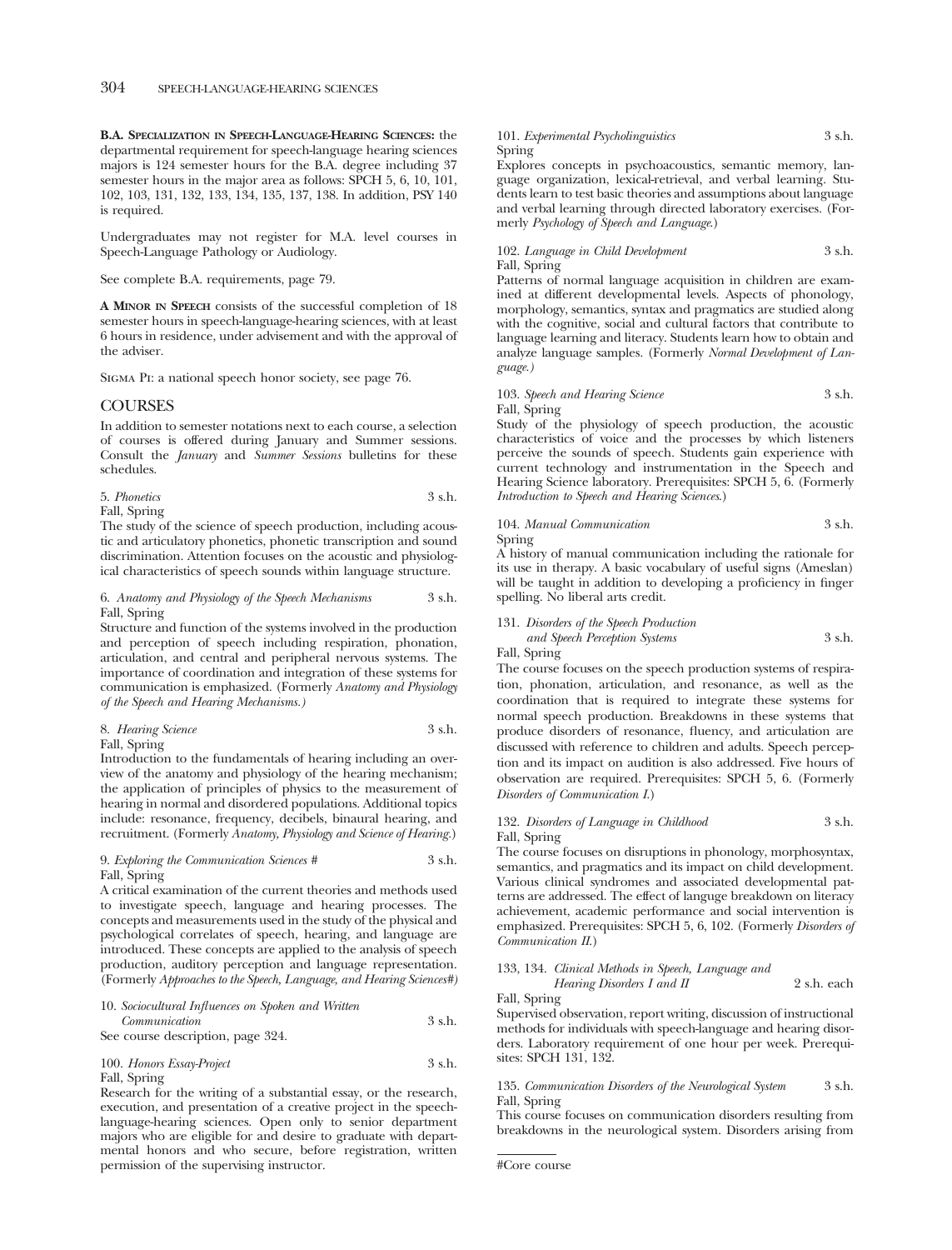adventitious and progressive impairment to the various sites in the central and peripheral nervous systems are explored. The consequences of these communication problems are discussed as they impact on motor, linguistic, cognitive, vocational, and socio-emotional functioning across the life-span. Five hours of observation are required. Prerequisites: SPCH 5, 6. (Formerly *Disorders of Communication III*.)

#### 137. *Introduction to Audiology* 3 s.h. Fall, Spring

Problems of the deaf and hard-of-hearing, with emphasis on the anatomy and physiology of the ear, audiometric procedures and problems of sociological, educational and physiological rehabilitation. Prerequisite or corequisite: SPCH 103.

#### 138. *Integrative Aural Rehabilitation* 3 s.h. Fall, Spring

The ramifications of hearing loss and hearing test results as they relate to the rehabilitative needs of hearing impaired people. Techniques and technologies used in audiologic rehabilitation. Topics include: hearing aids, assistive listening devices, speechreading, auditory training, counseling, speech and hearing conversation, speech and language therapy, deaf education. Prerequisite: SPCH 137. No liberal arts credit.

# 139. *Organization of a Speech and Hearing Program in Elementary and Secondary Education* 2 s.h.

Fall

Methods of organizing speech/language and hearing programs in public schools. Exploration of different models of service delivery, e.g., pullout, collaborative, team teaching. Introduction of state and federal regulations regarding children with communication disorders. Recommended for seniors and graduate students. Prerequisites: SPCH 131, 132. No liberal arts credit.

#### 150. *Special Studies in the Speech Sciences* 1-2 s.h. Fall, Spring

Guided student research through selections assigned by the instructor for written and oral reports. Student must obtain, before registration, written permission of the instructor who will guide the research.

# Swahili (SWAH)

Administered by the Department of Comparative Literature and Languages

Professor Donahue, *Chairperson*  Professor Leonard, *Adviser* 

Swahili is a major lingua franca in Africa with millions of speakers throughout the eastern part of the continent. A Bantu language of the Niger-Kordofanian family, Swahili has a typical, complex Bantu structure. It utilizes, for example, some 13 noun classes, the equivalent of a Romance language having 13 genders.

This sequence of courses introduces the student to the basics of speaking, understanding, reading, writing, and conversing. An important part of the course is the culture of the Swahili people and of other speakers of the language. Readings on culture are supplemented with guest lecturers. Language lab is required.

# **COURSES**

Swahili courses are offered on occasion during the January and Summer sessions as well as the Fall and Spring. Consult the *January* and *Summer* bulletins for these schedules.

1. *Elementary Swahili* 3 s.h.

Fall, Spring, January, Summer

Fundamentals of structure. Oral drill. May not be taken on a Pass/D+/D/Fail basis.

2. *Elementary Swahili* 3 s.h.

Fall, Spring, January, Summer

Continuation of Swahili 1. Selected readings. Prerequisite: Swahili 1 or the equivalent. May not be taken on a Pass/D+/D/Fail basis.

3. *Intermediate Swahili* 3 s.h.

Fall, Spring, January, Summer Structural review through conversation and compositions based on selected readings in Swahili culture and civilization. Prerequisite: Swahili 2 or equivalent. May not be taken on a Pass/D-/ D/Fail basis.

4. *Intermediate Swahili* 3 s.h. Fall, Spring, January, Summer

Readings, compositions, and conversations on Swahili writers. Prerequisite: Swahili 3 or equivalent. May not be taken on a Pass/D+/D/Fail basis.

# Technology and Public Policy (TPP)

Administered by the Department of Engineering. Professor Rabbany, *Chairperson* 

These courses were formulated in response to the perceived needs of industry, government and business. The objectives are: 1) establish the relationship between technology and public policy by focusing on the utilization of technology for the fulfillment of societal needs; 2) examine the impact and pervasiveness of existing and potential technology on society; 3) evaluate the converse concept of the role of technological developments in influencing and producing changes in public policy; and 4) determine the effect of public policy on the stimulation, control and regulation of technology as applied to social, economic,political and national defense problems.

The courses are designed to provide students with the opportunity to develop a minor in conjunction with one of several disciplines such as chemistry, communication arts, computer science, economics, engineering, history, mathematics, philosophy or political science.

**A MINOR IN TECHNOLOGY AND PUBLIC POLICY** consists of the successful completion of 18 hours in TPP with grades of C- or better, with at least six hours in residence.

# **COURSES**

In addition to semester notations next to each course, a selection of courses is offered during the January and Summer sessions. Consult the *January* and *Summer Sessions* bulletins for these schedules.

|              | 1. Introduction to Environmental Systems # | 3 s.h. |
|--------------|--------------------------------------------|--------|
| Fall, Spring |                                            |        |

Develops an understanding of environmental science and applies it to environmental public policy issues. Fundamental scientific principles discussed include conservation of energy, atmospheric transport, radioactivity, biodegradation and thermodynamics. Public policy issues include acid rain, global warming, nuclear energy, recycling, asbestos and toxic wastes. (2 hours lecture, 2 hours laboratory.)

| 60. Introduction to Geographic Information Systems | 3 s.h. |
|----------------------------------------------------|--------|
| See course description, page 324.                  |        |

| 110. Energy and Society | 3 s.h. |
|-------------------------|--------|
| Periodically            |        |

The effect of the production, distribution and consumption of energy by man on the environment and society. Examination of

#Core course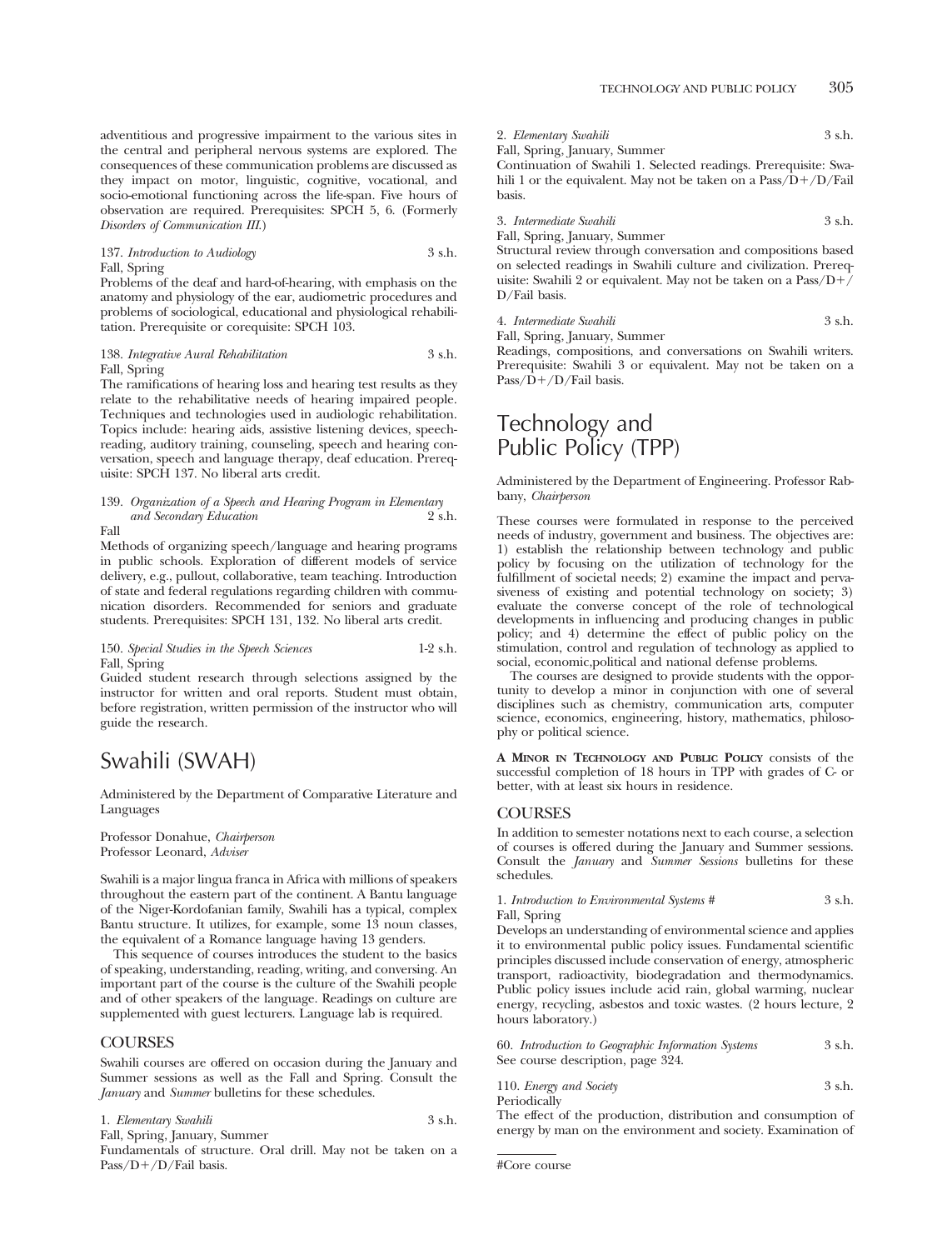the scientific principles associated with the energy problem and energy forms such as petroleum, natural gas, coal, nuclear, geothermal, solar and others with respect to characteristics, availability and magnitude of these resources. Various technologies are studied to determine the techniques for conversion to electric energy and other forms. The priorities and policies for future development, the social conflict between demand and environmental degradation are considered. Prerequisite: permission of instructor.

| 112. Technology and Human Values | 3 s.h. |
|----------------------------------|--------|
| Spring                           |        |

Assessment of the status of human values in contemporary western society and the factors which affect this status. The first half of the course will examine valuing, choosing, assessing, setting priorities and value disagreements. The second half will apply these findings to selected problems of choice and responsibility emerging from the impact of technology on the person, on society, on the environment and the physical, social, moral and aesthetic quality of life. Same as PHI 91.

#### 113. *Technology and Defense Policy* 3 s.h. Once a year

Emphasis is on weapons technology (ABM's, long range missiles, nuclear weapons) and how evolving technology influences and is, in turn, influenced by changing policies in military security and arms control. Analysis of major U.S. policy decisions concerning strategies, arms control and military systems. The technological, environmental, political, strategic and budgetary factors affecting these decisions are examined. Same as PSC 113.

#### 114. *Technology and Urban Problems* 3 s.h. Periodically

An examination of technological, social and economic factors which influence the planning and design of urban areas. Analysis of topics such as  $(1)$  land use, water use, pollution and energy factors used in the planning of housing, schools, hospitals, factories and recreational facilities, and (2) urban transportation problems involving methods of mass transportation, pollution, energy, parking and traffic safety. Prerequisite: TPP 110.

#### 115. *Environmental Planning* 3 s.h. Fall

Local, regional and national environmental goals, policies and planning are examined. The course includes environmental quality control, land use planning, pollution abatement policies, environmental impact studies with regard to public works projects, utilities and large industries, The National Environmental Policy Act and Environmental Regulations and Enforcement.

#### 116. *Technology and Communications Policy* 3 s.h. Periodically

The examination of the usage and potential control of communications. Topics include use and effectiveness of media, public and private policy with regard to communications, social, political, legal and economic factors, and assessment of regional and national communications systems. Typical of the technologies to be examined are cable TV, computerized instruction, communications satellites, newspapers, radio and standard TV. Prerequisite: ECO 131 or approval of instructor.

#### 117. *Technology Assessment* 3 s.h. Periodically

Consideration of the management and control of technology by government. Examination of the interaction of institutional, political and technical considerations. Development of techniques for anticipation of social, economic, human and environmental consequences of technological development in order to provide the public and policy makers with the bases for decision making. Prerequisite: TPP 110, PSC 105 or approval of instructor.

| 118. Independent Project                                            | $3$ s.h. |
|---------------------------------------------------------------------|----------|
| Periodically                                                        |          |
| Independent analysis, synthesis or experimental work in area of     |          |
| interest. Project to be approved by TPP adviser.                    |          |
|                                                                     |          |
| 119. Independent Project                                            | $3$ s.h. |
| Periodically                                                        |          |
| Field work in area of interest, guided research in selected topics. |          |
| Project to be approved by TPP adviser.                              |          |
|                                                                     |          |

| 130. Media Technologies and Public Policy | 3 s.h. |
|-------------------------------------------|--------|
| See course description, page 324.         |        |

149. *Technology and Society—Impact and Implication* 3 s.h. Spring Same as ENGG 149.

# Women's Studies (WST)

Assistant Professor Charnow (History), Hofstra College Director; Associate Professor Longmire, New College Adviser.

The Women's Studies minor program, under the supervision of the College of Liberal Arts and Sciences and New College, provides interdisciplinary perspectives on women in the humanities, the social sciences and natural sciences; women in a cross-cultural context; and women's roles and issues.

**A MINOR IN WOMEN'S STUDIES** consists of the successful completion of 18 semester hours including WST 1 (3 s.h.) and 15 s.h. chosen from among the courses listed below. Courses must be chosen under advisement by the Hofstra College Director or the New College Adviser. At least six hours must be in residence.

Courses offered at the College of Liberal Arts and Sciences

- (see department listings for course descriptions):<br>ANTH 32. Women  $G^2$  Development, #3 s.h. ANTH 32. *Women & Development, #* 3 s.h.
	- 145. *Women & Men in Anthropological Perspective*, 3 s.h.
- CLL 75. *Women Writers in the Romantic Tradition* #, 3 s.h.
- ENGL 124A. *The Woman Writer in America,* 3 s.h. 182-184, 190, 192, 196-198, A-Z. *Readings in Literature or Special Studies\*,* 3 s.h. each
- FRLT 42. *Heroines Exotic & Erotic: Romantic Women in 19th-Century French Narrative Prose #*, 3 s.h.
	- 46. *Sex, Gender & Love in 20th-Century French Prose #,* 3 s.h.
	- 60. *Modern French Feminist Thought,* 3 s.h.
- HIST 6C. *History of Changing Sex Roles: Changing Societies,*  1 s.h.
	- 149. *Women in America,* 3 s.h. (Credit towards minor given for this course or SHG 5, not both.)
- JW ST 101. *Special Topics in Jewish Studies*\*\*, 3 s.h.
- PHI 167. *Philosophy of Feminism*, 3 s.h.<br>PSY 26. *Psychology of Women*, 3 s.h. (0)
	- PSY 26. *Psychology of Women,* 3 s.h. (Credit towards minor given for this course or SPG 4, not both.)
- SOC 32. *Women & Development* #, 3 s.h. (Credit towards minor given for this course or SGG 60E, not both.)
	- 36. *Marriage & the Family,* 3 s.h.
	- 37. *Parenting, Poverty & Social Policy,* 3 s.h.
	- 140. *Social Inequality,* 3 s.h.
	- 160. *Sociology of Gender,* 3 s.h.

#Core course

<sup>\*</sup>May be taken for credit towards the minor in Women's Studies when topic is appropriate, e.g., *Representation of Women in English Renaissance Literature.* 

<sup>\*\*</sup>May be taken for credit towards the minor in Women's Studies when topic is appropriate, e.g., *Women in Jewish Literature.*